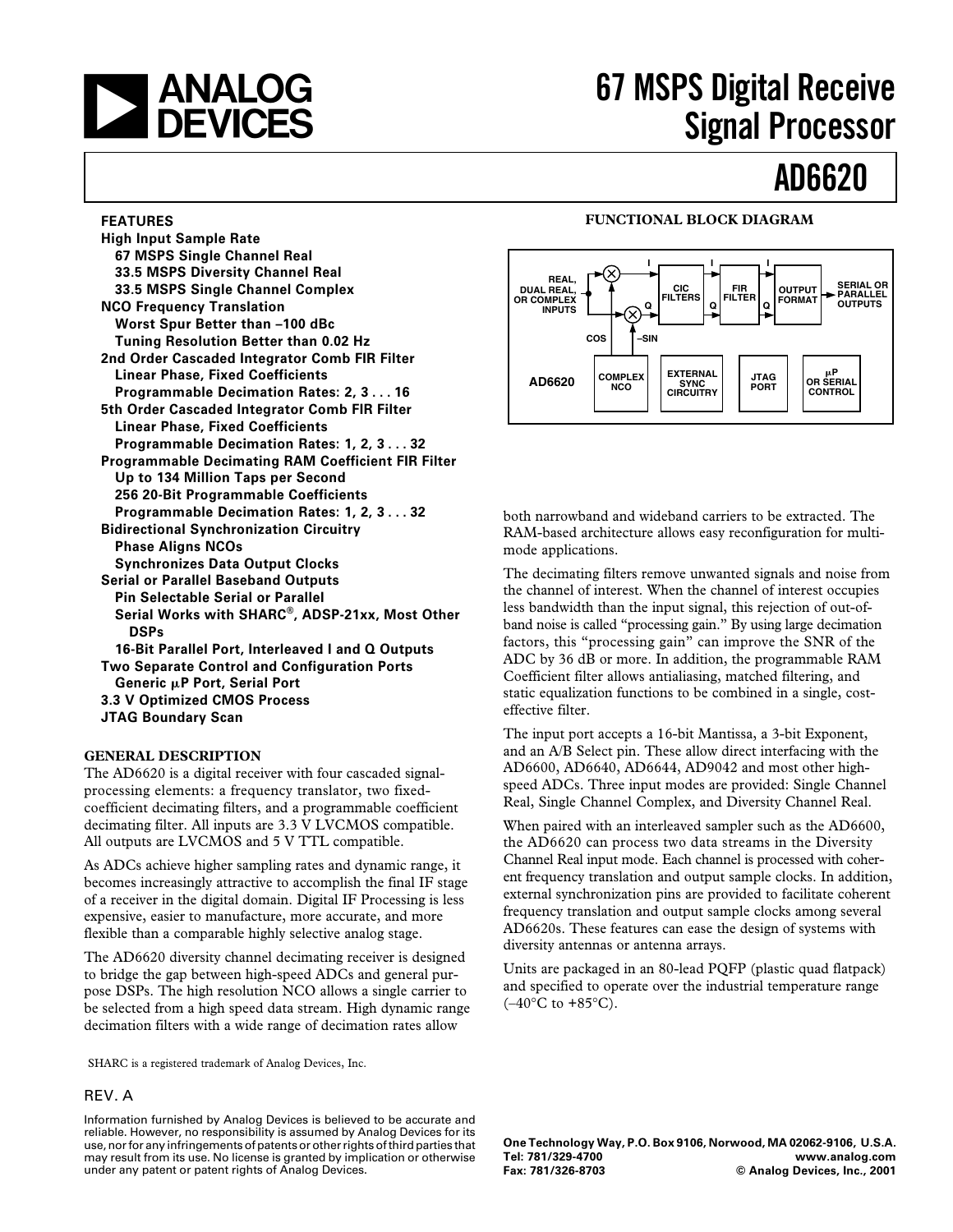## **TABLE OF CONTENTS**

| ABSOLUTE MAXIMUM RATINGS  11          |
|---------------------------------------|
| EXPLANATION OF TEST LEVELS  11        |
|                                       |
| PIN FUNCTION DESCRIPTIONS  12         |
| PIN CONFIGURATIONS  13                |
|                                       |
| OUTPUT DATA PORT  18                  |
| FREQUENCY TRANSLATOR  19              |
| SECOND ORDER CASCADED INTEGRATOR      |
| FIFTH ORDER CASCADED INTEGRATOR       |
| RAM COEFFICIENT FILTER  25            |
| CONTROL REGISTERS AND ON-CHIP RAM  27 |
|                                       |
|                                       |
|                                       |
|                                       |
|                                       |
|                                       |
| OUTLINE DIMENSIONS  44                |

#### **ARCHITECTURE**

As shown in Figure 1, the AD6620 has four main signal processing stages: a Frequency Translator, two Cascaded Integrator Comb FIR Filters (CIC2, CIC5), and a RAM Coefficient FIR Filter (RCF). Multiple modes are supported for clocking data into and out of the chip. Programming and control is accomplished via serial and microprocessor interfaces.

Input data to the chip may be real or complex. If the input data is real, it may be clocked in as a single channel or interleaved with a second channel. The two-channel input mode, called Diversity Channel Real, is typically used in diversity receiver applications. Input data is clocked in 16-bit parallel words, IN[15:0]. This word may be combined with exponent input bits EXP[2:0] when the AD6620 is being driven by floating-point or gain-ranging analog-to-digital converters such as the AD6600.

Frequency translation is accomplished with a 32-bit complex Numerically Controlled Oscillator (NCO). Real data entering this stage is separated into in-phase (I) and quadrature (Q) components. This stage translates the input signal from a digital intermediate frequency (IF) to baseband. Phase and amplitude dither may be enabled on-chip to improve spurious performance of the NCO. A phase offset word is available to create a known phase relationship between multiple AD6620s.

Following frequency translation is a fixed coefficient, high speed decimating filter that reduces the sample rate by a programmable ratio between 2 and 16. This is a second order, cascaded integrator comb FIR filter shown as CIC2 in Figure 1. (Note: Decimation of 1 in CIC2 requires  $2 \times$  or greater clock into AD6620). The data rate into this stage equals the input data rate,  $f_{SAMP}$ . The data rate out of CIC2,  $f_{SAMP2}$ , is determined by the decimation factor,  $M<sub>CIC2</sub>$ .



Figure 1. Block Diagram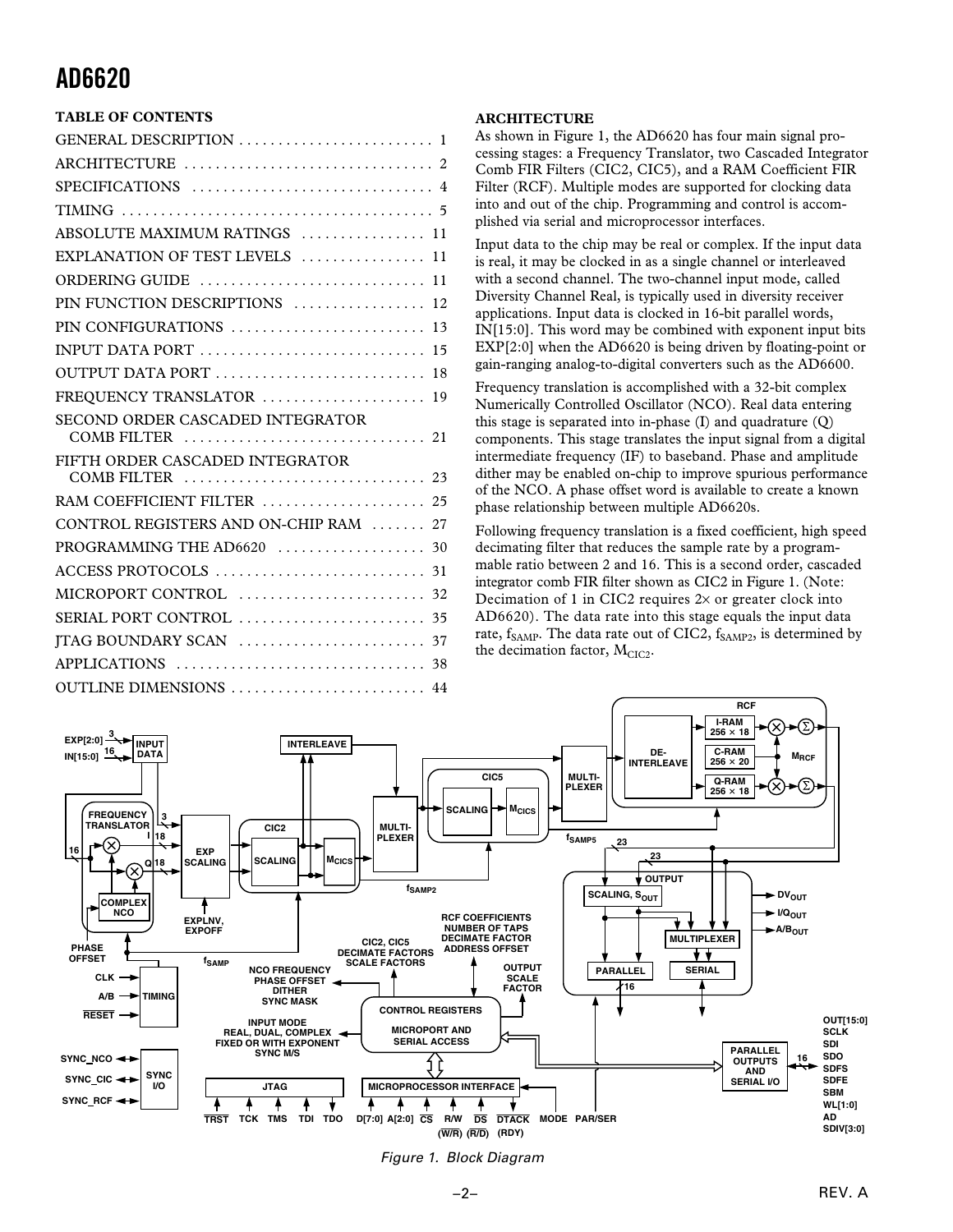Following CIC2 is the second fixed-coefficient decimating filter. This filter, CIC5, further reduces the sample rate by a programmable ratio from 1 to 32. The data rate out of CIC5,  $f_{SAMP5}$ , is determined by the decimation factors of  $M<sub>CIC5</sub>$  and  $M<sub>CIC2</sub>$ .

Each CIC stage is a FIR filter whose response is defined by the decimation rate. The purpose of these filters is to reduce the data rate of the incoming signal so that the final filter stage, a FIR RAM coefficient sum-of-products filter (RCF), can calculate more taps per output. As shown in Figure 1, on-chip multiplexers allow both CIC filters to be bypassed if a multirate clock is used.

The fourth stage is a sum-of-products FIR filter with programmable 20-bit coefficients, and decimation rates programmable from 1 to 32. The RAM Coefficient FIR Filter (RCF in Figure 1) can handle a maximum of 256 taps.

The overall filter response for the AD6620 is the composite of all three cascaded decimating filters: CIC2, CIC5, and RCF. Each successive filter stage is capable of narrower transition bandwidths but requires a greater number of CLK cycles to calculate the output. More decimation in the first filter stage will minimize overall power consumption. Data comes out via a parallel port or a serial interface.

Figure 2 illustrates the basic function of the AD6620: to select and filter a single channel from a wide input spectrum. The frequency translator "tunes" the desired carrier to baseband. CIC2 and CIC5 have fixed order responses; the RCF filter provides the sharp transitions. More detail is provided in later sections of the data sheet.





Figure 2b. Frequency Translation (e.g., Single 1 MHz Channel Tuned to Baseband)



Figure 2c. Baseband Signal is Decimated and Filtered by CIC2, CIC5, RCF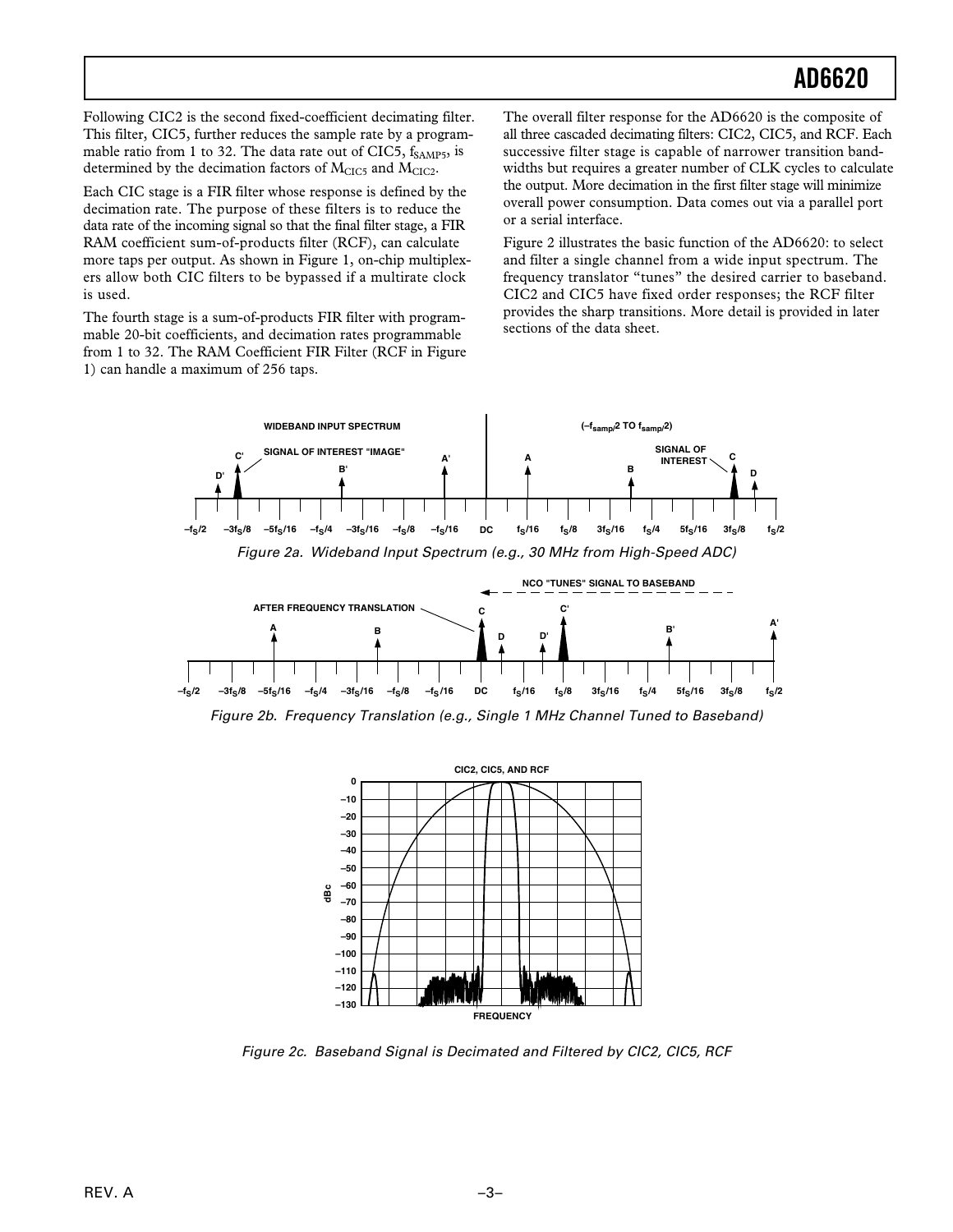## **AD6620–SPECIFICATIONS RECOMMENDED OPERATING CONDITIONS**

|                                  | Test  |       | <b>AD6620AS</b> |       |              |
|----------------------------------|-------|-------|-----------------|-------|--------------|
| Parameter                        | Level | Min   | Typ             | Max   | Unit         |
| <b>VDD</b>                       |       | 3.0   | د.د             | 3.6   | т.           |
| $\mathbf{r}$<br><b>L</b> AMBIENT | IV    | $-40$ | $+25$           | $+85$ | $\circ$<br>◡ |

## **ELECTRICAL CHARACTERISTICS**

|                                                                |                | Test  |        | <b>AD6620AS</b> |             |      |
|----------------------------------------------------------------|----------------|-------|--------|-----------------|-------------|------|
| <b>Parameter (Conditions)</b>                                  | Temp           | Level | Min    | Typ             | Max         | Unit |
| LOGIC INPUTS <sup>1, 2, 3, 4, 5, 6, 7</sup> (NOT 5 V TOLERANT) |                |       |        |                 |             |      |
| Logic Compatibility                                            | Full           |       |        | 3.3 V CMOS      |             |      |
| Logic "1" Voltage                                              | Full           |       | 2.0    |                 | $VDD + 0.3$ | V    |
| Logic "0" Voltage                                              | Full           |       | $-0.3$ |                 | 0.8         | V    |
| Logic "1" Current                                              | Full           |       |        |                 | 10          | μA   |
| Logic "0" Current                                              | Full           |       |        |                 | 10          | μA   |
| Input Capacitance                                              | $25^{\circ}$ C | V     |        | 4               |             | pF   |
| LOGIC OUTPUTS <sup>2, 4, 7, 8, 9, 10, 11</sup>                 |                |       |        |                 |             |      |
| Logic Compatibility                                            | Full           |       |        | 3.3 V CMOS/TTL  |             |      |
| Logic "1" Voltage $(I_{OH} = 0.5$ mA)                          | Full           | I     | 2.4    | $VDD - 0.2$     |             | V    |
| Logic "0" Voltage $(I_{\text{or}} = 1.0 \text{ mA})$           | Full           |       |        | 0.2             | 0.4         | V    |
| <b>IDD SUPPLY CURRENT</b>                                      |                |       |        |                 |             |      |
| $CLK = 20 MHz^{12}$                                            | Full           | V     |        | 52              |             | mA   |
| $CLK = 65 MHz^{13}$                                            | Full           |       |        | 167             | 227         | mA   |
| Reset Mode <sup>14</sup>                                       | Full           | I     |        |                 | 1           | mA   |
| POWER DISSIPATION                                              |                |       |        |                 |             |      |
| $CLK = 20 MHz^{12}$                                            | Full           | V     |        | 170             |             | mW   |
| $CLK = 65 MHz^{13}$                                            | Full           |       |        | 550             | 750         | mW   |
| Reset Mode <sup>14</sup>                                       | Full           |       |        |                 | 3.3         | mW   |

NOTES

<sup>1</sup>Input-Only Pins: CLK, **RESET**, **IN**[15:0], **EXP**[2:0], A/B, PAR/SEL.

2 Bidirectional Pins: SYNC\_NCO, SYNC\_CIC, SYNC\_RCF.

3 Microinterface Input Pins: *DS* (*RD*), R/W (*WR*), *CS*.

4 Microinterface Bidirectional Pins: A[2:0], D[7:0].

5 JTAG Input Pins: *TRST*, TCK, TMS, TDI.

6 Serial Mode Input Pins: SDI, SBM, WL[1:0], AD, SDIV[3:0].

7 Serial Mode Bidirectional Pins: SCLK, SDFS.

<sup>8</sup>Output Pins: OUT[15:0], DV<sub>OUT</sub>, A/B<sub>OUT</sub>, I/Q<sub>OUT</sub>.<br><sup>9</sup>Microinterface Output Pins: DTACK (RDY).

 $\rm ^{10}JTAG$  Output Pins: TDO.

<sup>11</sup>Serial Mode Output Pins: SDO, SDFE.

<sup>12</sup>Conditions for IDD @ 20 MHz.  $M_{CIC2} = 2$ ,  $M_{CIC5} = 2$ ,  $M_{RCF} = 1$ , 4 RCF taps of alternating positive and negative full scale.

<sup>13</sup>Conditions for IDD @ 65 MHz. M<sub>CIC2</sub> = 2, M<sub>CIC5</sub> = 2, M<sub>RCF</sub> = 1, 4 RCF taps of alternating positive and negative full scale.

14Conditions for IDD in Reset (*RESET* = 0).

Specifications subject to change without notice.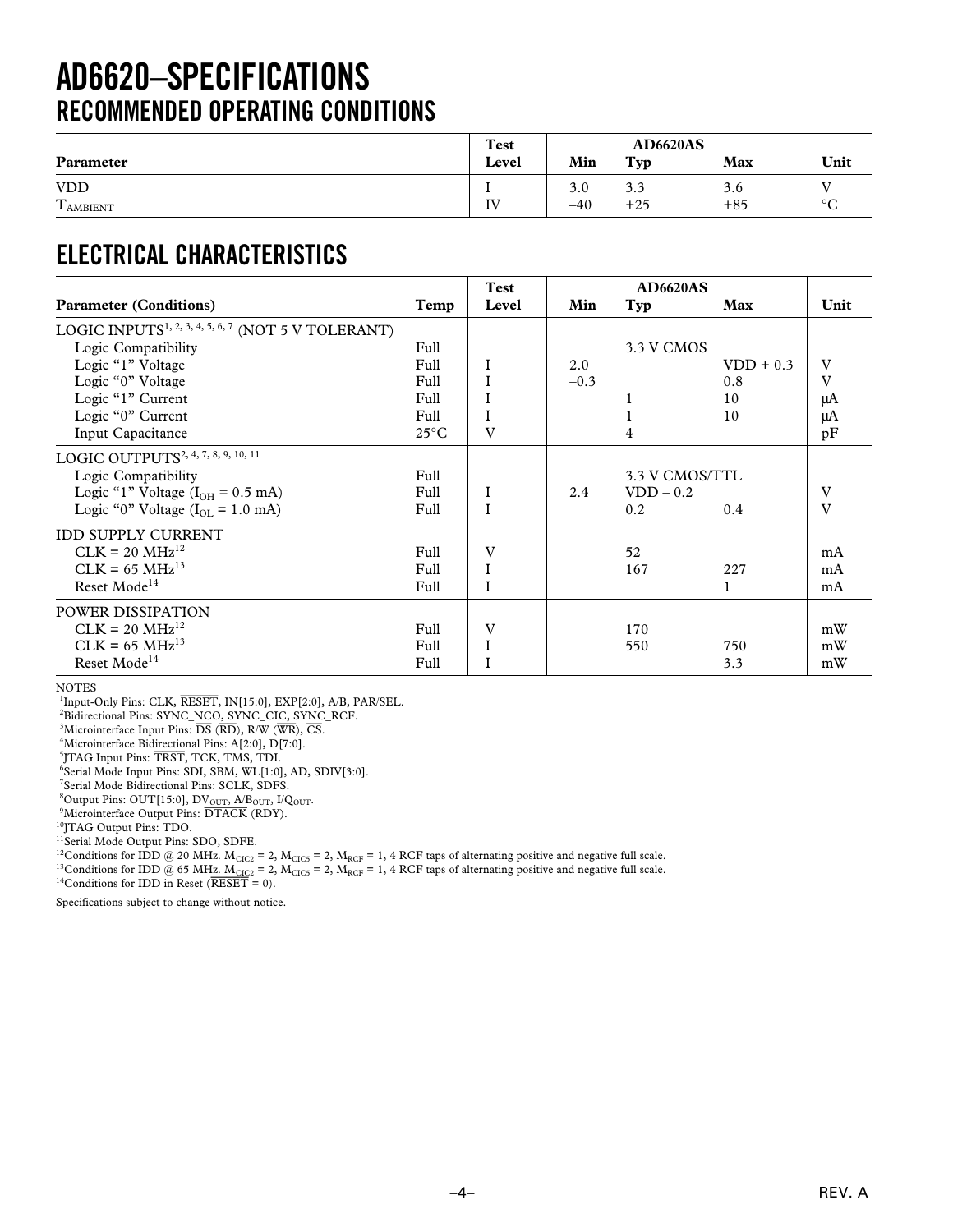## **TIMING CHARACTERISTICS (CLOAD = 40 pF All Outputs)**

|                      |                                            |      | <b>Test</b>               |                       | <b>AD6620AS</b>             |            |      |
|----------------------|--------------------------------------------|------|---------------------------|-----------------------|-----------------------------|------------|------|
|                      | <b>Parameter (Conditions)</b>              | Temp | Level                     | Min                   | Typ                         | <b>Max</b> | Unit |
|                      | <b>CLK</b> Timing Requirements:            |      |                           |                       |                             |            |      |
| $t_{CLK}$            | <b>CLK</b> Period                          | Full | $\bf{I}$                  | 14.93 <sup>1</sup>    |                             |            | ns   |
| $t_{CLK}$            | <b>CLK</b> Period                          | Full | $\mathbf I$               | 15.4                  |                             |            | ns   |
| $t_{\rm CLKL}$       | CLK Width Low                              | Full | IV                        | 7.0                   | $0.5 \times t_{\text{CLK}}$ |            | ns   |
| $t$ CLKH             | CLK Width High                             | Full | IV                        | 7.0                   | $0.5\times t_{\text{CLK}}$  |            | ns   |
|                      | <b>Reset Timing Requirements:</b>          |      |                           |                       |                             |            |      |
| $t_{\rm RESL}$       | <b>RESET</b> Width Low                     | Full | $\bf{I}$                  | 30.0                  |                             |            | ns   |
|                      | <b>Input Data Timing Requirements:</b>     |      |                           |                       |                             |            |      |
| $t_{SI}$             | Input <sup>2</sup> to CLK Setup Time       | Full | IV                        | $-1.0$                |                             |            | ns   |
| t <sub>HI</sub>      | Input <sup>2</sup> to CLK Hold Time        | Full | IV                        | 6.5                   |                             |            | ns   |
|                      | Parallel Output Switching Characteristics: |      |                           |                       |                             |            |      |
| $t_{\rm DPR}$        | CLK to OUT[15:0] Rise Delay                | Full | IV                        | 8.0                   |                             | 19.5       | ns   |
| $t_{\rm DPF}$        | CLK to OUT[15:0] Fall Delay                | Full | IV                        | 7.5                   |                             | 19.5       | ns   |
| $t_{\rm DPR}$        | CLK to DV <sub>OUT</sub> Rise Delay        | Full | IV                        | 6.5                   |                             | 19.0       | ns   |
| $t_{\rm DPF}$        | CLK to DVOUT Fall Delay                    | Full | IV                        | 5.5                   |                             | 11.5       | ns   |
| $t_{\rm DPR}$        | CLK to IQ <sub>OUT</sub> Rise Delay        | Full | IV                        | 7.0                   |                             | 19.5       | ns   |
| $t_{\rm DPF}$        | CLK to IQOUT Fall Delay                    | Full | IV                        | 6.0                   |                             | 13.5       | ns   |
| $t_{\rm DPR}$        | CLK to $ABOUT$ Rise Delay                  | Full | IV                        | 7.0                   |                             | 19.5       | ns   |
| $t_{\rm DPF}$        | CLK to AB <sub>OUT</sub> Fall Delay        | Full | IV                        | 5.5                   |                             | 13.5       | ns   |
|                      | <b>SYNC Timing Requirements:</b>           |      |                           |                       |                             |            |      |
| $t_{SY}$             | SYNC <sup>3</sup> to CLK Setup Time        | Full | IV                        | $-1.0$                |                             |            | ns   |
| $t_{\rm HY}$         | SYNC <sup>3</sup> to CLK Hold Time         | Full | IV                        | 6.5                   |                             |            | ns   |
|                      | <b>SYNC Switching Characteristics:</b>     |      |                           |                       |                             |            |      |
| $t_{DY}$             | CLK to SYNC <sup>4</sup> Delay Time        | Full | V                         | 7.0                   |                             | 23.5       | ns   |
| Serial Input Timing: |                                            |      |                           |                       |                             |            |      |
| $t_{\rm{SSI}}$       | SDI to SCLK↓ Setup Time                    | Full | IV                        | 1.0                   |                             |            | ns   |
| $t_{\rm HSI}$        | SDI to SCLK↓ Hold Time                     | Full | IV                        | 2.0                   |                             |            | ns   |
| $t_{HSRF}$           | SDFS to SCLK <sup>†</sup> Hold Time        | Full | IV                        | 4.0                   |                             |            | ns   |
| $t_{\rm SSF}$        | SDFS to SCLK↓ Setup Time <sup>5</sup>      | Full | IV                        | 1.0                   |                             |            | ns   |
| $\tau_{\rm HSF}$     | SDFS to SCLK↓ Hold Time <sup>5</sup>       | Full | IV                        | 2.0                   |                             |            | ns   |
|                      | Serial Frame Output Timing:                |      |                           |                       |                             |            |      |
| $t_{\rm DSE}$        | SCLK <sup>†</sup> to SDFE Delay Time       | Full | IV                        | 3.5                   |                             | 11.0       | ns   |
| $t_{SDFEH}$          | SDFE Width High                            | Full | $\ensuremath{\mathbf{V}}$ |                       | $t_{SCLK}$                  |            | ns   |
| $t_{\rm DSO}$        | SCLK <sup>†</sup> to SDO Delay Time        | Full | IV                        | 4.5                   |                             | 11.0       | ns   |
|                      | SCLK Switching Characteristics, SBM = "1": |      |                           |                       |                             |            |      |
| $t_{SCLK}$           | SCLK Period <sup>4</sup>                   | Full | $\mathbf I$               | $2 \times t_{CLK}$    |                             |            | ns   |
| $t_{SCLKL}$          | <b>SCLK Width Low</b>                      | Full | $\ensuremath{\text{V}}$   |                       | $0.5\times t_{SCLR}$        |            | ns   |
| $t_{SCLKH}$          | <b>SCLK Width High</b>                     | Full | $\ensuremath{\text{V}}$   |                       | $0.5 \times t_{SCLR}$       |            | ns   |
| $t_{SCLKD}$          | CLK to SCLK Delay Time                     | Full | $\ensuremath{\mathbf{V}}$ | 6.5                   |                             | 13.0       | ns   |
|                      | Serial Frame Timing, $SBM = "1"$ :         |      |                           |                       |                             |            |      |
| $t_{\rm{DSF}}$       | SCLK <sup>†</sup> to SDFS Delay Time       | Full | IV                        | 1.0                   |                             | 4.0        | ns   |
| $t_{\rm SDFSH}$      | SDFS Width High                            | Full | $\mathbf V$               |                       | $t_{SCLK}$                  |            | ns   |
|                      | SCLK Timing Requirements, SBM = "0":       |      |                           |                       |                             |            |      |
| $t_{SCLK}$           | <b>SCLK Period</b>                         | Full | $\bf{I}$                  | 15.4                  |                             |            | ns   |
| $t_{SCLKL}$          | <b>SCLK Width Low</b>                      | Full | IV                        | $0.4 \times t_{SCLK}$ | $0.5 \times t_{SCLK}$       |            | ns   |
| $t_{SCLKH}$          | <b>SCLK Width High</b>                     | Full | IV                        | $0.4\times t_{SCLR}$  | $0.5\times t_{\text{SCLR}}$ |            | ns   |

NOTES

<sup>1</sup>This specification valid for VDD >= 3.3 V. t<sub>CLKL</sub> and t<sub>CLKH</sub> still apply.<br><sup>2</sup>Specification pertains to: IN[15:0], EXP[2:0], A/B.

<sup>3</sup>Specification pertains to: SYNC\_NCO, SYNC\_CIC, SYNC\_RCF.<br><sup>4</sup>SCLK period will be ≥ 2 × t<sub>CLK</sub> when AD6620 is Serial Bus Master (SBM = 1) depending on the SDIV word.

5 SDFS setup and hold time must be met, even when configured as outputs, since internally the signal is sampled at the pad.

Specifications subject to change without notice.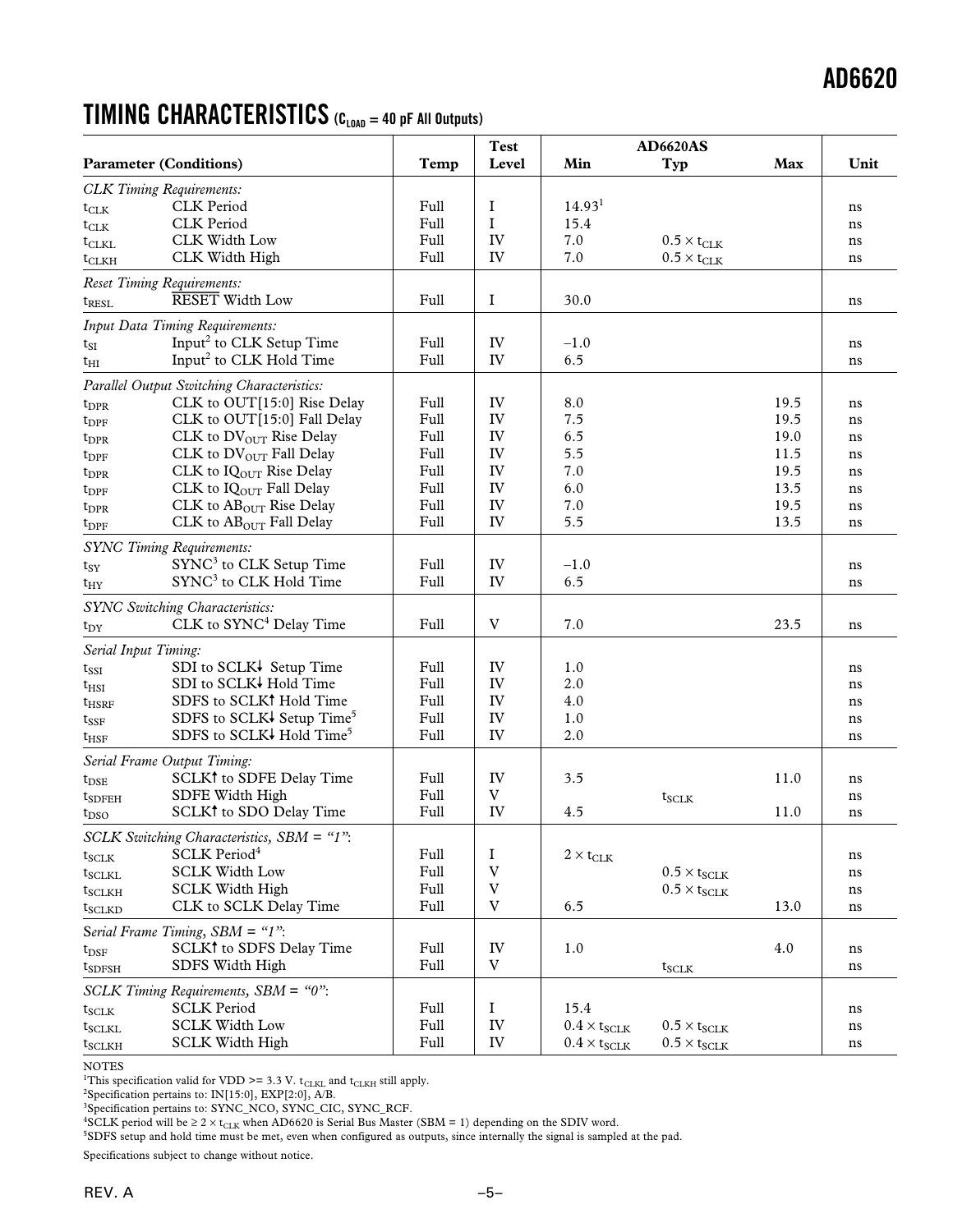## **AD6620 TIMING CHARACTERISTICS (CLOAD = 40 pF All Outputs)**

|                               |                                                   |      | <b>Test</b>               |      | <b>AD6620AS</b> |      |      |
|-------------------------------|---------------------------------------------------|------|---------------------------|------|-----------------|------|------|
| <b>Parameter (Conditions)</b> |                                                   | Temp | Level                     | Min  | Typ             | Max  | Unit |
|                               | <b>MICROPROCESSOR PORT, MODE = 0</b>              |      |                           |      |                 |      |      |
|                               | <b>MODE0</b> Input Timing Requirements:           |      |                           |      |                 |      |      |
| $t_{SC}$                      | Control <sup>1</sup> to CLK Setup Time            | Full | IV                        | 3.0  |                 |      | ns   |
| $t_{\rm HC}$                  | Control <sup>1</sup> to CLK Hold Time             | Full | IV                        | 5.0  |                 |      | ns   |
| $t_{HA}$                      | Address <sup>2</sup> to CLK Hold Time             | Full | IV                        | 3.0  |                 |      | ns   |
| t <sub>ZR</sub>               | $\overline{\text{CS}}$ to Data Enabled Time       | Full | IV                        |      | 5.0             |      | ns   |
| $t_{ZD}$                      | $\overline{\text{CS}}$ to Data Disabled Time      | Full | IV                        |      | 5.0             |      | ns   |
| $t_{\rm SAM}$                 | $\overline{\text{CS}}$ to Address/Data Setup Time | Full | IV                        | 0.0  |                 |      | ns   |
|                               | <b>MODE0</b> Read Switching Characteristics:      |      |                           |      |                 |      |      |
| $t_{\rm DD}$                  | CLK to Data Valid Time                            | Full | $\mathbf I$               | 10.0 | 15.0            | 30.0 | ns   |
| $t_{\rm RDY}$                 | $\overline{\text{RD}}$ to RDY Time                | Full | IV                        | 4.0  |                 | 19.5 | ns   |
|                               | <b>MODE0 Write Timing Requirements:</b>           |      |                           |      |                 |      |      |
| $t_{SC}$                      | Control <sup>1</sup> to CLK Setup Time            | Full | IV                        | 3.0  |                 |      | ns   |
| $t_{\rm HC}$                  | Control <sup>1</sup> to CLK Hold Time             | Full | IV                        | 5.0  |                 |      | ns   |
| $t_{HM}$                      | Micro Data <sup>3</sup> to CLK Hold Time          | Full | IV                        | 3.0  |                 |      | ns   |
| $\mathrm{t}_{\mathrm{HA}}$    | Address <sup>2</sup> to CLK Hold Time             | Full | IV                        | 3.0  |                 |      | ns   |
| $t_{SAM}$                     | Address/Data Setup Time to $\overline{\text{CS}}$ | Full | IV                        | 0.0  |                 |      | ns   |
|                               | <b>MODE0 Write Switching Characteristics:</b>     |      |                           |      |                 |      |      |
| $t_{\rm RDY}$                 | $\overline{\text{RD}}$ to RDY Time                | Full | IV                        | 4.0  |                 | 19.5 | ns   |
|                               | <b>MICROPROCESSOR PORT, MODE = 1</b>              |      |                           |      |                 |      |      |
|                               | <b>MODE1 Input Timing Requirements:</b>           |      |                           |      |                 |      |      |
| $t_{\rm SC}$                  | Control <sup>1</sup> to CLK Setup Time            | Full | IV                        | 3.0  |                 |      | ns   |
| $t_{HC}$                      | Control <sup>1</sup> to CLK Hold Time             | Full | IV                        | 5.0  |                 |      | ns   |
| $\mathrm{t}_{\mathrm{HA}}$    | Address <sup>2</sup> to CLK Hold Time             | Full | IV                        | 3.0  |                 |      | ns   |
| $t_{\rm ZR}$                  | $\overline{\text{CS}}$ to Data Enabled Time       | Full | IV                        |      | 5.0             |      | ns   |
| $t_{ZD}$                      | $\overline{\text{CS}}$ to Data Disabled Time      | Full | IV                        |      | 5.0             |      | ns   |
| $t_{\rm SAM}$                 | Address/Data Setup Time to $\overline{\text{CS}}$ | Full | IV                        | 0.0  |                 |      | ns   |
|                               | <b>MODE1</b> Read Switching Characteristics:      |      |                           |      |                 |      |      |
| $t_{\rm DD}$                  | CLK to Data Valid Time                            | Full | I                         | 10.0 |                 | 30.0 | ns   |
| $t_{\text{DTACK}}$            | CLK to DTACK Time                                 | Full | $\mathbf V$               | 5.5  |                 | 15.5 | ns   |
|                               | <b>MODE1 Write Timing Requirements:</b>           |      |                           |      |                 |      |      |
| $t_{\rm SC}$                  | Control <sup>1</sup> to CLK Setup Time            | Full | IV                        | 0.0  |                 |      | ns   |
| $t_{\rm HC}$                  | Control <sup>1</sup> to CLK Hold Time             | Full | IV                        | 5.0  |                 |      | ns   |
| $\mathrm{t_{HM}}$             | Micro Data <sup>3</sup> to CLK Hold Time          | Full | IV                        | 6.5  |                 |      | ns   |
| $\mathrm{t}_{\mathrm{HA}}$    | Address <sup>2</sup> to CLK Hold Time             | Full | IV                        | 3.0  |                 |      | ns   |
| $t_{\rm SAM}$                 | Address/Data Setup Time to $\overline{\text{CS}}$ | Full | IV                        | 0.0  |                 |      | ns   |
|                               | <b>MODE1 Write Switching Characteristic:</b>      |      |                           |      |                 |      |      |
| <b>t</b> <sub>DTACK</sub>     | CLK to DTACK Time                                 | Full | $\ensuremath{\mathbf{V}}$ | 5.5  |                 | 15.5 | ns   |

NOTES<br><sup>1</sup>Specification pertains to: R/W (WR), DS (RD), CS.<br><sup>2</sup>Specification pertains to: A[2:0].<br><sup>3</sup>Specification pertains to: D[7:0].

Specifications subject to change without notice.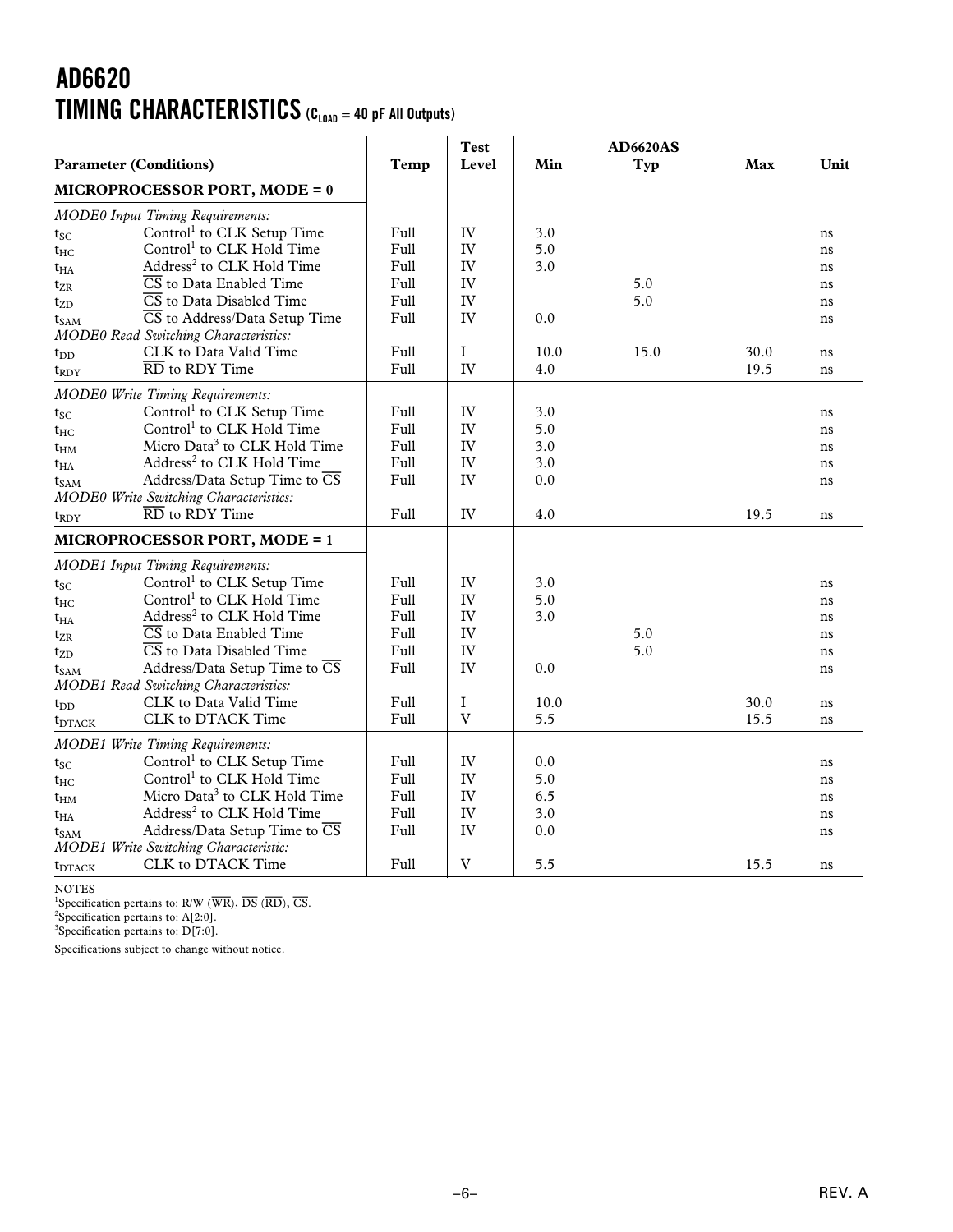## **TIMING DIAGRAMS**

## **CLK, INPUTS, PARALLEL OUTPUTS**

RESET with PAR/SER = "1" establishes Parallel Outputs active.



Figure 3. CLK Timing Requirements



Figure 4. Input Data Timing Requirements



## **SYNC PULSES: SLAVE OR MASTER**



**NOTE: IN THE SLAVE MODE WITH SINGLE CHANNEL OPERATION, THE WIDTH** OF THE SYNC\_NCO SHOULD BE ONE SAMPLE CLOCK CYCLE. IN DUAL<br>CHANNEL MODE, THE PULSEWIDTH SHOULD BE TWO SAMPLE CLOCK<br>CYCLES. IF A PULSE LONGER THAN SPECIFIED IS USED, THE NCO WILL<br>BE INHIBITED AND NOT INCREMENT PROPERLY.

Figure 6. SYNC Slave Timing Requirements



Figure 7. SYNC Master Delay



Figure 8. Reset Timing Requirements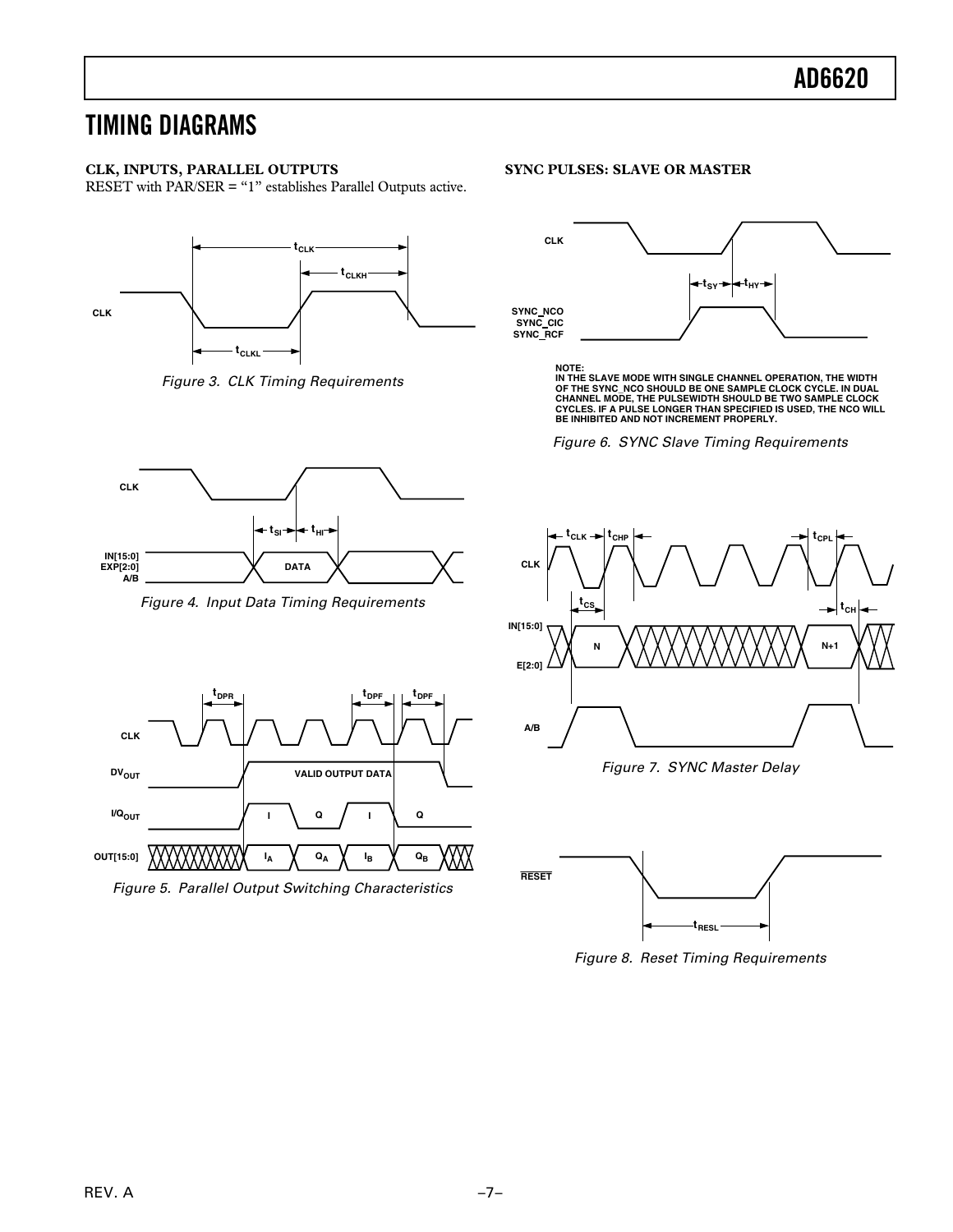### **SERIAL PORT: BUS MASTER**

RESET with PAR/SER = "0" establishes Serial Port active. SBM = "1" puts AD6620 in Serial Bus Master mode SCLK is output; SDFS is output.



Figure 9. SCLK Switching Characteristics



Figure 10. Serial Input Data Timing Requirements



Figure 11. Serial Frame Switching Characteristics



Figure 12. Serial Output Data Switching Characteristics

## **SERIAL PORT: CASCADE MODE**

RESET with PAR/SER = "0" establishes Serial Port active. SBM = "0" puts AD6620 in Serial Port Cascade mode, SCLK is input; SDFS is input.



Figure 13. SCLK Timing Requirements



Figure 14. Serial Input Data Timing Requirements



Figure 15. SDO/SDFS Timing Requirements



Figure 16. SDO, SDFE Switching Characteristics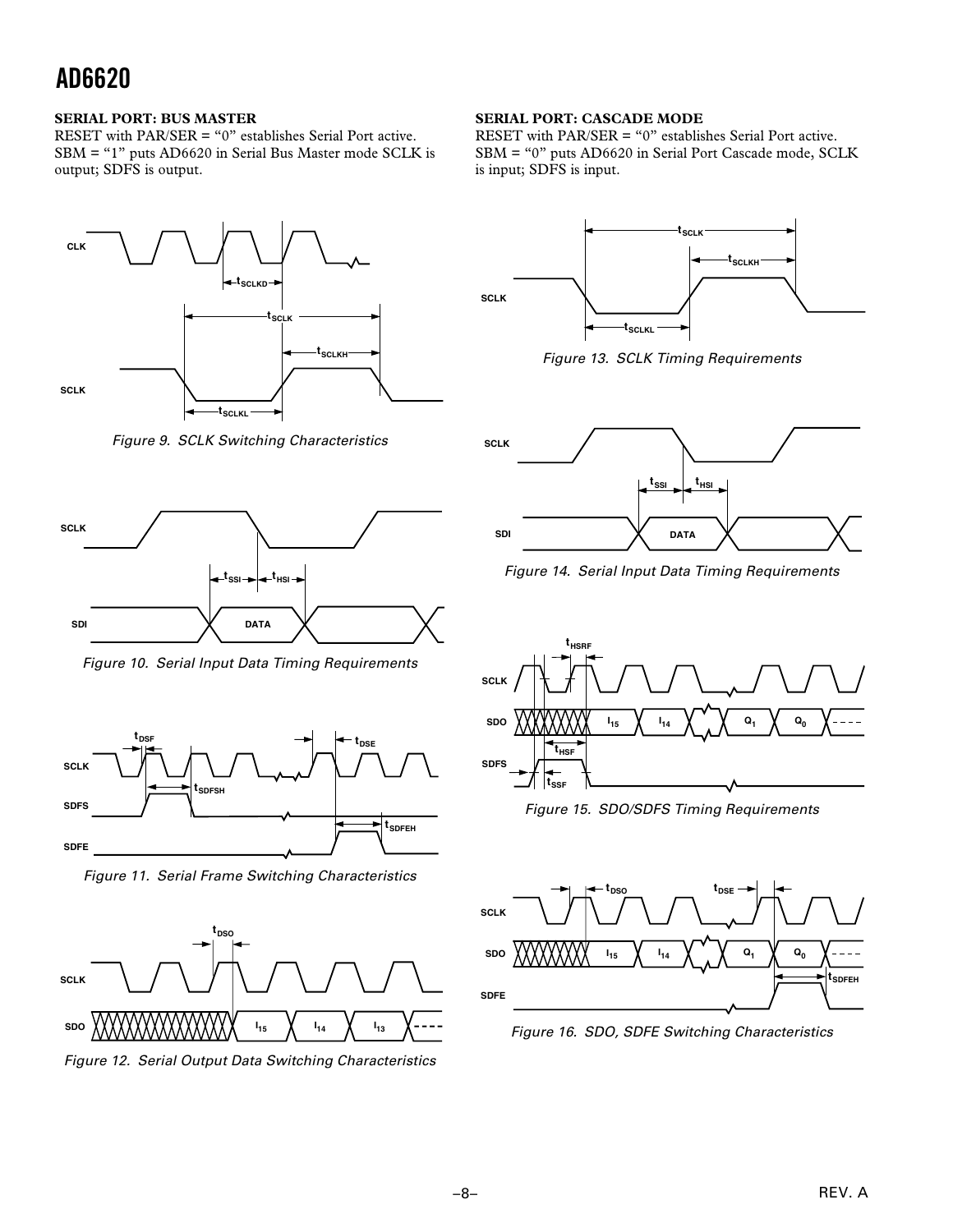#### **MICROPORT MODE0, READ**

Timing is synchronous to CLK; MODE = 0.



<sup>1</sup> RDY IS DRIVEN LOW ASYNCHRONOUSLY BY **RD** AND **CS GOING LOW AND RETURNS HIGH ON THE RISING EDGE**<br>OF CLK "N+3" FOR INTERNAL ACCESS (A[2:0] = 000), CLK "N+2" OTHERWISE. **2 THE SIGNAL, WR, MAY REMAIN HIGH AND RD MAY REMAIN LOW TO CONTINUE READ MODE. <sup>3</sup> CS MUST RETURN TO HIGH STATE AND BE SAMPLED BY CLK (N+4 SHOWN) TO COMPLETE READ.**



### **MICROPORT MODE0, WRITE**

Timing is synchronous to CLK; MODE = 0.



**1 RDY IS DRIVEN LOW ASYNCHRONOUSLY BY WR AND CS GOING LOW AND RETURNS HIGH ON THE RISING EDGE OF CLK "N+2".**

**2 THESE SIGNALS (R/W AND DS) MAY REMAIN IN LOW STATE TO CONTINUE WRITING DATA.**

**<sup>3</sup> CS MUST RETURN TO HIGH STATE AND BE SAMPLED BY CLK (N+3 SHOWN) TO COMPLETE WRITE.**

**\* THE NEXT WRITE MAY BE INITIATED ON CLK, N\*.**

Figure 18. MODE0 Write Timing Requirements and Switching Characteristics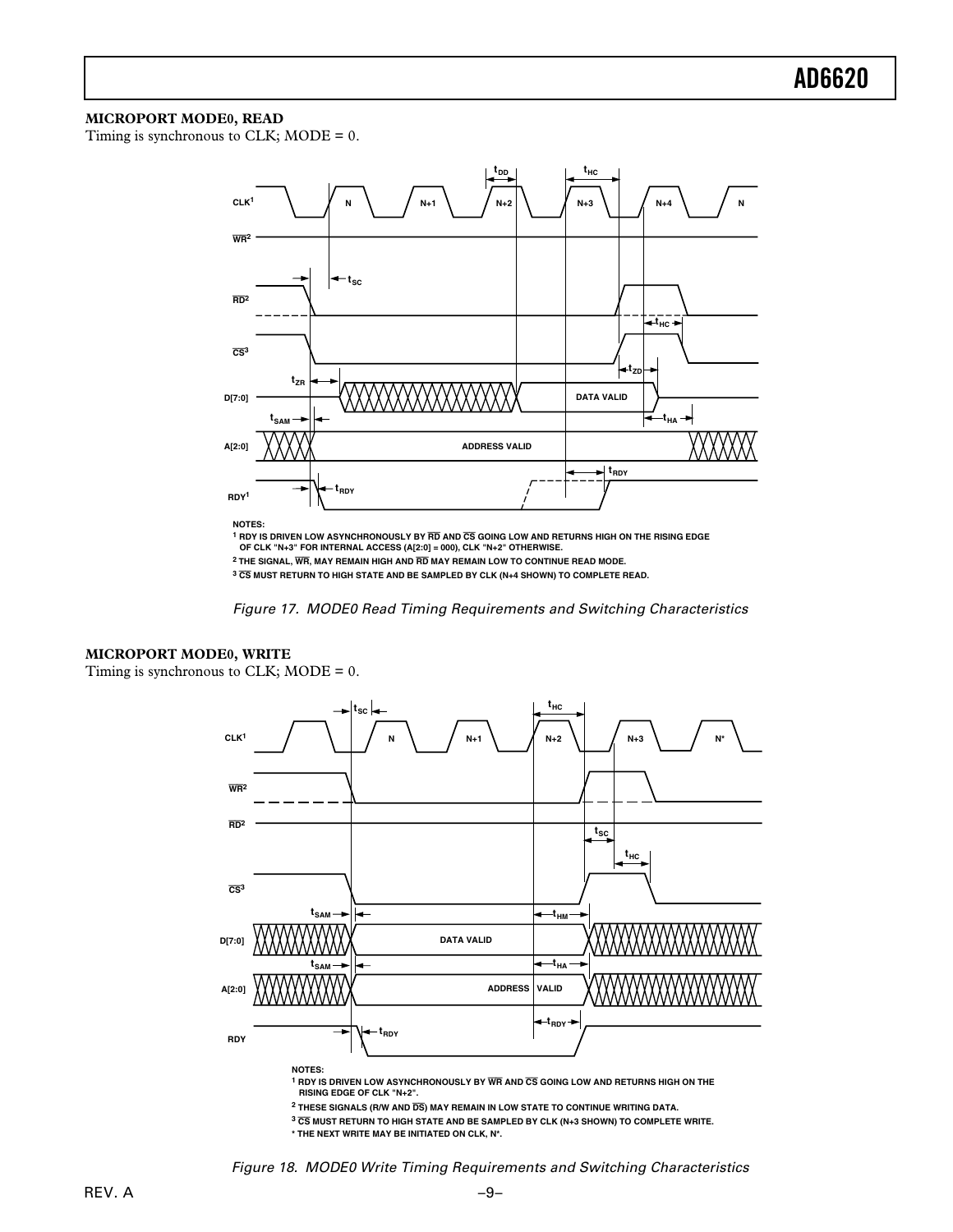### **MICROPORT MODE1, READ**

Timing is synchronous to CLK; MODE = 1.



**NOTES:**

**<sup>1</sup> DTACK IS DRIVEN LOW ON THE RISING EDGE OF CLK "N+3" FOR INTERNAL ACCESS (A[2:0] = 000), CLK "N=2" OTHERWISE.**

**<sup>3</sup> CS MUST RETURN TO HIGH STATE AND BE SAMPLED BY CLK (N+4 SHOWN) TO COMPLETE ACCESS AND FORCE DTACK HIGH.**

Figure 19. MODE1 Read Timing Requirements and Switching Characteristics

### **MICROPORT MODE1, WRITE**

Timing is synchronous to CLK; MODE = 1.



**1 ON RISING EDGE OF "N+3" CLK, DTACK IS DRIVEN LOW.**

**2 THESE SIGNALS (R/W AND DS) MAY REMAIN IN LOW STATE TO CONTINUE WRITING DATA.**

**<sup>3</sup> CS MUST RETURN TO HIGH STATE AND BE SAMPLED BY CLK (N+3 SHOWN) TO COMPLETE WRITE**

**AND FORCE DTACK HIGH.**

**\* THE NEXT WRITE MAY BE INITIATED ON CLK, N\*.**

Figure 20. MODE1 Write Timing Requirements and Switching Characteristics

**<sup>2</sup> THE SIGNAL, R/W MAY REMAIN HIGH AND DS MAY REMAIN LOW TO CONTINUE READ MODE.**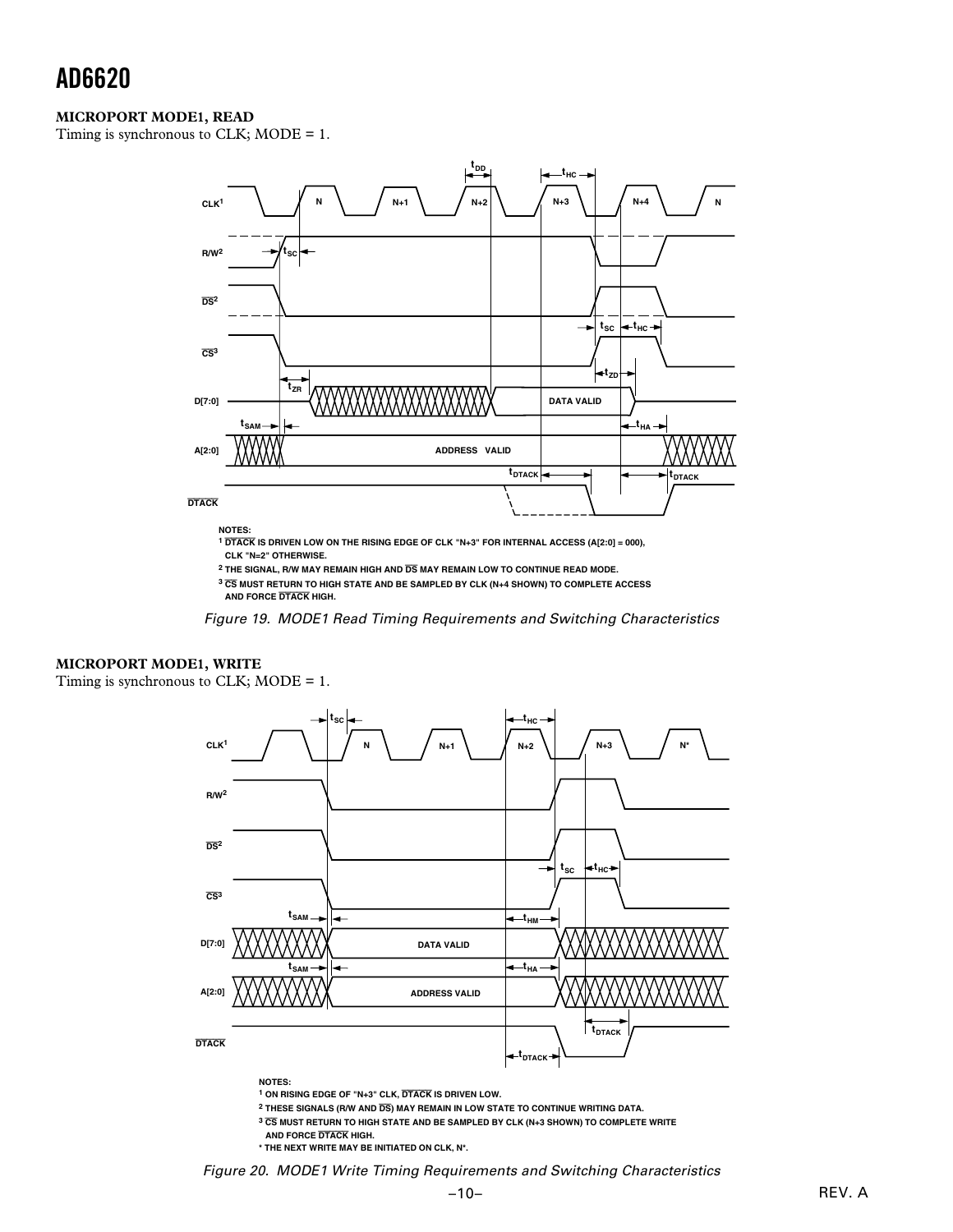#### **ABSOLUTE MAXIMUM RATINGS\***

| Input Voltage $\ldots$ -0.3 V to VDD + 0.3 V (Not 5 V Tolerant)          |  |
|--------------------------------------------------------------------------|--|
| Output Voltage Swing $\ldots \ldots \ldots \ldots -0.3$ V to VDD + 0.3 V |  |
|                                                                          |  |
|                                                                          |  |
| Storage Temperature Range $\ldots \ldots \ldots -65$ °C to +150°C        |  |
|                                                                          |  |
|                                                                          |  |

\*Stresses greater than those listed above may cause permanent damage to the device. These are stress ratings only; functional operation of the device at these or any other conditions greater than those indicated in the operational sections of this specification is not implied. Exposure to absolute maximum rating conditions for extended periods may affect device reliability.

#### **Thermal Characteristics**

80-Lead Plastic Quad Flatpack:

 $\theta_{IA} = 44^{\circ}$ C/W

 $\theta_{\text{IC}} = 11^{\circ}\text{C/W}$ 

#### **EXPLANATION OF TEST LEVELS**

- I. 100% Production Tested.
- II. 100% Production Tested at 25°C, and Sampled Tested at Specified Temperatures.
- III. Sample Tested Only.
- IV. Parameter Guaranteed by Design and Analysis.
- V. Parameter is Typical Value Only.
- VI. 100% Production Tested at 25°C, and Sampled Tested at Temperature Extremes.

### **ORDERING GUIDE**

| Model                   | <b>Temperature Range</b>                      | <b>Package Description</b>                                                          | Package<br>Option |
|-------------------------|-----------------------------------------------|-------------------------------------------------------------------------------------|-------------------|
| AD6620AS<br>AD6620S/PCB | $-40^{\circ}$ C to +85 $^{\circ}$ C (Ambient) | 80-Lead POFP (Plastic Ouad Flatpack)<br>Evaluation Board with AD6620AS and Software | S-80A             |

#### **CAUTION**

ESD (electrostatic discharge) sensitive device. Electrostatic charges as high as 4000 V readily accumulate on the human body and test equipment and can discharge without detection. Although the AD6620 features proprietary ESD protection circuitry, permanent damage may occur on devices subjected to high-energy electrostatic discharges. Therefore, proper ESD precautions are recommended to avoid performance degradation or loss of functionality.

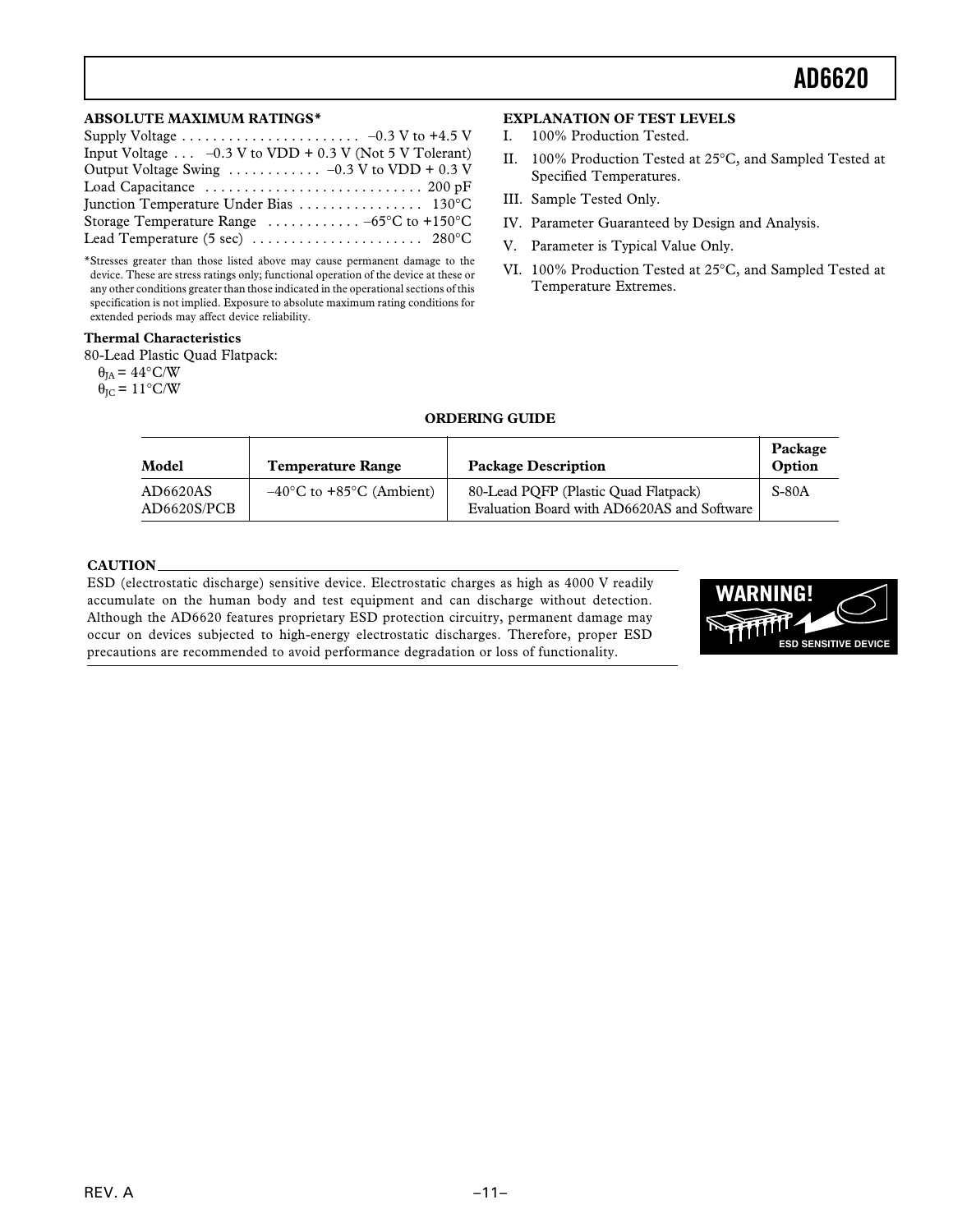## **PIN FUNCTION DESCRIPTIONS**

| Name                                             | <b>Type</b>   | Description                                                                             |
|--------------------------------------------------|---------------|-----------------------------------------------------------------------------------------|
| <b>VDD</b>                                       | ${\bf P}$     | 3.3 V Supply                                                                            |
| <b>VSS</b>                                       | G             | Ground                                                                                  |
| <b>CLK</b>                                       | I             | Input Clock                                                                             |
| <b>RESET</b>                                     | I             | <b>Active Low Reset Pin</b>                                                             |
| IN[15:0]                                         | I             | Input Data (Mantissa)                                                                   |
| EXP[2:0]                                         | I             | Input Data (Exponent)                                                                   |
| A/B                                              | I             | Channel (A/B) Select                                                                    |
| SYNC_NCO                                         | I/O           | Sync Signal for NCO                                                                     |
| SYNC CIC                                         | I/O           | Sync Signal for CIC Stages                                                              |
| <b>SYNC RCF</b>                                  | I/O           | Sync Signal for RCF                                                                     |
| <b>MODE</b>                                      | I             | Sets Microport Mode: Mode 1, $(MODE = 1)$ , Mode 0, $(MODE = 0)$                        |
| A[2:0]                                           | I             | Microprocessor Interface Address                                                        |
| D[7.0]                                           | I/O/T         | Microprocessor Interface Data                                                           |
| $\overline{\text{DS}}$ or $\overline{\text{RD}}$ | I             | Mode 1: Data Strobe Line, Mode 0: Read Signal                                           |
| $R/W$ or $\overline{WR}$                         | I             | Read/Write Line (Write Signal)                                                          |
| $\overline{\text{CS}}$                           | I             | Chip Select, Enables the Chip for µP Access                                             |
| DTACK or RDY                                     | $\mathcal{O}$ | Acknowledgment of a Completed Transaction (Signals when µP Port Is Ready for an Access) |
| PAR/SER                                          | I             | Parallel/Serial Control Select (PAR = $1$ , SER = 0)                                    |
| $DV_{OUT}$                                       | $\Omega$      | Data Valid Pin for the Parallel Output Data                                             |
| A/B <sub>OUT</sub>                               | $\mathbf{O}$  | Signals to Which Channel the Output Belongs to $(A = 1, B = 0)$                         |
| I/Q <sub>OUT</sub>                               | $\mathcal{O}$ | Signals Whether I or Q Data Is Present $(I = 1, Q = 0)$                                 |
| <b>TRST</b>                                      | I             | Test Reset Pin                                                                          |
| <b>TCK</b>                                       | I             | Test Clock Input                                                                        |
| <b>TMS</b>                                       | I             | Test Mode Select Input                                                                  |
| TDI                                              | I             | Test Data Input                                                                         |
| <b>TDO</b>                                       | I             | Test Data Output                                                                        |

Pin Types: I = Input, O = Output, P = Power Supply, G = Ground, T = Three-state.

## **SHARED PINS**

| Parallel Outputs (PAR/SER = 1 at RESET) |             |                            | Serial Port (PAR/SER = $0$ at RESET) |             |                                                                                       |  |
|-----------------------------------------|-------------|----------------------------|--------------------------------------|-------------|---------------------------------------------------------------------------------------|--|
| Name                                    | <b>Type</b> | Description                | Name                                 | <b>Type</b> | Description                                                                           |  |
| OUT <sub>15</sub>                       | $\Omega$    | Parallel Output Data       | <b>SCLK</b>                          | $IO$        | Serial Clock Input $(SBM = 0)$<br>Serial Clock Output (SBM = 1)                       |  |
| OUT14                                   | $\Omega$    | Parallel Output Data       | SDI.                                 | I           | Serial Data Input                                                                     |  |
| OUT <sub>13</sub>                       | $\Omega$    | Parallel Output Data       | SDO.                                 | O/T         | Serial Data Output                                                                    |  |
| OUT <sub>12</sub>                       | $\Omega$    | Parallel Output Data       | <b>SDFS</b>                          | $IO$        | Serial Data Frame Sync Input $(SBM = 0)$<br>Serial Data Frame Sync Output $(SBM = 1)$ |  |
| OUT <sub>11</sub>                       | $\Omega$    | Parallel Output Data       | <b>SDFE</b>                          | $\Omega$    | Serial Data Frame End                                                                 |  |
| OUT <sub>10</sub>                       | $\Omega$    | Parallel Output Data       | <b>SBM</b>                           |             | Serial Bus Master (Master = $1$ , Cascade = 0)                                        |  |
| OUT <sub>9</sub>                        | $\Omega$    | Parallel Output Data       | WL1                                  |             | Serial Port Word Length, Bit 1                                                        |  |
| OUT <sub>8</sub>                        | $\Omega$    | Parallel Output Data       | WL0                                  |             | Serial Port Word Length, Bit 0                                                        |  |
| OUT7                                    | $\Omega$    | Parallel Output Data       | AD                                   |             | Append Data                                                                           |  |
| OUT[6:4]                                | $\Omega$    | Parallel Output Data       | NC                                   | NC          | Unused, Do Not Connect                                                                |  |
| OUT3                                    | $\Omega$    | Parallel Output Data       | SDIV <sub>3</sub>                    | I           | SCLK Divide Value, Bit 3                                                              |  |
| OUT <sub>2</sub>                        | $\Omega$    | Parallel Output Data       | SDIV <sub>2</sub>                    | $\mathbf I$ | SCLK Divide Value, Bit 2                                                              |  |
| OUT <sub>1</sub>                        | $\Omega$    | Parallel Output Data       | SDIV1                                | $\mathbf I$ | SCLK Divide Value, Bit 1                                                              |  |
| OUT <sub>0</sub>                        | $\Omega$    | Parallel Output Data (LSB) | SDIV <sub>0</sub>                    |             | SCLK Divide Value, Bit 0                                                              |  |

Pin Types: I = Input, O = Output, P = Power Supply, G = Ground, T = Three-state.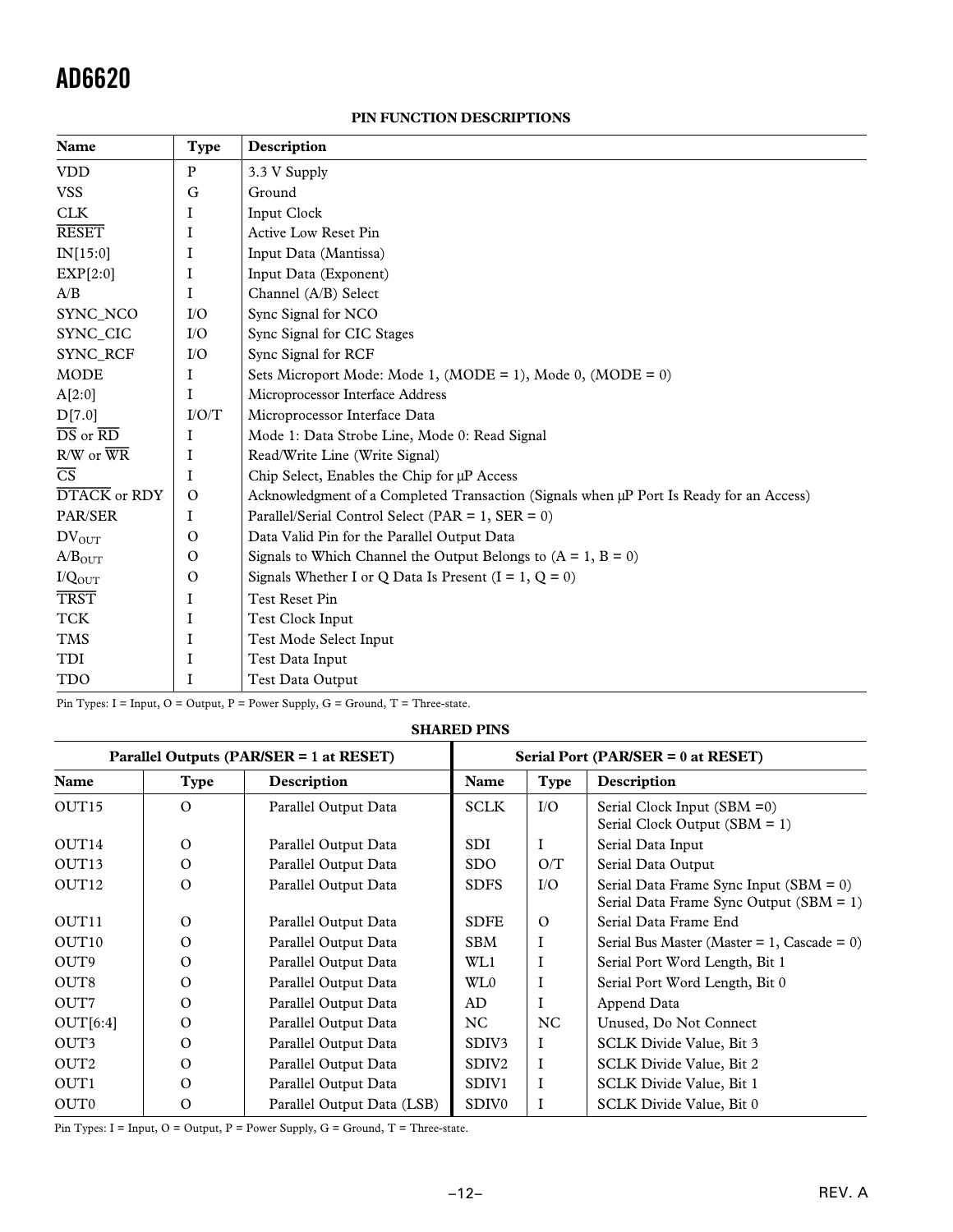## **PIN CONFIGURATIONS**

 **Parallel Output Data**



**Serial Port**

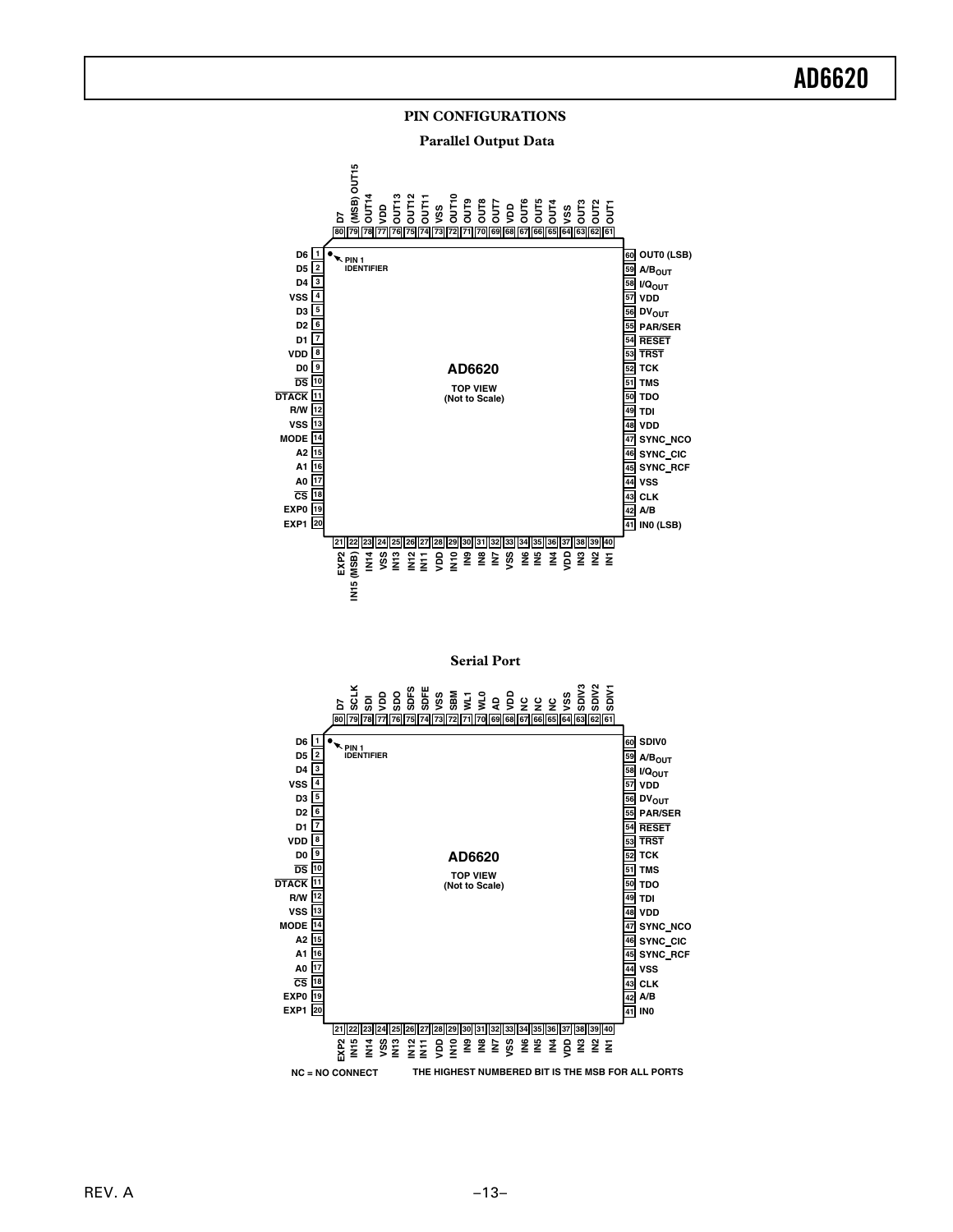## **AD6620 –Typical Performance Characteristics**



TPC 1. Typical Power vs. Decimation Rates



TPC 2. Typical NCO Spur Without Dither



TPC 3. Typical NCO Spur with Dither



TPC 4. High Decimation GSM Filter

Input sample rate 65 MSPS, decimation is 240, FIR taps is 240. Unshown spectrum is below that shown. Decimation distribution is 3, 10, 8, respectively.



TPC 5. High Decimation AMPS Filter

Input sample rate 58.32 MSPS, decimation is 300, FIR taps is 128. Unshown spectrum is below that shown. Decimation distribution among CIC2, CIC5, and RCF is 10, 30 and 1, respectively.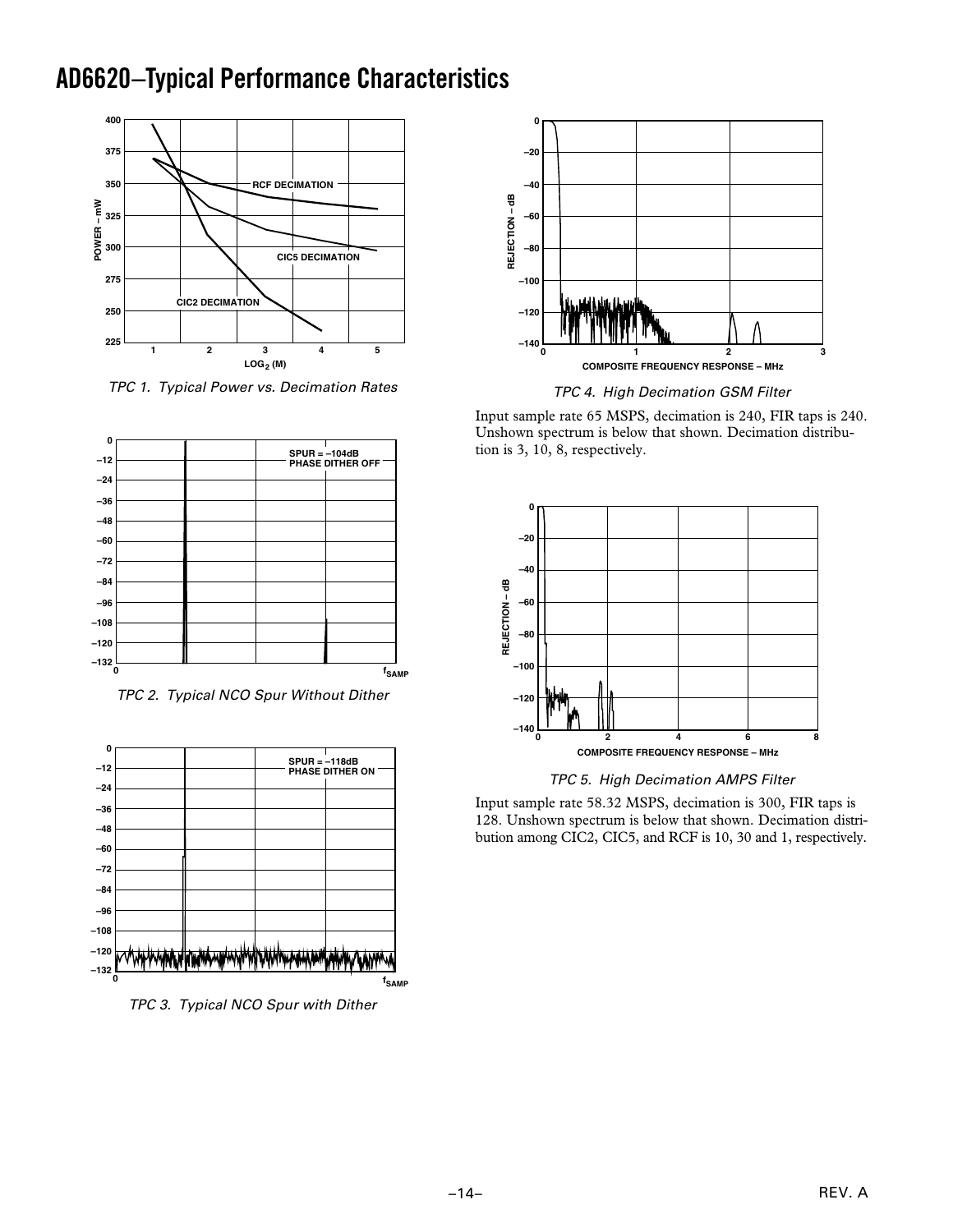### **INPUT DATA PORT**

The input data port accepts a clock (CLK), a 16-bit mantissa IN[15:0], a 3-bit exponent EXP[2:0], and channel select Pin A/B. These pins allow direct interfacing to both standard fixed-point ADCs such as the AD9225 and AD6640, as well as to gainranging ADCs such as the AD6600. These inputs are not 5 V tolerant and the ADC I/O should be set to 3.3 V.

The input data port accepts data in one of three input modes: Single Channel Real, Diversity Channel Real, or Single Channel Complex. The input mode is selected by programming the Input Mode Control Register located at internal address space 300h.

Single Channel Real mode is used when a single channel ADC drives the input to the AD6620. Diversity Channel Real mode is the two channel mode used primarily for diversity receiver applications. Single Channel Complex mode accepts complex data in conjunction with the A/B input which identifies in-phase and quadrature samples (primarily for cascaded 6620s).

The input data port is sampled on the rising edge of CLK at a maximum rate of 67 MSPS. The 16-bit mantissa, IN[15:0] is interpreted as a *twos complement integer*. For most applications with ADCs having fewer than 16 bits, the active bits should be MSB justified and the unused LSBs should be tied low.

The 3-bit exponent, EXP[2:0] is interpreted as an unsigned integer. The exponent can be modified by the 3-bit exponent offset ExpOff (Control Register 0x305, Bits (7–5)) and an exponent invert ExpInv (Control Register 0x305, Bit 4).

ExpOff sets the offset of the input exponent, EXP[2:0]. ExpInv determines the direction of this offset. Equations below show how the exponent is handled.

 $scaled\_input = IN \times 2^{-\text{mod}(Exp + ExpOf, 8)}$ ,  $ExpInv = 0$ 

 $scaled\_input = IN \times 2^{-\text{mod}(7 - Exp + ExpOf, 8)}, ExpInv = 1$ 

where: *IN* is the value of IN[15:0], *Exp* is the value of EXP[2:0], and *ExpOff* is the value of ExpOff.

#### **Input Scaling**

In general there are two reasons for scaling digital data. The first is to avoid "clipping" or, in the case of the AD6620 register, "wrap-around" in subsequent stages. Wrap-around is not a concern for the input data since the NCO is designed to accept the largest possible input at the AD6620 data port.

The second use of scaling is to preserve maximum dynamic range through the chip. As data flows from one stage to the next it is important to keep the math functions performed in the MSBs. This will keep the desired signal as far above the noise floor as possible, thus maximizing signal-to-noise ratio.

#### **Scaling with Fixed-Point ADCs**

For fixed-point ADCs, the AD6620 exponent inputs EXP[2:0] are typically not used and should be tied low. The ADC outputs are tied directly to the AD6620 Inputs, MSB-justified. The exponent offset (ExpOff) and exponent invert (ExpInv) should both be programmed to 0. Thus the input equation,

 $scaled\_input = IN \times 2^{-\text{mod}(Exp + ExpOff, 8)}$ ,  $ExpInv = 0$ 

where: *IN* is the value of IN[15:0], Exp is the value of EXP[0:2], and ExpOff is the value of ExpOff, simplifies to,

$$
scaled\_input = IN \times 2^{-\text{mod}(0, 8)}
$$

Thus for fixed-point ADCs, the exponents are typically static and no input scaling is used in the AD6620.



Figure 21. Typical Interconnection of the AD6640 Fixed Point ADC and the AD6620

#### **Scaling with Floating-Point ADCs**

An example of the exponent control feature combines the AD6600 and the AD6620. The AD6600 is an 11-bit ADC with three bits of gain ranging. In effect, the 11-bit ADC provides the mantissa, and the three bits of relative signal strength indicator (RSSI) are the exponent. Only five of the eight available steps are used by the AD6600. See the AD6600 data sheet for additional details.

For gain-ranging ADCs such as the AD6600,

$$
scaled\_input = IN \times 2^{-mod(7-Exp+ExpOf, 8)}, ExpInv = 1
$$

where: *IN* is the value of IN[15:0], *Exp* is the value of EXP[2:0], and *ExpOff* is the value of ExpOff.

The RSSI output of the AD6600 numerically grows with increasing signal strength of the analog input (RSSI = 5 for a large signal, RSSI = 0 for a small signal). With the Exponent Offset equal to zero and the Exponent Invert Bit equal to zero, the AD6620 would consider the smallest signal at the parallel input  $(EXP = 0)$  the largest and, as the signal and EXP word increase, it shifts the data down internally ( $EXP = 5$ , will shift the 11-bit data right by 5 bits internally before going into the CIC2). The AD6620 regards the largest signal possible on the AD6600 as the smallest signal. Thus the Exponent Invert Bit is used to make the AD6620 exponent agree with the AD6600 RSSI. When it is set high, it forces the AD6620 to shift the data up for growing EXP instead of down. The exponent invert bit should always be set high for use with the AD6600.

#### **Table I. AD6600 Transfer Function with AD6620 ExpInv = 1, and No ExpOff**

| <b>ADC</b> Input<br>Level | <b>AD6600</b><br>RSSI[2.0] | AD6620<br>Data    | <b>Signal</b><br>Reduction |
|---------------------------|----------------------------|-------------------|----------------------------|
| Largest                   | 101(5)                     | $\div$ 4 (>> 2)   | $-12$ dB                   |
|                           | 100(4)                     | $\div$ 8 (>> 3)   | $-18$ dB                   |
|                           | 011(3)                     | $\div$ 16 (>> 4)  | $-24$ dB                   |
|                           | 010(2)                     | $\div$ 32 (>> 5)  | $-30$ dB                   |
|                           | 001(1)                     | $\div$ 64 (>> 6)  | $-36$ dB                   |
| Smallest                  | 000(0)                     | $\div$ 128 (>> 7) | $-42$ dB                   |

 $(ExpInv = 1, ExpOff = 0)$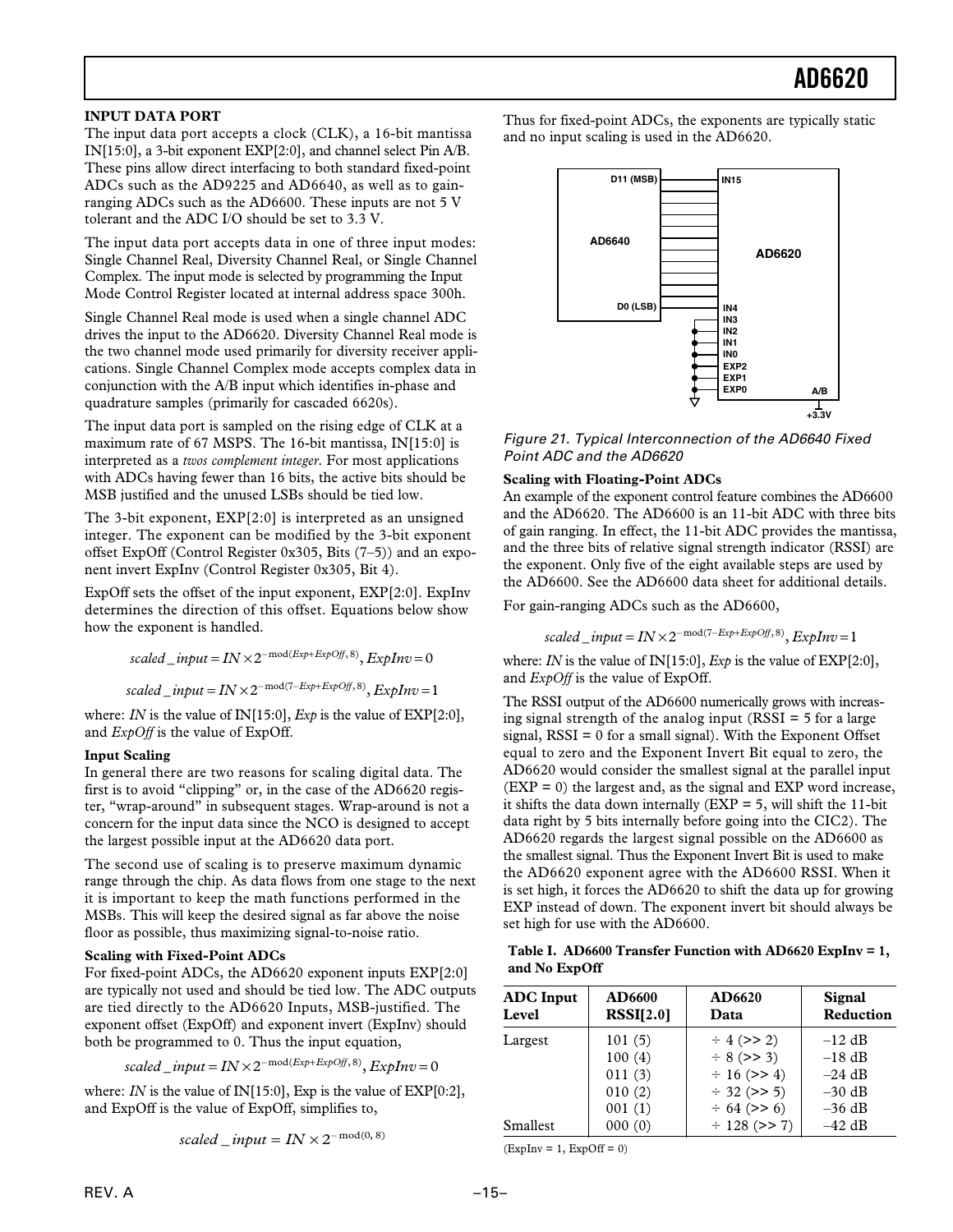The Exponent Offset is used to shift the data right. For example, Table I shows that with no ExpOff shift, 12 dB of range is lost when the ADC input is at the largest level. This is undesired because it lowers the Dynamic Range and SNR of the system by reducing the signal of interest relative to the quantization noise floor.

To avoid this automatic attenuation of the full-scale ADC signal, the Exponent Offset is used to move the largest signal (RSSI = 5) up to the point where there is no downshift. In other words, once the Exponent Invert bit has been set, the Exponent Offset should be adjusted so that  $mod(7-5 + ExpOff.8) = 0$ . This is the case when Exponent Offset is set to 6 since  $mod(8, 8) = 0$ . Table II illustrates the use of ExpInv and ExpOff when used with the AD6600 ADC.

**Table II. AD6600 Transfer Function with AD6620 ExpInv = 1, and ExpOff = 6**

| <b>ADC</b> Input<br>Level | AD6600<br>RSSI[2.0] | AD6620<br>Data   | <b>Signal</b><br>Reduction |
|---------------------------|---------------------|------------------|----------------------------|
| Largest                   | 101(5)              | $\div$ 1 (>> 0)  | $-0$ dB                    |
|                           | 100(4)              | $\div$ 2 (>> 1)  | $-6$ dB                    |
|                           | 011(3)              | $\div$ 4 (>> 2)  | $-12$ dB                   |
|                           | 010(2)              | $\div$ 8 (>> 3)  | $-18$ dB                   |
|                           | 001(1)              | $\div$ 16 (>> 4) | $-24$ dB                   |
| Smallest                  | 000(0)              | $\div$ 32 (>> 5) | $-30$ dB                   |

 $(ExpInv = 1, ExpOff = 6)$ 

This flexibility in handling the exponent allows the AD6620 to interface with other gain ranging ADCs besides the AD6600. The Exponent Offset can be adjusted to allow up to seven RSSI(EXP) ranges to be used as opposed to the AD6600s five. It also allows the AD6620 to be tailored in a system that employs the AD6600, but does not utilize all of its signal range. For example, if only the first four RSSI ranges are expected to occur then the Exponent Offset could be adjusted to five, which would then make  $RSSI = 4$  correspond to the 0 dB point of the AD6620.





### **Input Timing**

The CLK signal is used to sample the input port and clock the synchronous signal processing stages that follow. The CLK signal can operate up to 67 MHz and have a duty cycle of 45% to 55%. In applications using high speed ADCs, the ADC sample

clock is typically used to clock the AD6620. Applications that require a faster signal processing clock than the ADC sample clock, may employ fractional rate input timing as shown in the following sections. The input timing requirements vary according to the mode of operation. Fractional rate input timing creates a longer "don't care" time for the input data so that slower ADCs need only meet the setup-and-hold conditions for their data with respect to their own sample clock cycle, rather than the faster signal processing clock. The ADC sample clock may be any integer fraction of CLK up to and including 1, as long as the clock and data rate are less than or equal to 67 MSPS.

#### **Single Channel Real Mode**

In the Single Channel Real mode the A/B input pin functions as an active high input enable. If the A/D sample clock is fast enough to perform the necessary filter functions, full rate input timing can be used and A/B should be tied high as shown in Figure 23.



Figure 23. Full Rate Input Timing, Single Channel Real Mode

When a faster processing clock is used to achieve better filter performance, the A/D data must be synchronized with the faster AD6620 CLK signal. This is achieved by having the ADC clock rate an integer fraction of the AD6620 clock rate. AD6620 input data is sampled at the slower ADC clock rate. In the Single Channel Real Mode this is achieved by dynamically controlling the A/B input and bringing it high before each rising CLK edge that data is to be sampled on. A/B must be returned low before the next high speed clock pulse and the duty cycle of the A/B signal will therefore be equal to the data-to-clock ratio.



Figure 24. Fractional Rate Input Timing  $(4 \times CLK)$ , Single Channel Real Mode

#### **Diversity Channel Real Mode**

In the Diversity Channel Real mode the A/B pin serves not only as an input enable but also to determine which channel is being sampled on a given CLK edge. A high on the A/B pin marks channel A data and a low on A/B marks channel B data. The AD6620 only accepts the first sample after an A/B transition. All subsequent samples are disregarded until A/B changes again.

When full rate input timing is employed in the Diversity Channel Real mode, A/B must toggle on every rising edge of CLK for new data to be clocked into the AD6620.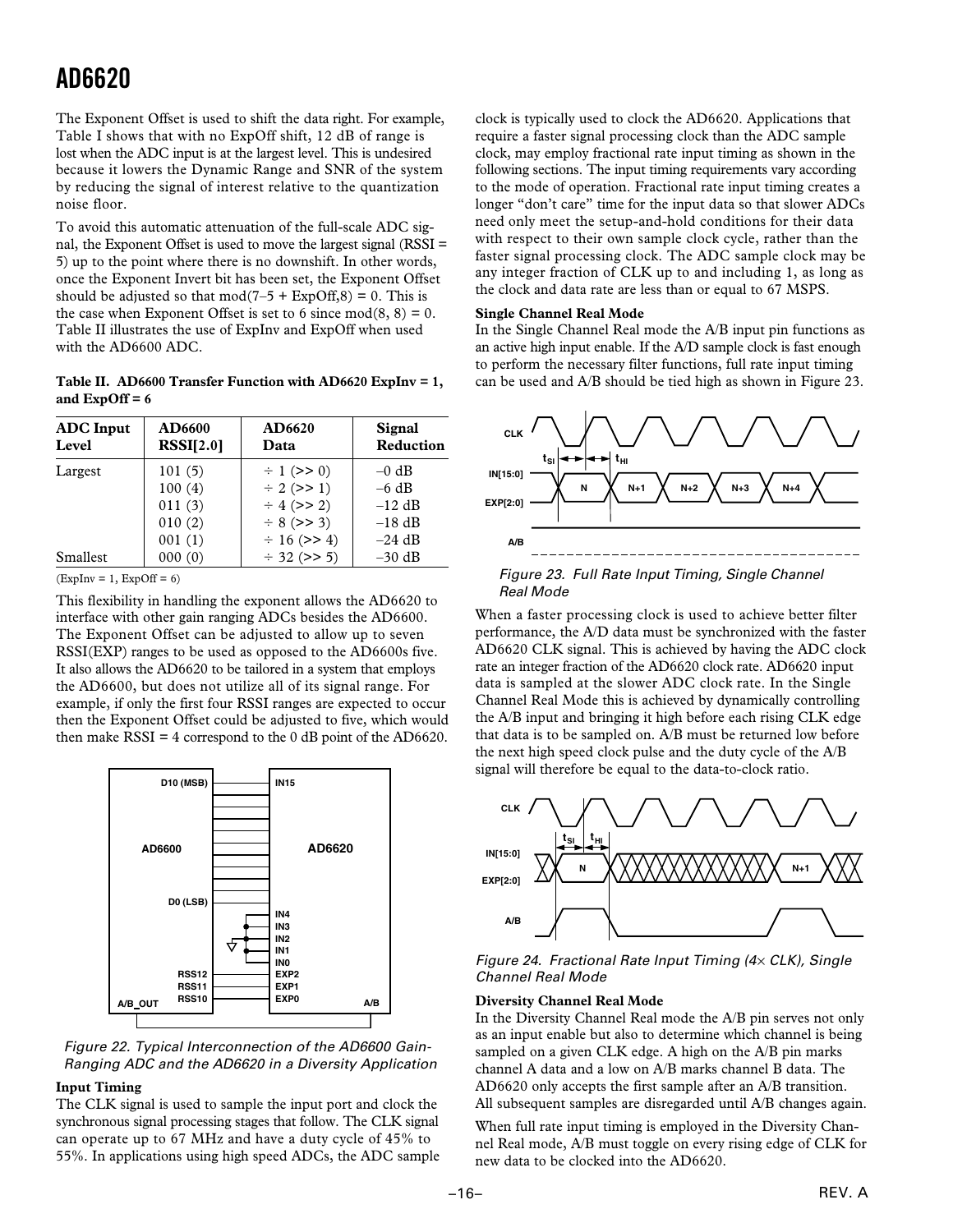

**IF CLK 2x IS USED TO CLOCK THE AD6620, THE FIRST RISING EDGE AFTER THE A/B TRANSITION WILL LATCH THE DATA.**

#### Figure 25. Full Rate Input Timing, Diversity Channel Real Mode

If fractional rate input timing is necessary in the Diversity Channel Real Mode, the A/B pin must toggle at half the rate of the A/D sample clock. The timing diagram below shows a  $3\times$  processing clock. In this situation there will be one ADC encode pulse for every three AD6620 CLK pulses and data must be taken on every third CLK pulse. The CLK edges that correspond to the latching of A and B channel data are shown in Figure 26.



Figure 26. Fractional Rate Input Timing  $(3 \times CLK)$ , Diversity Channel Real Mode

#### **Single Channel Complex Mode**

In the Single Channel Complex input mode, A/B high identifies the in-phase samples and A/B low identifies quadrature samples. The quadrature samples are paired with the previous in-phase samples. The timing for this mode is the same as that of the Diversity Channel Real Mode. This mode is useful for accepting complex output data from another AD6620 or another source to increase filtering and or decimation rates.

In the Single Channel Complex Mode the CIC2 decimation must be set to two ( $M_{CIC2}$  = 2). This is necessary in order to allow enough CLK cycles to process the complex input data as described below.

First clock cycle: (A/B high).

- I data loaded from the input port.
- The I data-path gets  $I \times \text{cosine}$ .
- The Q data-path gets  $I \times \text{sine}$ .
- The first integrator of the CIC2 adds these values to its previous sums.
- The rest of the CIC2 is idle.

Second clock cycle: (A/B low).

- Q data loaded from the input port.
- The I data-path gets  $Q \times \text{sine}$ .
- The O data-path gets  $O \times \text{cosine}$ .
- The first integrator of the I path of the CIC2 completes the sum (I  $\times$  cosine - Q  $\times$  sine) and the first integrator of the Q path of the CIC2 completes the sum  $j(I \times sine + Q \times cosine)$ .
- The rest of the CIC2 operates on these sums, which is the complete complex multiply. The data is then multiplexed through the rest of the chip as if it were single channel real data.

#### **Simplified Input Data Port Schematic**

Figure 27 details a simplified schematic for the input data port. The first thing to note is that IN[15:0], EXP[2:0] and A/B are all synchronously latched with CLK. Note also that upon soft reset, a seven pipeline delay (sample clock delay) exists in the data path. This delay is synchronous with CLK, but is in fact seven valid sample data delays. For instance, in single channel



Figure 27. Simplified Input Data Port Schematic for the AD6620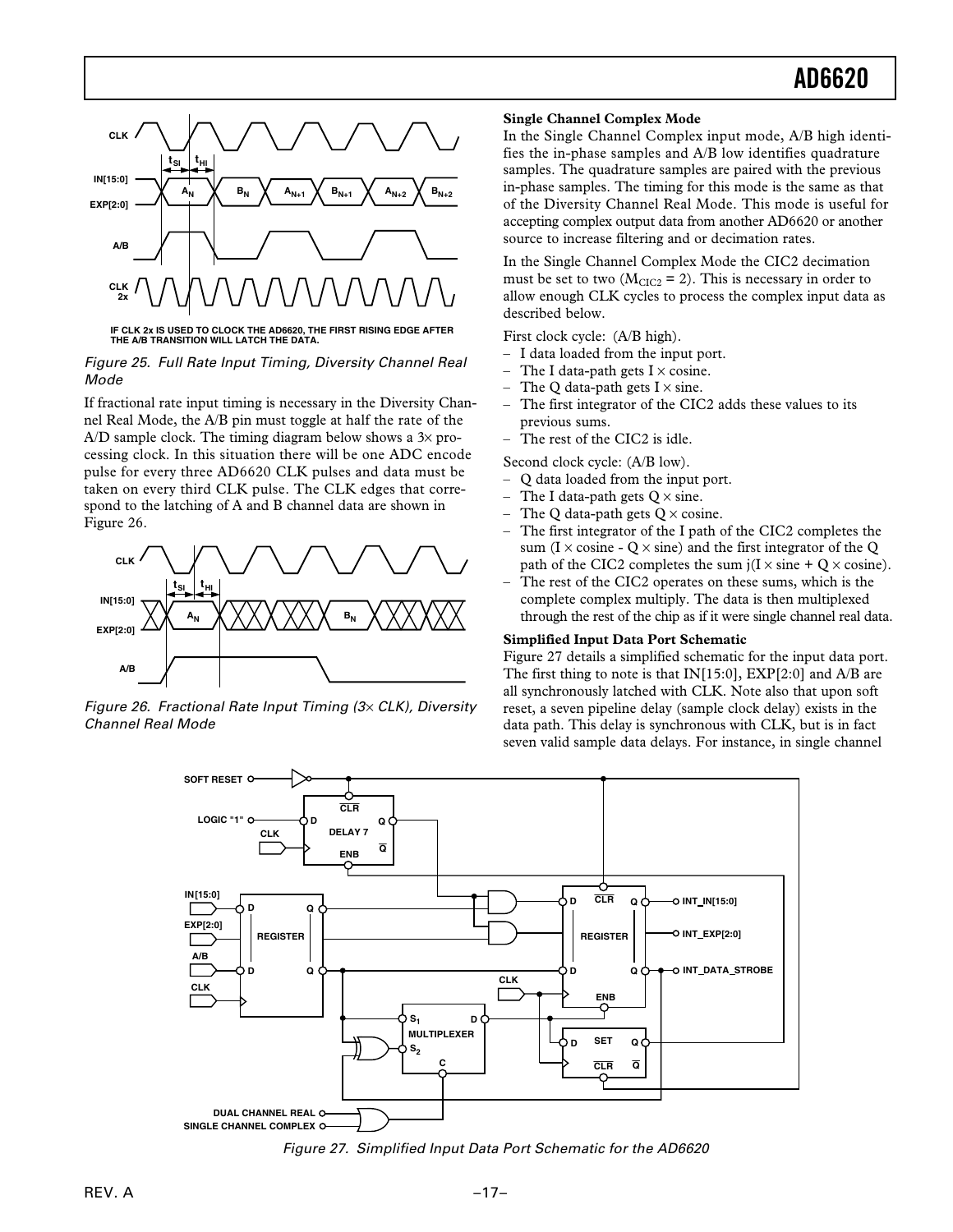real mode with full rate timing the delay is seven CLKs. If instead the data rate is one-fourth CLK, then 28 CLKs (i.e., seven sample data delays, gated via A/B) occur before valid data is passed to the NCO stage.

### **Interfacing AD6620 Inputs to 5 V Logic Gates**

None of the inputs to the AD6620 are tolerant of 5 V logic signals. When interfacing 5 V devices to this product, an interface gate such as the 74LCX2244 is recommended. If latching must be performed, 74LCX574 latches may be used. This gate runs from the 3.3 V supply and is tolerant of 5 V inputs.

## **OUTPUT DATA PORT**

## **Parallel Output Data Port**

The AD6620 provides a choice of two output ports: a 16-bit parallel port and a synchronous serial port. Output operation using the serial port is discussed in the next section. The parallel port is limited to 16 bits. Because pins are shared between the parallel and serial output ports, only one output mode can be used. The output mode must be set with a hard reset generated by at least a 30 ns low time on the *RESET* pin. If the PAR/SER line is high (Logic "1"), then parallel output data is activated. The PAR/SER pin should remain static after the output mode has been set (i.e., PAR/SER should only change when *RESET* is low). *Data out of the AD6620 is two's complement.*

A scale factor is associated with the output port, which allows the signal level to be adjusted. This scale factor is mapped to location 309h, Bits 2–0 in the AD6620 internal address space. This scalar controls the weight of the 16-bit data going to the parallel port. The scale factor is discussed in the RAM Coefficient Filter (RCF) section.

The Parallel Mode provides a 16-bit output port, which constitutes the I and Q data for either one or both channels. This port can run at a maximum of 67 MHz (33.5 MHz I, 33.5 MHz Q).

This rate assumes that there is a minimum decimation of 2 in the first filter stage (CIC2) or a  $2\times$  or greater CLK is used. This decimation is required because for every input word there is both an I and a Q output. When the data rate and clock rate are the same (Full Rate Input Timing), the minimum decimation of 2 must occur in CIC2. Refer to CIC2 for more detail.

### $DV_{OUT}$

 $DV<sub>OUT</sub>$  is provided to signal that valid data is present. If this pin is high, there is a valid data word on the bus.  $DV<sub>OUT</sub>$  remains high for two high-speed clock cycles in Single Channel Real and Single Channel Complex Mode and for four high-speed clock cycles in Diversity Channel Real mode. After  $DV<sub>OUT</sub>$  returns low the Q data will remain until the next data sample.

### **I/QOUT**

When this pin is high the data word represents I data; when  $I/Q<sub>OUT</sub>$  is low Q data is present. This signal will also be low when  $DV<sub>OUT</sub>$  is low since the last word of every data phase is Q data.

### $A/B<sub>OUT</sub>$

If  $DV_{\text{OUT}}$  is low,  $A/B_{\text{OUT}}$  is always low. When  $A/B_{\text{OUT}}$  is high, A Channel data is available on the output. If  $DV<sub>OUT</sub>$  remains high while  $A/B<sub>OUT</sub>$  is low, then B Channel data is on the output pins of the chip OUT[15:0].



Figure 28. Parallel Output Data Timing (Single-Channel Mode)



Figure 29. Parallel Output Data Timing (Diversity Channel Mode)

### **Serial Output Data Port**

The AD6620 provides a choice of two output ports: a 16-bit parallel port and a synchronous serial port. The advantage of using the serial port is that all 23 bits of available data can be output in the 24-bit or 32-bit mode. The serial output port shares some of the same pins used by the parallel output port. As a result, one or the other mode of output may be utilized, but not both. The output mode must be set with a hard reset generated by at least a 30 ns low time on the *RESET* pin. If the PAR/SER line is low (Logic "0") upon reset, then serial output data is activated. The PAR/SER pin should remain static after the output mode has been set (i.e., PAR/SER should only change when *RESET* is low).

Note that the AD6620 cannot be booted through the serial port. The microport must be used to initialize the device, then serial operation is supported.

Figure 30 shows the typical interconnections between an AD6620 in serial master mode and a DSP. Refer to the Serial Control Port section for a detailed description of pin functions and procedures for writing and reading with relation to the serial port. Note the 10 kΩ resistors connected to SDI and SDO. These prevent the lines from toggling when the AD6620 or DSP three-states these pins.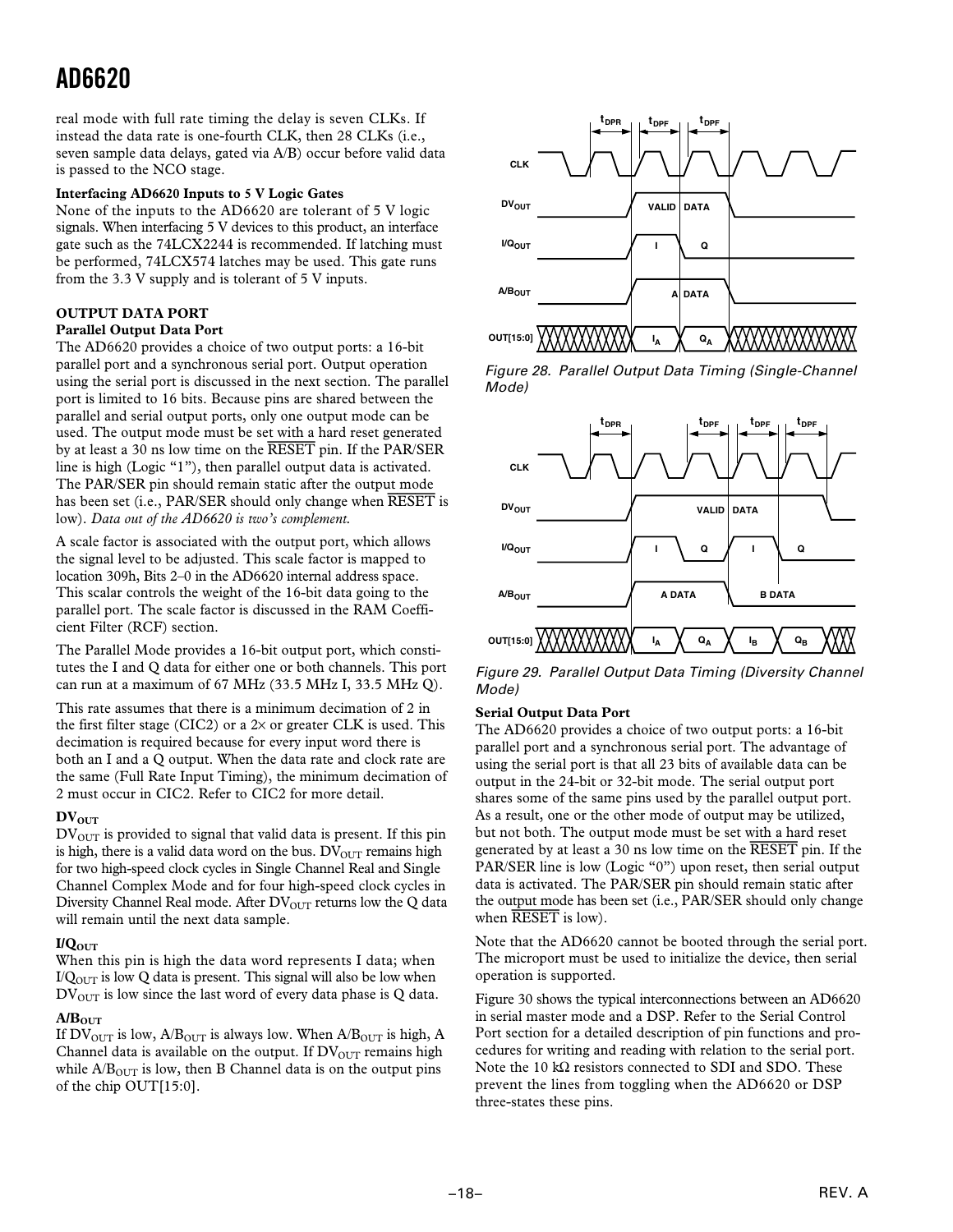

Figure 30. Typical Serial Data Output Interface to DSP (Serial Master Mode, SBM = 1)

Figure 31 shows two AD6620s illustrating the cascade capability for the chip. The first is connected as a serial master and the second is configured in serial cascade mode. The SDFE signal of the master is connected to the SDFS of the slave. This allows the master AD6620 data to be obtained first by the DSP, followed by the cascaded AD6620 data.



Figure 31. Typical Serial Data Output Interface to DSP (Serial Cascade Mode, SBM = 0)

The AD6620 also supports a serial slave mode, where the serial clock and interface is provided by a DSP or ASIC that is set to operate in the master mode. Note that the AD6620 cannot be booted through the serial port. The microport must be used to initialize the device, then serial operation is supported.

In the serial slave mode,  $DV<sub>OUT</sub>$  is valid and indicates the presence of a new word in the output buffers of the shift register. This pin may thus be used by the DSP to generate an interrupt to service the serial port. The DSP then generates an SFDS pulse to drive the AD6620. The first serial clock rising edge

after SDFS makes the first bit available at SDO. The falling edge of serial clock can be used to sample the data. The total number of bits are then read from the AD6620 (determined by the serial port word length). If the DSP has the ability to count bits, the DSP will know when the complete frame is read. If not, the DSP can monitor the SDFE pin to determine that the complete frame is read. The serial clock provided by the DSP can be asynchronous with the AD6620 clock and input data.



Figure 32. Typical Serial Data Output Interface to DSP (Serial Slave Mode, SBM = 0)

In either the serial master or slave mode, there are two constraints that must be observed. The first is that the clock must be fast enough to read the serial frame prior to the next frame becoming available. Since the AD6620 output is synchronous with its input sample rate, the output update rate can be determined by the user-programmed decimation rate. The timing diagram in Figure 33 details how serial slave mode is implemented. The second constraint is that the time between serial frames may be either zero SCLK periods (the end of one frame adjoins the beginning of the next) or two or more SCLK periods. One SCLK period between frames is not allowed.



Figure 33. Timing for Serial Slave Mode (SBM = 0)

### **FREQUENCY TRANSLATOR**

The first signal processing stage is a frequency translator consisting of two multipliers and a 32-bit complex numerically controlled oscillator (NCO). The NCO serves as a quadrature local oscillator capable of producing any analytic frequency between  $-f_{SAMP}/2$  and  $+f_{SAMP}/2$  with a resolution of  $f_{SAMP}/2^{32}$ . In the Single Channel Real input mode, f<sub>SAMP</sub> is equal to f<sub>CLK</sub> multiplied by the fraction of CLK cycles that A/B is high. In the Diversity Channel Real and Single Channel Complex input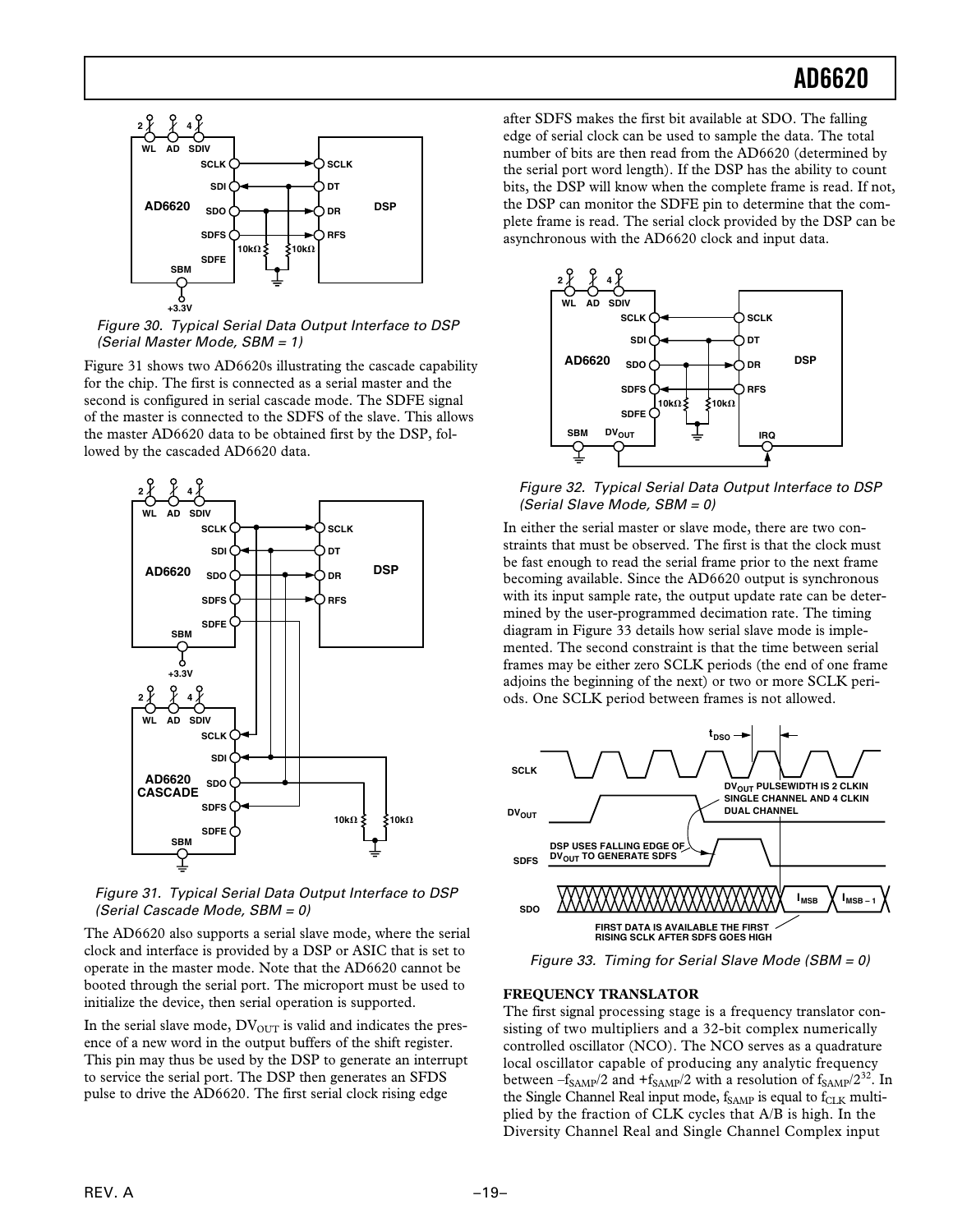modes,  $f_{SAMP}$  is equal to  $f_{CLK}$  multiplied by the fraction of CLK cycles on which A/B has been toggled. The NCO worst case discrete spur is better than –100 dBc for all output frequencies.

The control word, NCO\_FREQ is interpreted as a 32-bit unsigned integer. To translate a channel centered at  $f_{CH}$  to dc, calculate NCO\_FREQ using the equation below. The mod function is used here to allow for Super Nyquist sampling where the IF carrier (fCH) is larger than the sample rate (fSAMP). The mod removes the integer portion of the number and forces it into the 32-bit NCO Frequency Register. If the fraction remaining is larger than 0.5, the NCO will be tuning above the Nyquist rate. The corresponding signal is then aliased back into the first Nyquist Zone as a negative frequency.

$$
NCO\_FREQ = 2^{32} \times mod\left(\frac{f_{CH}}{f_{SAMP}}, 1\right)
$$

In both Single and Diversity Channel Real Input modes, the output of the translation stage is the complex product of the real input samples and the complex samples from the NCO. It is necessary for the subsequent decimating filters to reject the unwanted image of the channel of interest, as well as any unwanted neighboring signals (and their images) not rejected by previous analog filters.

In the Diversity Channel Real Input mode, the same NCO output words are used for both channel A and B streams, resulting in identical phase shifts. In Single Channel Complex mode both I and Q inputs are multiplied by the quadrature outputs of the NCO. The I and Q products of the multiply are then processed in the AD6620 filter stages.

In single channel real or dual channel real operation, the frequency translation and filtering processes provide a gain of –6 dB. This can be visualized since the input data is usually a real sampled signal consisting of both positive and negative frequency components (Figure 2a). After being mixed with the complex NCO, the normal filtering of the AD6620 will remove one component or the other resulting in an analytic signal (Figure 2b). This filtering thus removes one-half or 6 dB of the signal keeping consistent with the mathematics involved. If however, the filtering of the device allows both the positive and negative frequency components to pass (i.e., the original signal is near dc), the gain of the frequency translation is 0 dB. Finally, if the NCO is bypassed, the gain of the frequency translation block is –12 dB.

#### **Phase Dither**

The AD6620 provides a phase dither option for improving the spurious performance of the NCO. This is controlled via the NCO Control Register at address 301 hex. When phase dither is enabled by setting Bit 1 of this register high, spurs due to phase truncation in the NCO are randomized. The energy from these spurs is spread into the noise floor and Spurious Free Dynamic Range is increased at the expense of very slight decreases in the SNR. Phase dither should be experimented with for each desired NCO frequency and if it is seen to reduce spurs, it should be considered. The choice of whether Phase Dither is used in a system will ultimately be decided by the system goals. If lower spurs are desired at the expense of a slightly raised noise floor, it should be employed. If a low noise floor is desired and the higher spurs can be tolerated or filtered by subsequent stages, then Phase Dither is not needed.

#### **Amplitude Dither**

The second dither option is Amplitude Dither or "Complex Dither." Amplitude Dither is enabled by setting Bit 2 of the NCO Control Register at address 0x301 high. Amplitude Dither improves performance by randomizing the amplitude quantization errors within the angular to Cartesian conversion of the NCO. This dither will be particularly useful when the NCO frequency is close to an integer submultiple of the Input Data Rate. However, this option may reduce spurs at the expense of a slightly raised noise floor. Amplitude Dither and Phase Dither can be used together, separately or not at all.

#### **Phase Offset**

The phase offset register adds an offset to the phase accumulator of the NCO. This is a 16-bit register and is interpreted as a 16-bit unsigned integer. A 0 in this register corresponds to a 0 Radian offset and an FFFF hex corresponds to an offset of  $2 \pi$  $(1 - 1/(2^{\wedge}16))$  Radians. This register can be used to allow multiple AD6620s whose NCOs are synchronized to produce sine waves with a known and steady phase difference.

#### **NCO Synchronization**

In order to achieve phase coherence between several AD6620s, a SYNC\_NCO pin is provided. When the internal register bit, SYNC\_M/S (Bit 3 of internal register 0x300), is set high, SYNC\_NCO provides a synchronization pulse on the rising edge of CLK. When the SYNC\_M/S bit is low, SYNC\_NCO accepts an external synchronization signal sampled on the rising edge of CLK. When the AD6620 is a slave, the SYNC\_NCO signal need not be a short pulse. It may be taken high and held for more than a CLK cycle in which case the NCO will be held inactive until this pin is again lowered. If the device is run as a sync slave in Single Channel Mode, the SYNC\_NCO pin must be held low for one sample period, usually one clock cycle. If the device is run in Diversity Channel Real mode, the SYNC\_NCO must be high for two sample periods (clock cycles). In a system with an array of AD6620s it is not necessary to use one as a master. It may be desirable to generate a synchronization signal elsewhere in the system and use that to control the AD6620. An example of this may be in systems that receive packets of data. In this case, the NCO may be resynchronized prior to the beginning of the packet, thus giving a consistent phase relationship on each burst. This allows for ease of use in a large system where many AD6620s need be synchronized accurately across a large backplane or installation.



**NOTE: IN THE SLAVE MODE WITH SINGLE CHANNEL OPERATION, THE WIDTH OF THE SYNC\_NCO SHOULD BE ONE SAMPLE CLOCK CYCLE. IN DUAL CHANNEL MODE, THE PULSEWIDTH SHOULD BE TWO SAMPLE CLOCK CYCLES. IF A PULSE LONGER THAN SPECIFIED IS USED, THE NCO WILL BE INHIBITED AND NOT INCREMENT PROPERLY.**

Figure 34. SYNC\_NCO Pin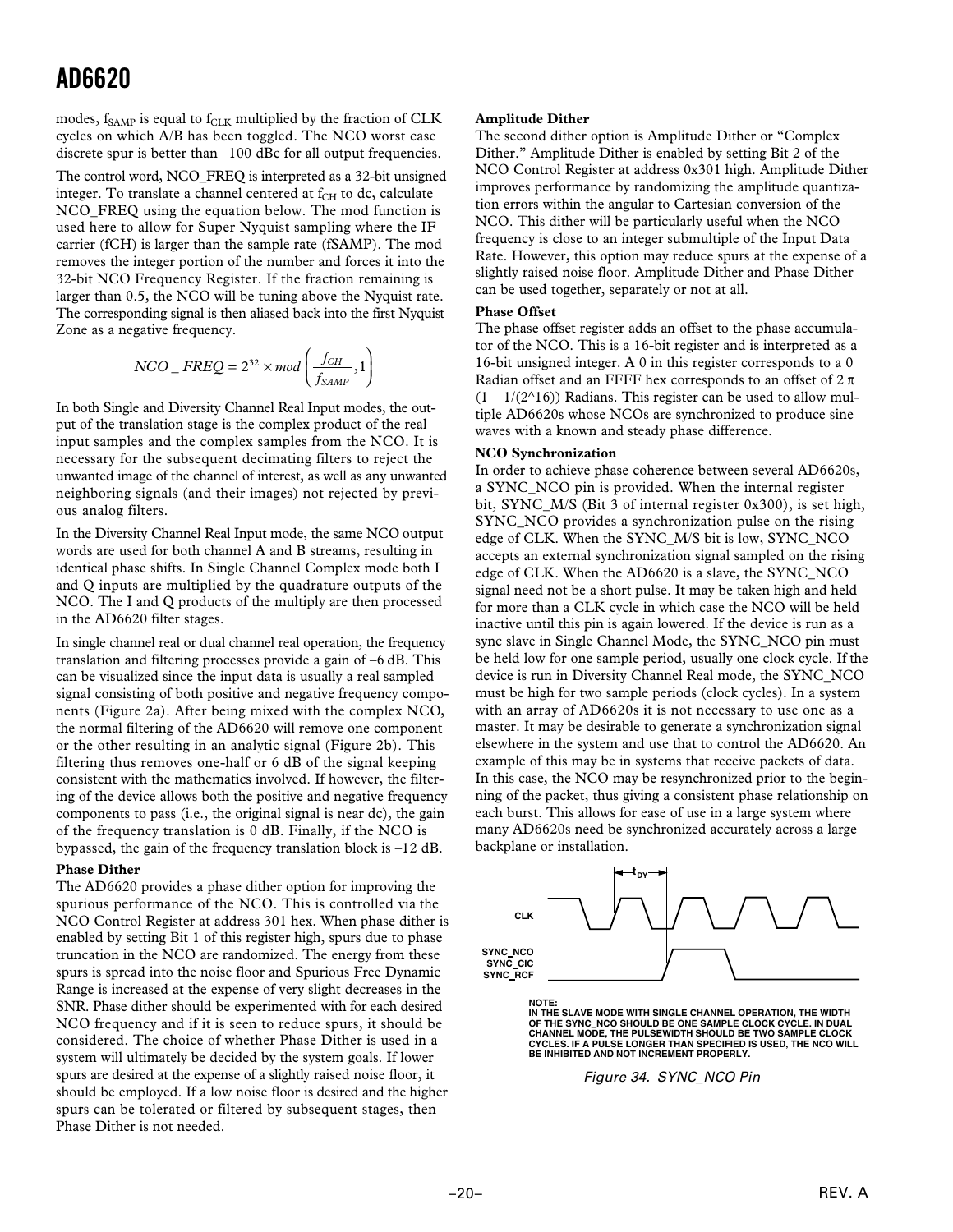

Figure 35. NCO Block Diagram

The frequency of the SYNC\_NCO pulses, and therefore the accuracy of the synchronization, is determined by the value of the NCO Sync Control Register at address 302 hex. The value in this register is the SYNC\_MASK and is interpreted as a 32-bit unsigned integer. This value controls the window around the zero crossing of the NCO output sine wave in which the NCO will output a SYNC\_NCO pulse as a master. As a slave, the value in this register will determine the number of MSBs of the output sine wave that are synchronized with the master. The Master and all slaves should use the same SYNC\_MASK word. This value should almost always be written as all 1s (FFFFFFFF hex).

#### **Effects of A/B Input on the NCO**

If the AD6620 is run in Single Channel Real mode using fractional rate input timing, the A/B input is used to enable the NCO advancement. If the A/B line is held high longer than one clock period, the NCO will advance for each rising edge of the CLK while A/B is high. This is not normally the desired result and thus A/B must be taken low after the first CLK period to prevent anomalous NCO results. See additional details under Fractional Rate Timing.

### **Phase Continuous Tuning with the AD6620**

For synchronization purposes, the AD6620 NCO phase is reset each time the NCO frequency register is either written to or read from. This is accomplished by forcing an NCO Sync to occur. Normally, phase-continuous tuning is required on the transmit path to control spectral leakage. On the receive path this in not usually a constraint. However, if phase-continuous tuning is required with the AD6620, it can be accomplished by configuring the AD6620 as a Sync Slave. In this manner, no internal NCO sync is generated when the NCO frequency register is written to. If multiple AD6620s are synchronized together, a common external sync pulse can be used to lock each of the receivers together at the appropriate point in time. It is also possible to reconfigure the AD6620 after the NCO frequency register has been written so that the chip is once again a Sync Master. The next time the NCO phase cycles through 0 degrees, the NCO sync is exerted and the chip is again synchronized.

### **2ND ORDER CASCADED INTEGRATOR COMB FILTER**

The CIC2 filter is a fixed-coefficient, decimating filter. It is constructed as a second order CIC filter whose characteristics are defined only by the decimation rate chosen. This filter can process signals at the full rate of the input port (67 MHz) in all input modes. The output rate of this stage is given by the equation below.

$$
f_{SAMP2} = \frac{f_{SAMP}}{M_{CIC2}}
$$

The decimation ratio, MCIC2, is an unsigned integer that may be between 1 and 16. This stage may be bypassed under certain conditions by setting,  $M<sub>CIC2</sub>$  equal to 1. For this to happen the processing clock rate,  $f_{\rm CLK}$  must be two or more times the input data rate,  $f_{SAMP}$ . This is because the I and Q data is processed in parallel within the CIC2 filter, and the I and Q output data is then multiplexed through the same data pipe before it enters the CIC5 filter.

The frequency response of the CIC2 filter is given by the following equations.

$$
H(z) = \frac{1}{2^{S_{ClC2}}} \times \left(\frac{1 - z^{-M_{ClC2}}}{1 - z^{-1}}\right)^2
$$

$$
H(f) = \frac{1}{2^{S_{ClC2}}} \times \left(\frac{\sin\left(\pi \frac{M_{ClC2} \times f}{f_{SAMP}}\right)}{\sin\left(\pi \frac{f}{f_{SAMP}}\right)}\right)^2
$$

The scale factor,  $S<sub>CIC2</sub>$  is a programmable unsigned integer between 0 and 6. This serves as an attenuator that can reduce the gain of the CIC2 in 6 dB increments. For the best dynamic range,  $S<sub>CIC2</sub>$  should be set to the smallest value possible (i.e., lowest attenuation) without creating an overflow condition. This can be safely accomplished using the equation below, where *input\_level* is the largest fraction of full scale possible at the input to this AD6620 (normally 1). The CIC2 scale factor is not ignored when the CIC2 is bypassed.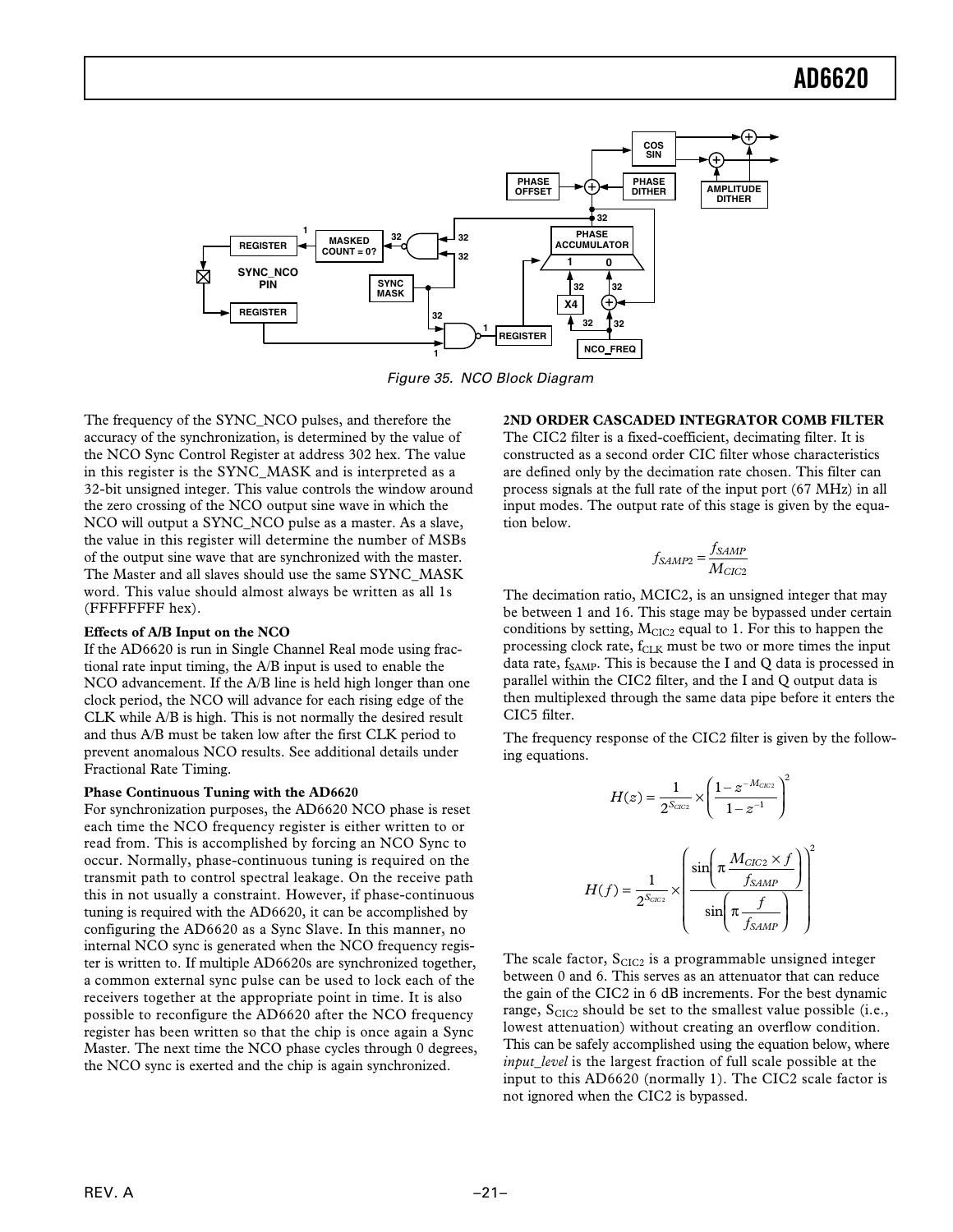$$
S_{ClC2} = ceil \left( \log_2(M_{ClC2}^{2} \times input\_level) \right)
$$
  

$$
OL_{ClC2} = \frac{1}{2^{S_{ClC2}}} \times input\_level
$$

The equations for calculating CIC2 output level is correct when stage is not bypassed (normal operation). However, when bypassed, the following equations should be used instead.

#### *OLCIC*2 *= Input Level*

The gain and pass band droop of the CIC2 should be calculated by the equations above, as well as the filter transfer equations that follow. If these are unacceptable, they can be compensated for in subsequent stages.

#### **CIC2 Rejection**

The table below illustrates the amount of bandwidth in percent of the data rate into the CIC2 stage. The data in this table may be scaled to any allowable sample rate up to 67 MHz in Single Channel Mode or 33.5 MHz in Diversity Channel Mode. The table can be used as a tool to decide how to distribute the decimation between CIC2, CIC5 and the RCF.

The data in this table may be scaled to any allowable sample rate up to 67 MHz in Single Channel Mode or 33.5 MHz in Diversity Channel Mode.

Table III. SSB CIC2 Alias Rejection Table  $(f_{SAMP} = 1)$ **Bandwidth Shown in Percentage of fSAMP** 

| M <sub>CIC2</sub> | $-50$ dB | $-60$ dB | $-70$ dB | $-80$ dB | $-90$ dB | $-100$ dB |
|-------------------|----------|----------|----------|----------|----------|-----------|
| 2                 | 1.79     | 1.007    | 0.566    | 0.318    | 0.179    | 0.101     |
| 3                 | 1.508    | 0.858    | 0.486    | 0.274    | 0.155    | 0.087     |
| 4                 | 1.217    | 0.696    | 0.395    | 0.223    | 0.126    | 0.071     |
| 5                 | 1.006    | 0.577    | 0.328    | 0.186    | 0.105    | 0.059     |
| 6                 | 0.853    | 0.49     | 0.279    | 0.158    | 0.089    | 0.05      |
|                   | 0.739    | 0.425    | 0.242    | 0.137    | 0.077    | 0.044     |
| 8                 | 0.651    | 0.374    | 0.213    | 0.121    | 0.068    | 0.038     |
| 9                 | 0.581    | 0.334    | 0.19     | 0.108    | 0.061    | 0.034     |
| 10                | 0.525    | 0.302    | 0.172    | 0.097    | 0.055    | 0.031     |
| 11                | 0.478    | 0.275    | 0.157    | 0.089    | 0.05     | 0.028     |
| 12                | 0.439    | 0.253    | 0.144    | 0.082    | 0.046    | 0.026     |
| 13                | 0.406    | 0.234    | 0.133    | 0.075    | 0.043    | 0.024     |
| 14                | 0.378    | 0.217    | 0.124    | 0.07     | 0.04     | 0.022     |
| 15                | 0.353    | 0.203    | 0.116    | 0.066    | 0.037    | 0.021     |
| 16                | 0.331    | 0.19     | 0.109    | 0.061    | 0.035    | 0.02      |

#### **Example Calculations**

Goal: Implement a filter with an Input Sample Rate of 10 MHz requiring 100 dB of Alias Rejection for  $a \pm 7$  kHz pass band.

Solution: First determine the percentage of the sample rate that is represented by the pass band.

$$
BW_{FRACTION} = 100 \times \frac{7 kHz}{10 MHz} = 0.07\%
$$

Find the –100 dB column on the right of the table and look down this column for a value greater than or equal to your pass band percentage of the clock rate. Then look across to the extreme left column and find the corresponding decimation rate. Referring to the table, notice that for a decimation of 4, the frequency having –100 dB of alias rejection is 0.071 percent

which is slightly greater than the 0.07 percent calculated. Therefore, the maximum bound on CIC2 decimation for this condition is four. Additional decimation means less alias rejection than the 100 dB required.

Note that although an  $M<sub>CIC2</sub>$  less then four would still yield the required rejection, overall power consumption is reduced by decimating as much as possible in this stage. Decimation in CIC2 lowers the data rate and thus reduces power consumed in subsequent stages.

The plot below shows the CIC2 transfer function using a decimation of four. The first plot is referenced to the input sample rate, the complex spectrum from  $-f_{SAMP}/2$  to  $f_{SAMP}/2$ . The second plot is referenced to the CIC2 output rate, the complex spectrum from  $-f_{SAMP2}/2$  to  $f_{SAMP2}/2$ . The aliases of the CIC2 can be seen to be "folding back" in toward the edge of the desired filter pass band. It is the level of these aliases as they move into the desired pass band that are important.





The set of plots below show a decimation of 16 in the CIC2 filter. The lobes of the filter drop as the decimation rate increases, but the amplitudes of the aliased frequencies increase because the output rate has been reduced.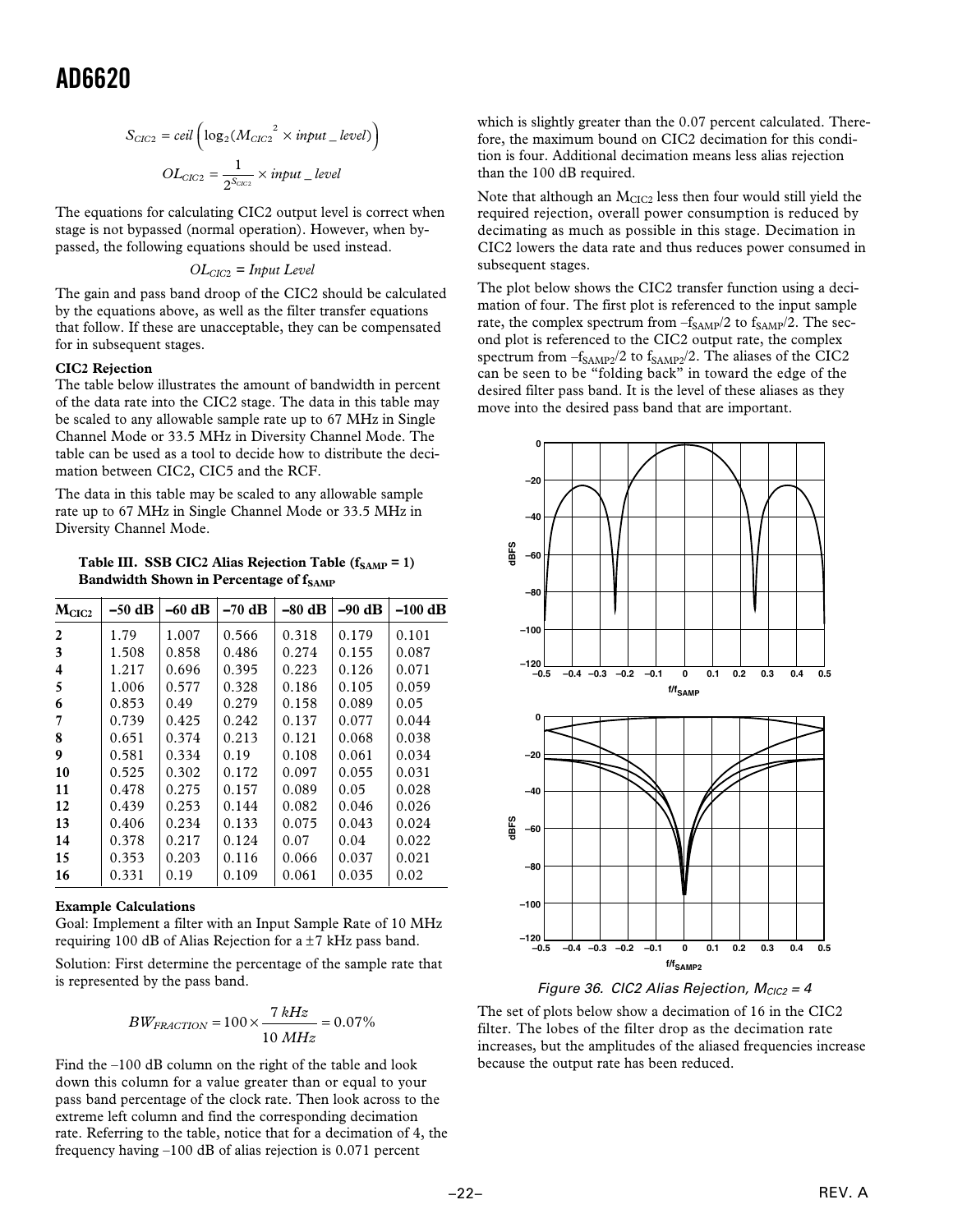

$$
H(z) = \frac{1}{2^{S_{\text{CCS}}+5}} \times \left(\frac{1-z^{-M_{\text{CCS}}}}{1-z^{-1}}\right)^5
$$

$$
H(f) = \frac{1}{2^{S_{\text{CCS}}+5}} \times \left(\frac{\sin\left(\pi \frac{M_{\text{CICS}} \times f}{f_{\text{SAMP2}}}\right)}{\sin\left(\pi \frac{f}{f_{\text{SAMP2}}}\right)}\right)^5
$$

The scale factor,  $S_{ClC5}$  is a programmable unsigned integer between 0 and 20. It serves to control the attenuation of the data into the CIC5 stage in 6 dB increments. For the best dynamic range, S<sub>CIC5</sub> should be set to the smallest value possible (lowest attenuation) without creating an overflow condition. This can be safely accomplished using the equation below, where  $OL<sub>CIC2</sub>$ is the largest fraction of full scale possible at the input to this filter stage. This value is output from the CIC2 stage then pipelined into the CIC5.  $S<sub>CIC5</sub>$  is ignored when this filter is bypassed by setting  $M<sub>CIC5</sub> = 1$ .

$$
S_{CIC5} = ceil \left( \log_2(M_{CIC5}^5 \times OL_{CIC2}) \right) - 5
$$

$$
OL_{CIC5} = \frac{M_{CIC5}^5}{2^{S_{CIC5}+5}} \times OL_{CIC2}
$$

when CIC5 is bypassed;

$$
OL_{CIC5} = OL_{CIC2}
$$

The output rate of this stage is given by the equation below.

$$
f_{SAMP5} \leq \frac{f_{SAMP2}}{M_{CIC5}}
$$



Figure 37. CIC2 Alias Rejection,  $M_{ClC2} = 16$ 

**5TH ORDER CASCADED INTEGRATOR COMB FILTER** The third signal processing stage, CIC5, implements a sharper fixed-coefficient, decimating filter than CIC2. The input rate to this filter is  $f_{\mathrm{SAMP2}}$ . The maximum input rate is given by the equation below. N<sub>CH</sub> equals two for Diversity Channel Real input mode; otherwise  $N<sub>CH</sub>$  equals one. In order to satisfy this equation,  $M<sub>CIC2</sub>$  can be increased,  $N<sub>CH</sub>$  can be reduced, or  $f<sub>CLK</sub>$ can be increased (reference fractional rate input timing described in the Input Timing section).

$$
f_{SAMP2} \leq \frac{f_{CLK}}{2 \times N_{CH}}
$$

The decimation ratio,  $M<sub>CIC5</sub>$ , may be programmed from 1 to 32 (all integer values). When  $M<sub>CIC5</sub> = 1$ , this stage is bypassed and the CIC5 scale factor is ignored.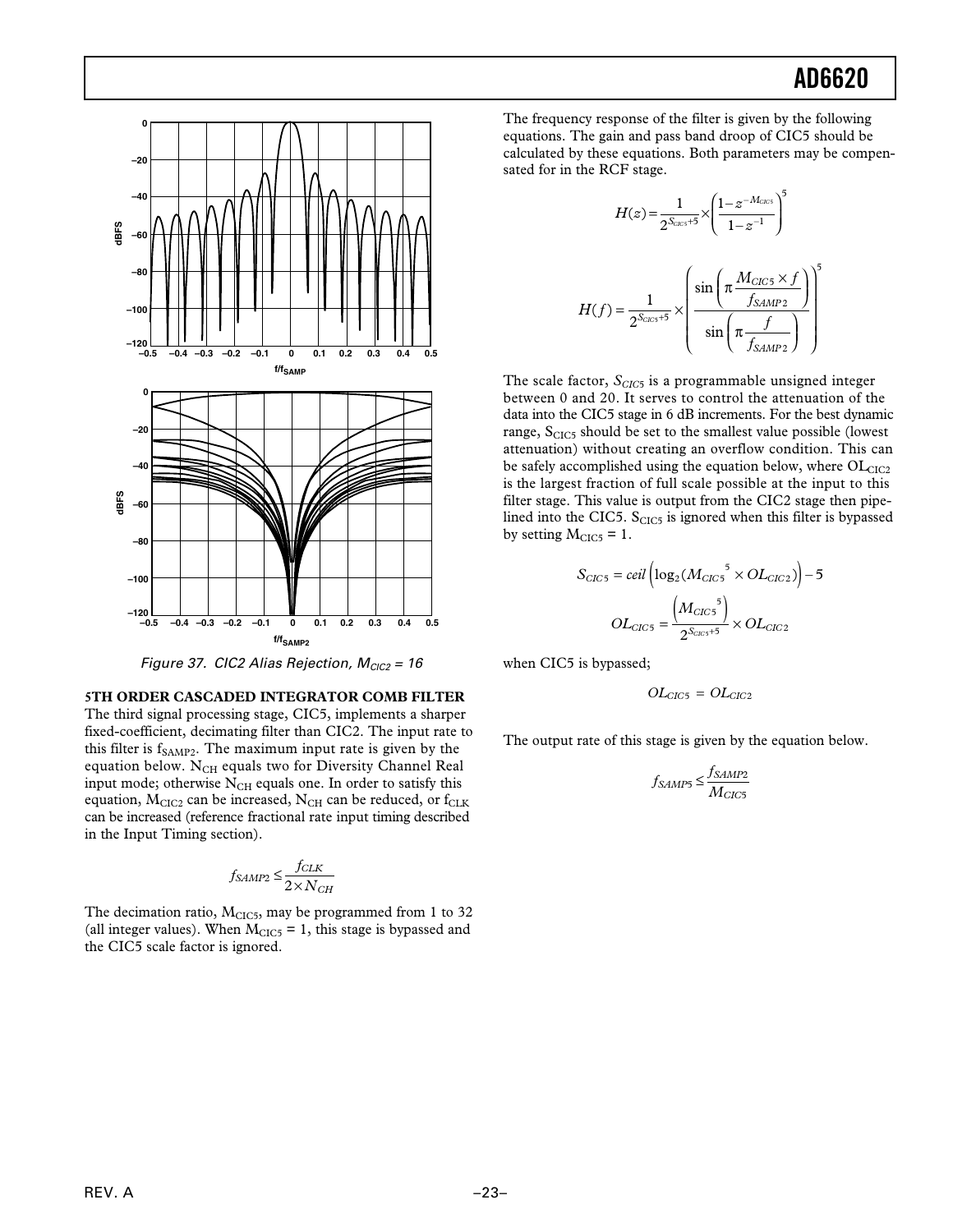## **CIC5 Rejection**

The table below illustrates the amount of bandwidth in percentage of the clock rate that can be protected with various decimation rates and alias rejection specifications. The maximum input rate into the CIC5 is 32.5 MHz. As in the previous table, these are the 1/2 bandwidth characteristics of the CIC5. Note that the CIC5 stage can protect a much wider band than the CIC2 for any given rejection.

| M <sub>CIC5</sub>       | $-50$ dB | $-60$ dB | $-70$ dB | $-80$ dB | $-90$ dB | $-100$ dB |
|-------------------------|----------|----------|----------|----------|----------|-----------|
| $\overline{2}$          | 10.227   | 8.078    | 6.393    | 5.066    | 4.008    | 3.183     |
| 3                       | 7.924    | 6.367    | 5.11     | 4.107    | 3.297    | 2.642     |
| $\overline{\mathbf{4}}$ | 6.213    | 5.022    | 4.057    | 3.271    | 2.636    | 2.121     |
| 5                       | 5.068    | 4.107    | 3.326    | 2.687    | 2.17     | 1.748     |
| 6                       | 4.267    | 3.463    | 2.808    | 2.27     | 1.836    | 1.48      |
| 7                       | 3.68     | 2.989    | 2.425    | 1.962    | 1.588    | 1.281     |
| 8                       | 3.233    | 2.627    | 2.133    | 1.726    | 1.397    | 1.128     |
| 9                       | 2.881    | 2.342    | 1.902    | 1.54     | 1.247    | 1.007     |
| 10                      | 2.598    | 2.113    | 1.716    | 1.39     | 1.125    | 0.909     |
| 11                      | 2.365    | 1.924    | 1.563    | 1.266    | 1.025    | 0.828     |
| 12                      | 2.17     | 1.765    | 1.435    | 1.162    | 0.941    | 0.76      |
| 13                      | 2.005    | 1.631    | 1.326    | 1.074    | 0.87     | 0.703     |
| 14                      | 1.863    | 1.516    | 1.232    | 0.998    | 0.809    | 0.653     |
| 15                      | 1.74     | 1.416    | 1.151    | 0.932    | 0.755    | 0.61      |
| 16                      | 1.632    | 1.328    | 1.079    | 0.874    | 0.708    | 0.572     |
| 17                      | 1.536    | 1.25     | 1.016    | 0.823    | 0.667    | 0.539     |
| 18                      | 1.451    | 1.181    | 0.96     | 0.778    | 0.63     | 0.509     |
| 19                      | 1.375    | 1.119    | 0.91     | 0.737    | 0.597    | 0.483     |
| 20                      | 1.307    | 1.064    | 0.865    | 0.701    | 0.568    | 0.459     |
| 21                      | 1.245    | 1.013    | 0.824    | 0.667    | 0.541    | 0.437     |
| 22                      | 1.188    | 0.967    | 0.786    | 0.637    | 0.516    | 0.417     |
| 23                      | 1.137    | 0.925    | 0.752    | 0.61     | 0.494    | 0.399     |
| 24                      | 1.09     | 0.887    | 0.721    | 0.584    | 0.474    | 0.383     |
| 25                      | 1.046    | 0.852    | 0.692    | 0.561    | 0.455    | 0.367     |
| 26                      | 1.006    | 0.819    | 0.666    | 0.54     | 0.437    | 0.353     |
| 27                      | 0.969    | 0.789    | 0.641    | 0.52     | 0.421    | 0.34      |
| 28                      | 0.934    | 0.761    | 0.618    | 0.501    | 0.406    | 0.328     |
| 29                      | 0.902    | 0.734    | 0.597    | 0.484    | 0.392    | 0.317     |
| 30                      | 0.872    | 0.71     | 0.577    | 0.468    | 0.379    | 0.306     |
| 31                      | 0.844    | 0.687    | 0.559    | 0.453    | 0.367    | 0.297     |
| 32                      | 0.818    | 0.666    | 0.541    | 0.439    | 0.355    | 0.287     |
|                         |          |          |          |          |          |           |

Table IV. SSB CIC5 Alias Rejection Table (f<sub>SAMP2</sub> = 1) **Bandwidth Shown in Percentage of f<sub>SAMP2</sub>** 

This table helps to calculate an upper bound on decimation, MCIC5, given the desired filter characteristics.

The plots following (Figure 38) represent the CIC5 transfer function with respect to the CIC5 output rate for a decimation of 4. The first plot is referenced to the input sample rate and shows the complex spectrum from  $-f_{SAMP}/2$  to  $+f_{SAMP}/2$ . The second plot is referenced to the CIC5 output rate; the complex spectrum ranges from  $-f_{SAMP5}/2$  to  $+f_{SAMP5}/2$ . Aliased images in CIC5 "fold back" toward the edge of the desired filter pass band. It is the level of these aliases as they move into the desired pass band that are of concern. The improved roll-off of CIC5 over CIC2 can be seen when these plots are compared to those previously shown for CIC2.



Figure 38. CIC5 Alias Rejection,  $M_{CIC5} = 4$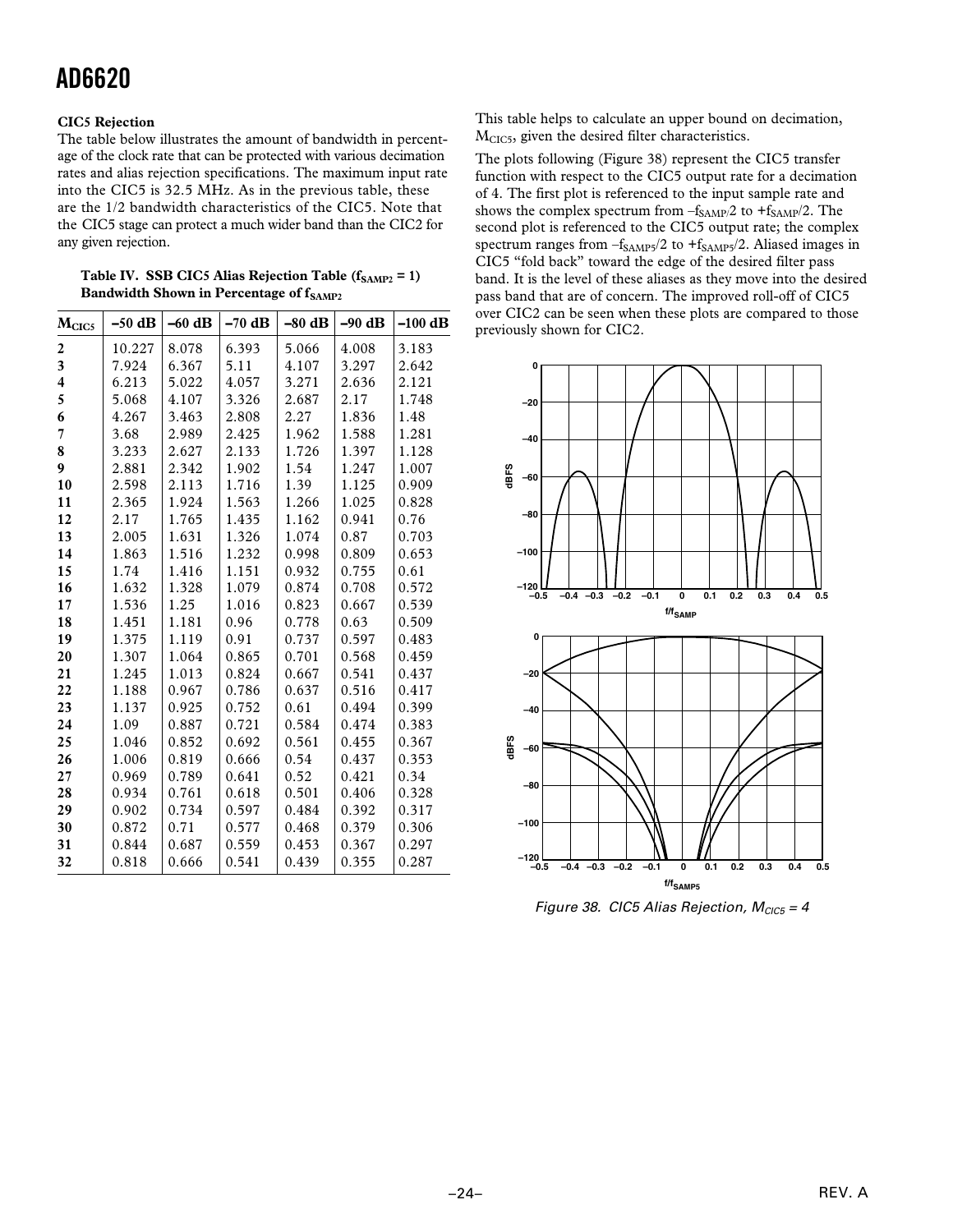The set of plots below (Figure 39) represents a decimation of 32 in the CIC5 filter. It can be seen that the lobes of the filter drop as the decimation rate increases, but the aliased frequencies increase due to the reduction of the output rate.



Figure 39. CIC5 Alias Rejection,  $M<sub>CIC5</sub> = 32$ 

#### **RAM COEFFICIENT FILTER**

The final signal processing stage is a sum-of-products decimating filter with programmable coefficients. Figure 40 shows a simplified block diagram. The data memories I-RAM and Q-RAM store the 256 most recent complex samples from the previous filter stage with 18-bit resolution. The coefficient memory, C-RAM, stores up to 256 coefficients with 20-bit resolution. On each CLK cycle one tap for I and one tap for Q is calculated using the same coefficients. The I and Q accumulators provide 3 bits of headroom. This headroom allows the output of the RCF filter to contain 23 significant bits.



Figure 40. RAM Coefficient Filter Block Diagram

The maximum number of taps this filter can calculate,  $N<sub>TAPS</sub>$ , is given by the equation below. The value  $N<sub>TAPS</sub>$  minus 1 is written to the AD6620 internal address space at address 30C hex. The decimation ratio of this filter,  $M_{RCF}$ , may be programmed from 1 to 32. The input rate into the RCF is  $f_{SAMP5}$ . N<sub>CH</sub> is equal to two for Diversity Channel Real Input mode; otherwise  $N_{CH} = 1$ .

$$
N_{TAPS} \leq \frac{\min\left(\frac{f_{CLK} \times M_{RCF}}{f_{SAMP5}}, 256\right)}{N_{CH}}
$$

The RCF coefficients are located in addresses 0x000 to 0x0FF and are interpreted as 20-bit twos complement numbers. When writing the coefficient RAM, the lower addresses will be multiplied by relatively older data from the CIC5 and the higher coefficient addresses will be multiplied by relatively newer data from the CIC5. The coefficients need not be symmetric and the coefficient length,  $N<sub>TAPS</sub>$ , may be even or odd. If the coefficients are symmetric, then both sides of the impulse response must be written into the coefficient RAM.

The RCF stores the data from the CIC5 into a 256 × 36 RAM.  $256 \times 18$  is assigned to I data and  $256 \times 18$  is assigned to Q data. The RCF uses the RAM as a circular buffer, so that it is difficult to know in which address a particular data element is stored. To avoid start-up transients due to undefined data RAM values, the data RAM should be cleared upon initialization. The RCF utilizes the number of data RAM locations equal to  $N_{TAPS} \times N_{CH}$ , rounded up to the nearest even number, starting from address 0x100, so these are the only values that need be cleared.

When the RCF is triggered to calculate a filter output, it starts by multiplying the oldest value in the data RAM by the first coefficient (located by the  $RCF_{OFF}$  register in address 0x30B). This value is accumulated with the products of newer data words multiplied by the subsequent locations in the coefficient RAM until the coefficient address  $RCF_{OFF} + N_{TAPS-1}$  is reached.

**Table V. Three-Tap Filter**

| <b>Coefficient Address</b> | <b>Impulse Response</b> | Data          |
|----------------------------|-------------------------|---------------|
| $\theta$                   | $h(0)$<br>$h(1)$        | $n(0)$ Newest |
|                            |                         | n(1)          |
| 2 ( $N_{TAPS} - 1$ )       | h(2)                    | $n(2)$ Oldest |

The output rate of this filter is determined by the output rate of the CIC5 stage and MRCF.

$$
f_{SAMPR} = \frac{f_{SAMP5}}{M_{RCF}}
$$

#### **RCF Coefficient Address Offset**

This register at address 30b hex allows the AD6620 to hold multiple filters in the RAM. However, the sum of the taps required may not exceed 256 divided by the number of channels. The RCF will compute the filter from RCF\_OFFSET to  $(RCF_OFFSET + N<sub>TAPS</sub>)$ . A single access can then be used to select which of the filters is used without requiring coefficients be rewritten.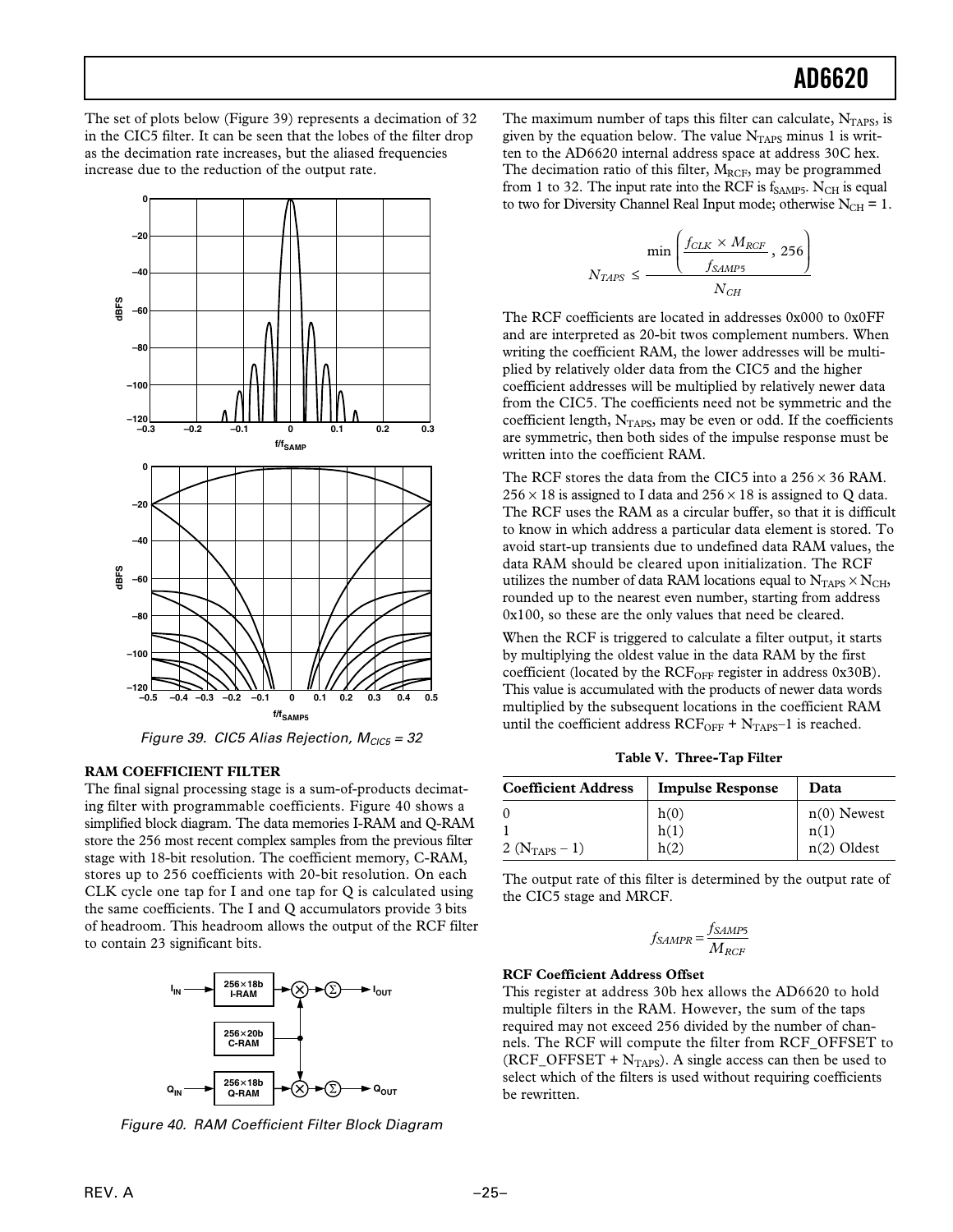#### **RCF Output Scale Factor**

The scale factor associated with the RCF,  $S<sub>OUT</sub>$ , behaves differently than the scale factors in the CIC stages. This scalar, at the RCF output, controls the weight of the 16-bit output data going to the parallel port or to the serial port when using 16-bit words.  $S<sub>OUT</sub>$  determines which of the 23 RCF output bits are used based on the equation below.  $OL_{RCF}$  is the 23-bit RCF output data; POL represents the output port data. POL is rounded to the 16 bits desired. The weight of the rounding is adjusted by  $S<sub>OUT</sub>$ . When the serial port is used with 24-bit or 32-bit words, S<sub>OUT</sub> is ignored.

$$
POL = round_{16 bits} (OL_{RCF} \times 2^{(4-S_{OUT})})
$$

Another way to consider the effects of the RCF Output Scale factor is discussed here. If both CIC scalars follow the previous recommendations, the following chart can be used to determine what value to use for the RCF scale factor. In order to determine this, the "gain" of the impulse response must first be determined. This can be done by integrating the coefficients used for the RCF filter remembering to normalize the values against the fullscale input range of  $2^{19}$ .

There are several possibilities when setting the "gain" of the RCF coefficients. Following these guidelines will preserve at least three bits in the sum of products registers.

- 1.  $\sum h(n) = 1$ ; 0 dB dc gain in RCF filter. Numeric wraparound very unlikely. The RCF Scale factor should be nominally set to 4.
- 2.  $\sum |h(n)| \leq 1$ ; slight loss in RCF filter. Numeric wraparound is impossible. The RCF Scale factor should be nominally set to 4.
- 3.  $\sum h(n) = m$ ; where the absolute value of *m* is a number less

than 1 and is scaled to account for losses elsewhere in the system, such as conversion gain errors, attenuator losses or CIC scaling errors. The gain should be scaled down to avoid wraparound in the RCF process, however, then the RCF Scale Factor can be adjusted up to increase the signal level. The value of m can also be negative to account for an inversion through an amplifier. The RCF Scale factor should be set where needed to produce the desired full-scale results with a fully loaded receiver input signal.

The RCF Scale factor has the effect as shown in the following table. Each successive gain step doubles or halves the overall gain of the stage. Overall gain through the RCF stage is the cascaded gain of the RCF Scale factor shown below and the RCF coefficient gain discussed previously.

**Table VI.**

| <b>RCF Gain</b> | <b>RCF Scale Factor (Address 309h)</b> |
|-----------------|----------------------------------------|
| 1/8             |                                        |
| 1/4             | 6                                      |
| 1/2             | 5                                      |
|                 | 4                                      |
| 2               | 3                                      |
|                 | 2                                      |
| 8               |                                        |
| 16              |                                        |

Gain through the RCF of the AD6620 is thus:

## $Gain_{coefficients} \times Gain_{RCF}$

#### **Unique B Operation**

Unique B works in conjunction with dual channel mode. In this mode, both the A and B channels can have different FIR coefficients. This can prove useful in many applications where each signal path has known differences. Another option is that FIR gain for one path could be different than the other. During diversity selection, one path could be tailored for weak signals and the other for strong signals, providing extra dynamic range.

To use the Unique B mode, set Bit 3 high in register 309h. This will cause the internal state machine to use a different set of coefficients for the B channel than the A. With Bit 3 set low for normal operation, the FIR coefficient index is incremented only after both the A and B channels are computed. However when this bit is set high, the index is incremented after each A channel and B channel computation. Therefore, filters are computed normally. When downloaded to the AD6620, they should be interleaved with the A channel terms occupying the even RCF Coefficient locations and the B channel terms occupying the odd locations. Both filters must be the same length and fit in the allocated memory space.

With Unique B set to '0,' the following table illustrates how the coefficients are distributed.

**Table VII.**

| Coefficient | <b>Address</b>    |
|-------------|-------------------|
| W(0)        | $\mathbf{\Omega}$ |
| W(1)        |                   |
| W(2)        | 2                 |
| W(3)        | 3                 |
|             |                   |

With Unique B set to '1,' the following table illustrates how the coefficients are distributed.

**Table VIII.**

| Coefficient | <b>Address</b>          |
|-------------|-------------------------|
| Wa(0)       | 0                       |
| Wb(0)       |                         |
| Wa(1)       | $\overline{\mathbf{c}}$ |
| Wb(1)       | $\mathbf{\hat{z}}$      |
|             |                         |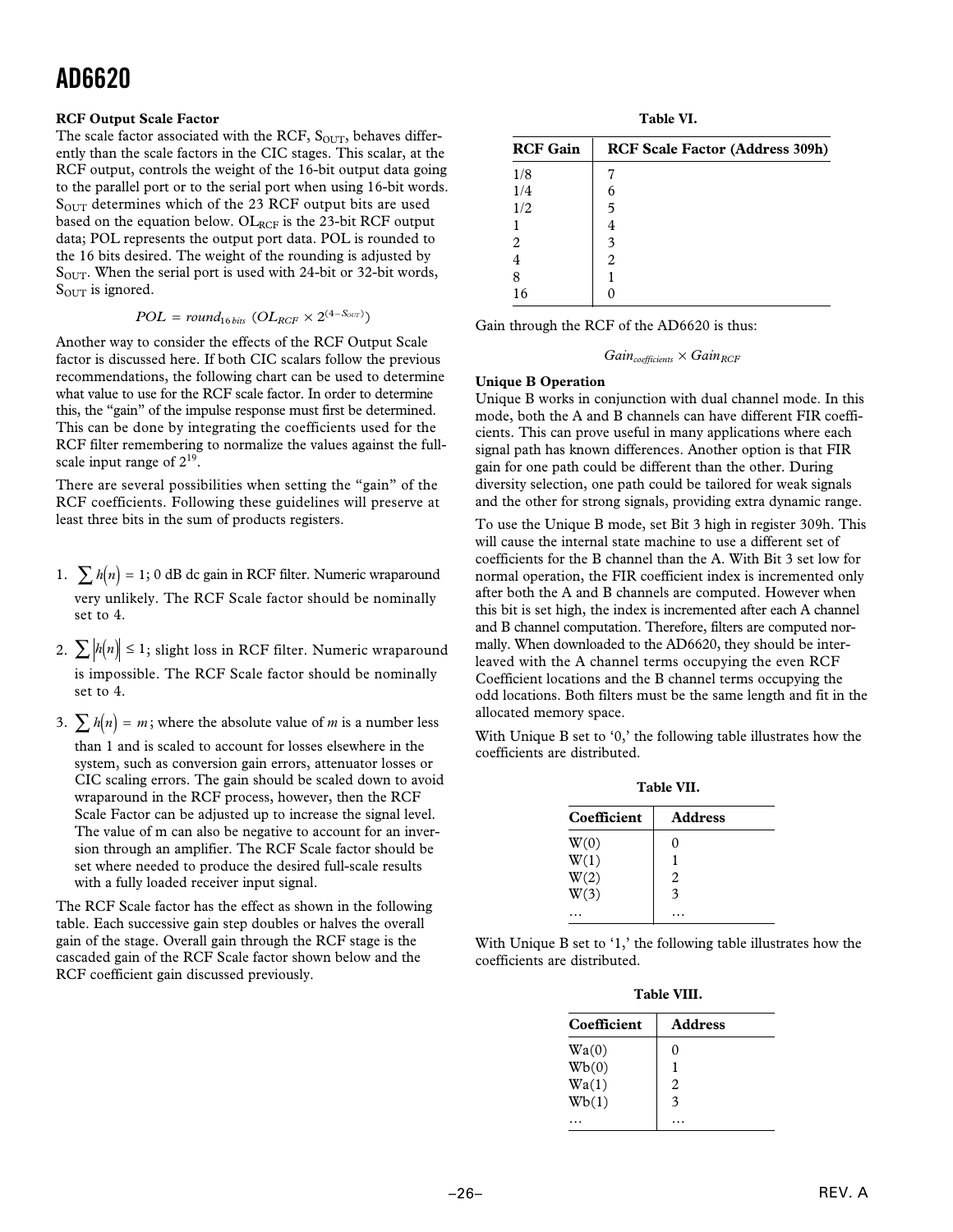#### **Filter Phase Synchronization**

Like the NCO, the AD6620 filter stages have phase synchronization circuitry enabling multiple AD6620s to be used in applications such as diversity antennas and phased array systems.

For any  $f_{SAMP}$ , there are  $M_{CIC2}$  possible phases of  $f_{SAMP2}$  at the output of the CIC2 stage. Similarly, at the output of the CIC5 stage, there are  $M<sub>CIC5</sub>$  possible phases of  $f<sub>SAMP5</sub>$ . This means that at the output of the CIC stages there is already  $M_{CIC2} \times M_{CIC5}$ possible phases of the filtered data. Additional phase uncertainty is introduced by decimation done in the RCF. At the output of the AD6620 there are a total of  $M_{CIC2} \times M_{CIC5} \times M_{RCF}$  possible output phases of the data.

In diversity systems using multiple AD6620s, it is necessary to ensure that the output of each AD6620 in the system is in phase. A variety of system issues (e.g., not bringing the AD6620s on line at the same time, excessive digital noise) could cause the AD6620s to start out-of-phase or to drift out-of-phase as the system runs. To achieve output phase coherence in such systems the SYNC\_CIC and SYNC\_RCF pins are provided.

The function of these pins is controlled by the SYNC\_M/S bit in the Mode Control Register at address 300 hex of internal address space. When the SYNC\_M/S bit is high, SYNC\_CIC and SYNC\_RCF provide synchronization pulses on the rising edge of CLK. When the SYNC\_M/S bit is low, SYNC\_CIC and SYNC\_RCF accept external synchronization pulses sampled on the rising edge of clock. This pulse edge synchronizes the CIC2, CIC5 and RCF filter stages of all AD6620 in the chain.

Below is an example of the output SYNC pulse waveforms. The SYNC\_NCO pulse is not shown and is described in the preceding NCO Synchronization section. Each SYNC\_RCF output pulse is concurrent with a SYNC\_CIC pulse. The SYNC\_RCF output pulse can be connected to the SYNC\_CIC, and SYNC\_RCF inputs of another AD6620 to achieve full decimation synchronization.



Figure 41. SYNC Output Pulses

In the example above,  $M<sub>CIC2</sub> = 3$ , and  $M<sub>CIC5</sub> = 1$  as evidenced by the SYNC\_CIC pulses that occur every 3 CLK cycles  $(M<sub>CIC2</sub> \times M<sub>CIC5</sub>)$ .  $M<sub>RCF</sub> = 3$ , resulting in SYNC\_RCF pulses that are one third as frequent as the SYNC\_CIC pulses. In this example full rate input timing is employed such that the input data rate equals the clock rate.

If the AD6620s to be synchronized have identical decimation, then latency through the filter stages will be matched and output data rates for the Sync master's filter stages will match the corresponding filter stages of the slave.



Figure 42. SYNC\_CIC, SYNC\_RCF Pins

The three SYNC inputs to the control block originate from the same three bidirectional pads from which the three SYNC outputs are driven. When the AD6620 is a SYNC MASTER, the internal circuitry that generates the SYNC pulse outputs is enabled to the pads. When the AD6620 is a SYNC SLAVE, the internally produced SYNC pulses are three-stated, and the pads are driven from an external input. The capacitance on these pins must be closely monitored since the master responds to the same SYNC pulse as the slave (its own pulse). There is no input requirement to the relative phases of these SYNC pulses. In the absence of SYNC pulses each state machine will free run so the latter decimation filters can be reliably synchronized by the SYNC pulses of an earlier stage. However, when sync pulses are provided externally, setup-and-hold times must be met for each respective input.

### **CONTROL REGISTERS AND ON-CHIP RAM**

The AD6620 provides a choice of two control ports. It has an 8-bit generic microprocessor port that is used for configuring the device at boot up and dynamically reconfiguring the AD6620 in the system. It also has a synchronous serial port that can also dynamically reconfigure the AD6620 for the desired system operation. All control registers are available from both the serial port and the microprocessor port. These control methods are nonexclusive and the two ports can be used simultaneously. If simultaneous access occurs, the serial port is given precedence over the microprocessor port unless a micro cycle is already under way. The microprocessor port deasserts the RDY signal and waits until the serial access is completed for Mode 0. The microprocessor port does not assert DTACK for Mode 1 until the serial access is completed.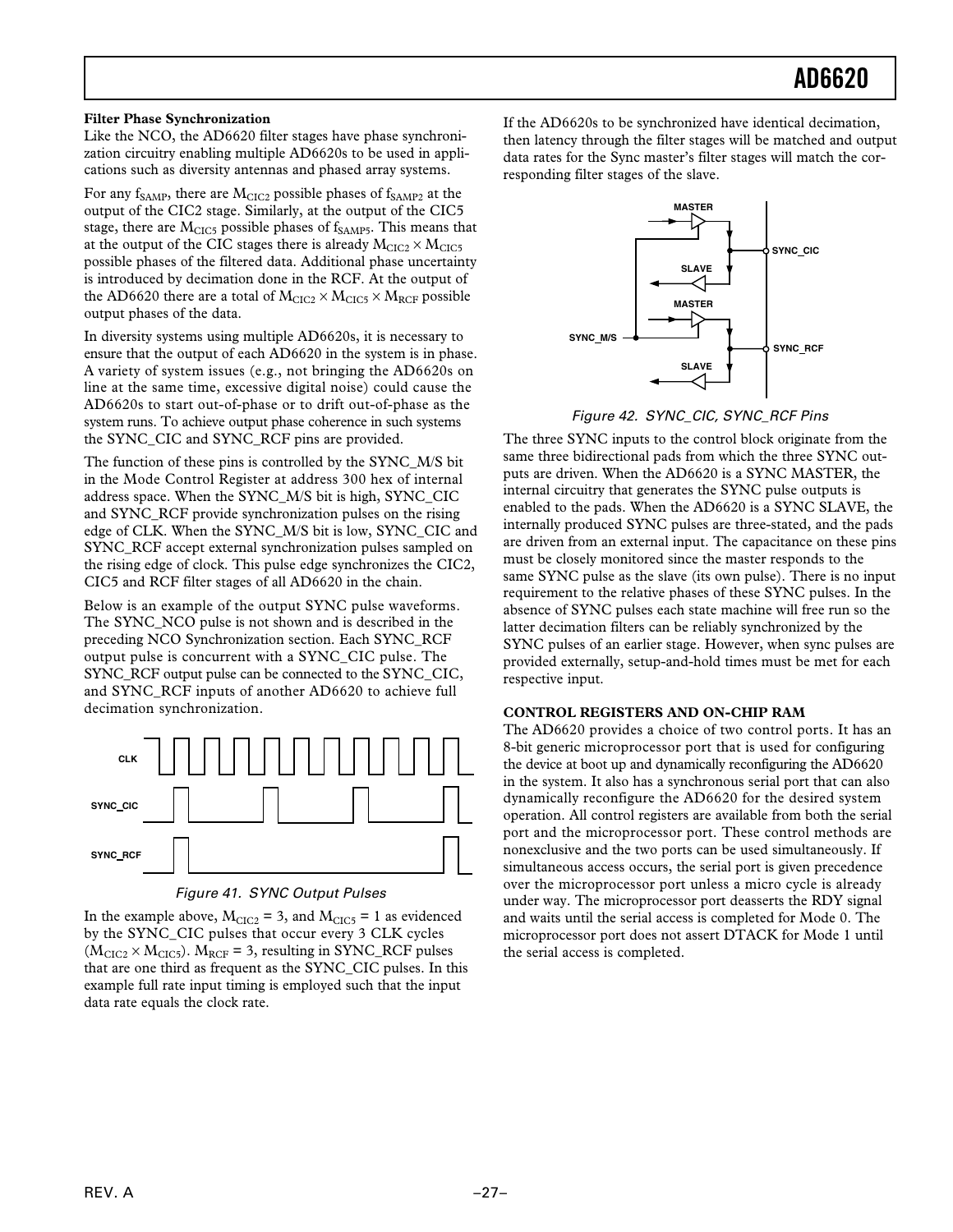| <b>Address</b> | <b>Bit Width</b> | Name                             | <b>Notation</b>    | Description                                    |
|----------------|------------------|----------------------------------|--------------------|------------------------------------------------|
| $000-0FF$      | 20               | <b>RCF Coefficient RAM</b>       |                    | <b>RCF Coefficient RAM</b>                     |
| $100-1FF$      | 36               | <b>RCF Data RAM</b>              |                    | <b>RCF Data RAM</b>                            |
| $200 - 27F$    | $\Omega$         | Reserved                         |                    | Reserved                                       |
| 300            | 8                | MODE CONTROL REGISTER            |                    | $0:$ SOFT_RESET <sup>1</sup>                   |
|                |                  |                                  |                    | 1: Diversity Channel Real Input Mode           |
|                |                  |                                  |                    | 2: Single Channel Complex Input Mode           |
|                |                  |                                  |                    | 3: Sync Master/Slave <sup>2</sup> (Master = 1, |
|                |                  |                                  |                    | Slave = $0$ )                                  |
|                |                  |                                  |                    | 7-4: Reserved                                  |
| 301            | 3                | NCO CONTROL REGISTER             |                    | 0: NCO Bypass (Bypass = 1, Active = 0)         |
|                |                  |                                  |                    | 1: Enable Phase Dither                         |
|                |                  |                                  |                    | 2: Enable Amplitude Dither                     |
|                |                  |                                  |                    | 7-3: Reserved                                  |
| 302            | 32               | NCO SYNC CONTROL REGISTER        | SYNC_MASK          | Write: Sync Mask Shadow                        |
|                |                  |                                  |                    | Read: Sync Mask                                |
| 303            | 32               | NCO_FREQ                         | NCO_FREQ           | Channel Frequency for NCO Tuning               |
| 304            | 16               | NCO PHASE OFFSET                 |                    | NCO Phase Offset                               |
| 305            | 8                | <b>INPUT/CIC2 SCALE REGISTER</b> |                    | $2-0$ : $SCIC2$                                |
|                |                  |                                  |                    | 3: Reserved                                    |
|                |                  |                                  |                    | $4:$ ExpInv                                    |
|                |                  |                                  |                    | $7-5$ : : ExpOff                               |
| 306            | 8                | $M_{CIC2} - 1$                   | $M_{CIC2} - 1$     | CIC <sub>2</sub> Decimation Minus One          |
| 307            | 5                | <b>CIC5 SCALE REGISTER</b>       | S <sub>CIC5</sub>  | 4–0: $S_{CIC5}$                                |
|                |                  |                                  |                    | 7-5: Reserved                                  |
| 308            | 8                | $MCIC5 - 1$                      | $MCIC5 - 1$        | CIC <sub>5</sub> Decimation Minus One          |
| 309            | 4                | OUTPUT/RCF CONTROL REGISTER      | $S_{\text{OUT}}$   | 2-0: Output Scale Factor                       |
|                |                  |                                  |                    | 3: Unique B Flag (Normal Mode = $0$ ,          |
|                |                  |                                  |                    | Unique B Mode = $1$ )                          |
|                |                  |                                  |                    | 7-4: Reserved                                  |
| 30A            | 8                | $M_{RCF}$ – 1                    | $M_{RCF} - 1$      | <b>RCF Decimation Minus One</b>                |
| 30B            | 8                | RCF ADDRESS OFFSET REGISTER      | RCF <sub>OFF</sub> | Filter Coefficient Address Offset              |
| 30C            | 8                | $NTAPS - 1$                      | $NTAPS - 1$        | Number of Taps Minus One                       |
| 30D            | 8                | Reserved (Should Be Written 0)   |                    | Reserved (Should Be Written 0)                 |

#### **Table IX. Control Register and RAM Addresses**

**NOTES** 

<sup>1</sup>This bit is set high on *RESET*. The chip is held into SOFT\_RESET until it is written low.

2 This bit is set low on *RESET*. This keeps multiple AD6620 SYNC Masters from driving each other.

#### **(0x000–0xFF) RCF Coefficient RAM**

Memory that stores user-programmable coefficients for the RCF filter. The RAM will hold 256 20-bit twos complement words for a maximum filter length of 256 taps. In Diversity Channel Real Mode the filter length is limited to 128 taps per channel. The number of taps used is controlled by  $N<sub>TAPS</sub>–1$  (30C) regardless of the number of coefficient locations programmed. If filter size allows, more than one filter can be resident in the memory at a time. This makes it possible to switch filters without reloading all of the coefficients.

#### **(0x100–0x1FF) RCF Data RAM**

These locations store I and Q data exiting the CIC5 filter stage while the RCF performs multiply accumulates. The lower 18 bits of the 36-bit location is I data; the upper 18 bits are Q data. These locations are addressed in memory and are available via the control ports so that the data RAM can be flushed for testing and simulation purposes. They are not cleared on reset.

#### **(0x300) Mode Control Register**

This location brings the chip out of reset and sets the operating mode. It also specifies how the chip will use its SYNC pins: as

outputs while acting as a sync master, or as inputs while acting as a sync slave. This is the only register with a defined power-up state: on power-up, Bit 0 will be at a Logic "1." This places the chip in SOFT\_RESET and defines the chip as a sync slave. Powering up as a sync slave avoids contention problems when connecting multiple AD6620s.

If Bit 0 is written low and Bits 2 and 1 are low, the AD6620 is in Single Channel Real Mode. If Bit 1 is high and Bits 0 and 2 are low, the device is in the Diversity Channel Real Mode. If Bit 2 is high and Bits 0 and 1 are low, the chip is in the Single Channel Complex Mode. Setting Bit 3 high configures the AD6620 as a SYNC master; the SYNC pins are then used as outputs. If Bit 3 is low, it is a SYNC slave and the SYNC pins function as inputs. Bits 7–4 are reserved and should be written low.

#### **(0x301) NCO Control Register**

This register allows control of special features of the NCO. If Bit 0 of this register is high the NCO of the AD6620 is by-passed. Both the I data and the Q data that are passed through the chip will be the same and the Spectrum will not be translated. In bypass the input data is attenuated by 12 dB.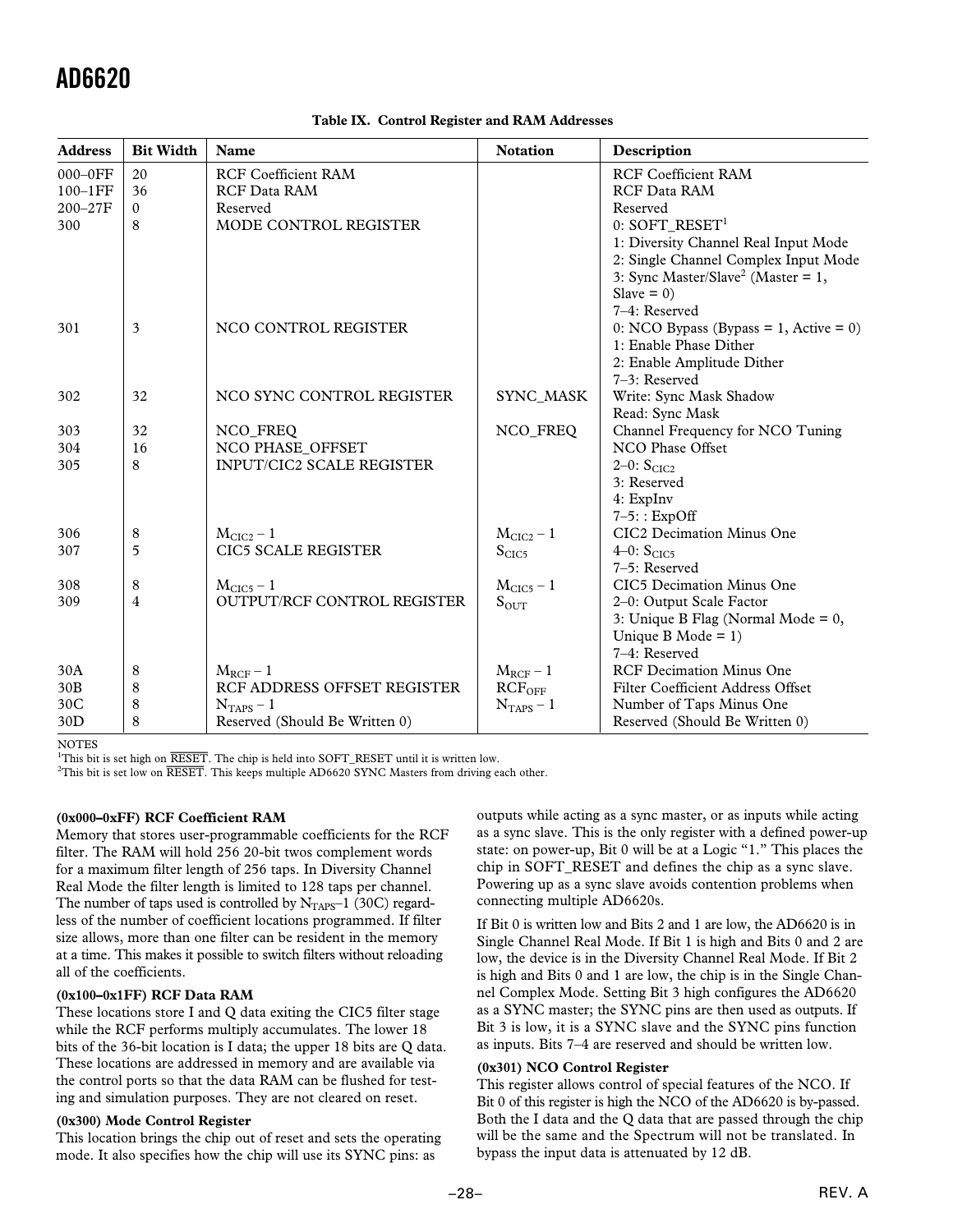The NCO has two features to improve the performance of some systems: Phase Dither and Amplitude Dither. These can be used together or alone. If Bit 1 of the register is high, Phase Dither is activated. If Bit 2 is high, Amplitude Dither is activated. For more information on dither refer to the NCO section.

### **(0x302) NCO SYNC Control Register**

This holds the SYNC\_MASK, which controls the frequency of the SYNC\_NCO pulses and therefore the phase accuracy of the synchronization. See the NCO section for details.

### **(0x303) NCO\_FREQ**

This register holds the NCO frequency control word as described in the NCO section. This is a 32-bit unsigned integer that sets the frequency of the AD6620 NCO.

### **(0x304) NCO PHASE\_OFFSET**

This register controls the phase offset of the NCO. It is also described in detail in the NCO section and can be used to allow for phase differences between multiple antennas receiving the same carrier.

### **(0x305) INPUT/CIC2 Scale Register**

This register holds the scale factor,  $S<sub>CIC2</sub>$ , for CIC2.  $S<sub>CIC2</sub>$  scales down the data before it is accumulated in CIC2. This avoids register wrap-around in the twos-complement arithmetic and eliminates the resulting spectral errors.  $S<sub>CIC2</sub>$  is contained in Bits 2–0 of this register. It is treated as an unsigned integer between 0 and 6. Increasing  $S<sub>CIC2</sub>$  shifts data down. For more details refer to the section on the CIC2 filter.

The second function of this register is to scale the input data from the Parallel Data Input port. This allows the AD6620 to treat the floating point input data with considerable flexibility. There are two parts of this function. The first is Bit 4, which tells the AD6620 how to handle the exponent, EXP[2:0]. If this bit is low, data is shifted down as the exponent increases. If this bit is high, then for increasing EXP[2:0] the input data is shifted up. The second part of the input data shifting is the Exponent Offset(ExpOff[7 . . 5]) held in Bits 7–5 of this register. This provides gain to the input data as described in the Input Port section.

### $(0x306)$   $(M<sub>CIC2</sub> - 1)$

This register controls the amount of decimation in the CIC2 filter stage. The value contained in this register is the CIC2 decimation rate minus one. This is interpreted as an unsigned 8-bit integer but due to limited growth in the CIC2 filter accumulators this value should be limited to 15 (decimation = 16).

#### $(0x307) S<sub>CIC5</sub>$

This register holds the scale factor,  $S_{CLC5}$ , for CIC5.  $S_{CLC5}$  scales down the data before it is accumulated in CIC5. This avoids register wrap-around in the twos-complement arithmetic and eliminates the resulting spectral errors.  $S<sub>CIC5</sub>$  is contained in Bits 4–0 of this register. It is treated as an unsigned integer between 0 and 20. Increasing  $S<sub>CIC5</sub>$  shifts data down. For more details refer to the section on the CIC5 filter.

#### $(0x308)$   $(M<sub>CIC5</sub> - 1)$

This register controls the amount of decimation in the CIC5 filter stage. The value contained in this register is the CIC5 decimation rate minus one. This is interpreted as an unsigned 8-bit integer, but due to limited growth in the CIC5 filter accumulators this value should be limited to 31 (decimation = 32).

#### **(0x309) Output/RCF Control Register**

Bits 2-0 of this register hold the Output Scale Factor,  $S_{OUT}$ . These bits are interpreted as a 3-bit unsigned integer, the value of which controls which of the 23 output bits of the RCF are passed to the output port being used. The data output corresponds to the following equation where  $OL_{RCF}$  is the 23-bit output of the RCF and POL is the 16-bit data available at the parallel output port or the serial port when 16-bit serial words are used. The truncation function rounds the scaled 23-bit number to 16 bits.  $S_{\text{OUT}}$  is ignored when WL is 24 or 32 bits. In most applications, this register should be set to 4 as an initial starting value.

$$
POL = round_{16bits}(OL_{RCF} \times 2^{(4-S_{btr})})
$$

For additional details on determining RCF gain, see the RCF Output Scale Factor section.

Bit 3 of this register is used to control the Unique B feature of the chip. When written low, the normal mode, the chip uses the same FIR coefficients for both the A and B channels. However, when the bit is set high, different coefficients are used for the A and B channels. When Unique B mode is selected, the filter coefficients should be interleaved with the A channel terms occupying the even RCF Coefficient locations and the B channel terms occupying the odd locations.

Bits 7–4 of this register are reserved and must be written 0.

### $(0x30A)$   $(M_{RCF} - 1)$

This register controls the amount of decimation in the RCF filter stage. The value contained in this register is the RCF decimation rate minus one. This is interpreted as an unsigned 8-bit integer, but due to limited number of taps and, therefore, filtering power in the RCF filter accumulators this value should be limited to 31 (decimation = 32).

#### **(0x30B) RCF Address Offset Register**

This register controls the address offset used by the RCF to calculate a given filter and is interpreted as an 8-bit unsigned integer. It allows more than one filter to be placed in the Coefficient RAM. This makes it possible to switch filters without reloading all of the coefficients. The RCF filter will compute taps for all coefficients between  $RCF_{OFF}$  and  $(RCF_{OFF} + N_{TAPS})$ provided that the decimation, CLK rate and input data rate provide sufficient time for this.

### **(0x30C) (NTAPS – 1)**

This register controls the number of taps calculated by the RCF. The value in this register is interpreted as an unsigned integer and is equal to the number of taps desired minus one. This filter is not inherently symmetric and the number of coefficients placed in the Coefficient RAM will be equal to the number of taps, provided that only one filter at a time is loaded. No symmetry is assumed and preaddition is not used. The total number of taps for all filters must be less than 256 taps for Single Channel Real mode, or less than 128 taps/channel for Diversity Channel Real mode.

#### **(0x30D) Reserved**

Reserved, but must be written 0 for correct operation.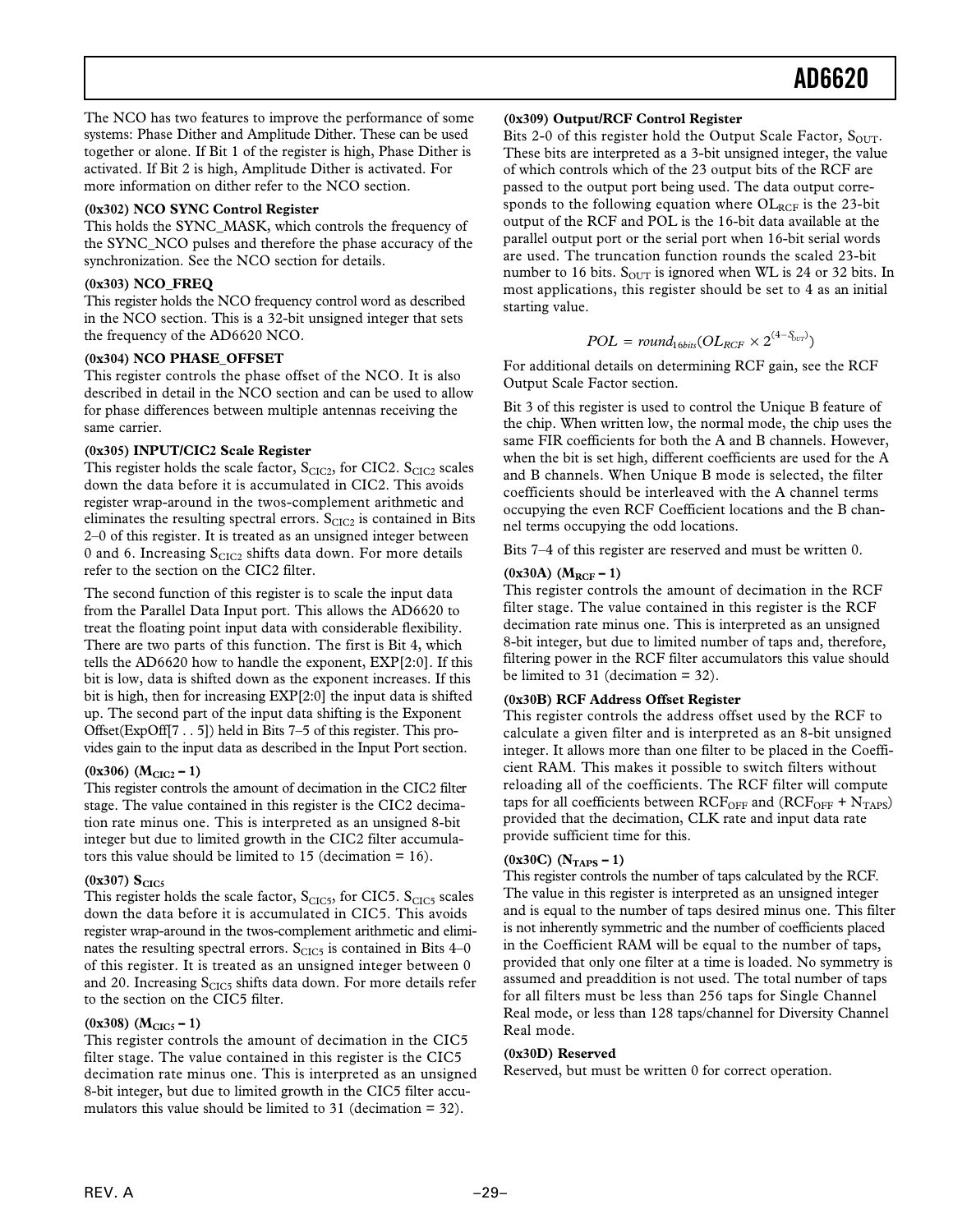#### **PROGRAMMING THE AD6620 Initializing the AD6620**

Before the AD6620 can be used to down convert and filter the channel of interest it must be configured for the job. First the *RESET* pin should be pulsed low for a minimum of 30 ns and should then be returned high. This HARD\_RESET of the AD6620 clears the CIC Accumulators as well as the NCO Phase Accumulator. When *RESET* is brought high the AD6620 is removed from the HARD\_RESET condition. The AD6620 is now in SOFT\_RESET. In this state the Mode Control Register at address 0x300 contains a "1" (Bit 0 is high). When the AD6620 is in SOFT\_RESET, no data is accepted by the input data port and no processing occurs. The serial port and parallel output port is held inactive and the chip is defined as a SYNC slave to avoid possible contentions on these pins. While the AD6620 is in this condition it should be programmed by the process below. It should be noted that this initialization must be performed via the microprocessor port since the serial port is inactive.

- 1. If the AD6620 is being reinitialized without performing a HARD\_RESET, then address 0x300 should be written 1 to place the AD6620 in SOFT\_RESET. This allows the nondynamic registers to be programmed.
- 2. Program the Coefficient RAM of the AD6620 with the desired FIR Filter. The address auto-increment feature can be used to decrease the amount of time required to program the Coefficients. This feature is described in detail in the Microport Control section that follows.
- 3. (Optional) The first piece of data out of the AD6620 is always zero due to an output pipeline delay. There will also be a start-up glitch on the output of the AD6620 due to possible nonzero data in the I and Q data RAMS of the RCF filter. These RAMS are not initialized by the HARD\_RESET. If this is a concern then the data RAMS should now be written to zero. For efficiency the auto-increment feature can be used as with the programming of the coefficient RAMs.
- 4. The Configuration Registers of the AD6620 are now programmed. First, address 0x300 should be written to set the Operating Mode if Diversity Channel Real or Single Channel Complex Modes are used. Bit 0 of this register should remain high at this time. This will hold the SOFT\_RESET condition. The remaining configuration registers can now be programmed. This should start at address 0x301 and continue to address 0x30D. This defines the operation of the NCO and filter stages.
- 5. The AD6620 is now ready to be removed from SOFT\_RESET and allowed to process data. This is done by writing address 0x300 to again set the desired mode of operation. This location should be set for SYNC MASTER or SYNC SLAVE operation at this time. Bit 0 of this register is written low at this time to remove the SOFT\_RESET condition.

### **Dynamic Programming of the AD6620**

Many attributes of the AD6620 may be altered dynamically as the AD6620 processes the received data. This allows the receiver to be adjusted during operation in order to achieve the maximum performance. The typical dynamic registers of the AD6620 are listed in the following table. To program the other registers follow the steps described in the section titled Initializing the AD6620. Technically all registers can be programmed dynamically, but adverse results may occur if registers other those listed are written dynamically.

These addresses may be programmed via either the Microprocessor or the Serial Control Ports.

**Table X. Dynamic AD6620 Registers**

| <b>Address</b> | <b>Bit Width</b> | <b>Name</b>                      |
|----------------|------------------|----------------------------------|
| 302            | 32               | NCO SYNC CONTROL REGISTER        |
| 303            | 32               | NCO FREO                         |
| 304            | 16               | NCO PHASE OFFSET                 |
| 305            | 8                | <b>INPUT/CIC2 SCALE REGISTER</b> |
| 307            | 5                | <b>CIC5 SCALE REGISTER</b>       |
| 309            |                  | OUTPUT/RCF CONTROL REGISTER      |
| 30B            | 8                | RCF ADDRESS OFFSET REGISTER      |

Registers 0x302, 0x303 and 0x304 allow the NCO of the AD6620 to be adjusted. The tuning frequency can be dynamically changed for frequency hopping. The phase of the carrier can be adjusted with address 0x304. The phase accuracy of the synchronization can be changed with 0x302. Registers 0x305, 0x307, and 0x309 allow the user to dynamically control the gain of the AD6620 in 6 dB increments. This can be used to maximize the AD6620s dynamic range for the signal being tuned at a particular instant. Register 0x307 allows for AGC where the DSP does power spectral estimation.

In addition to dynamically writing to these registers, they may also be read to verify program content. Care should be taken, however, because reading some registers may affect normal chip operation. In particular, reading from 303h the NCO frequency will cause the phase accumulator to be reset via the SYNC\_NCO pulse if the AD6620 is running as a Sync master. If the device is run as a Sync slave, then the phase accumulator is not reset. Addresses 000h through 1FFh should not be read dynamically as doing so will disrupt the internal state machine computing the FIR taps. These locations may be read statically if needed.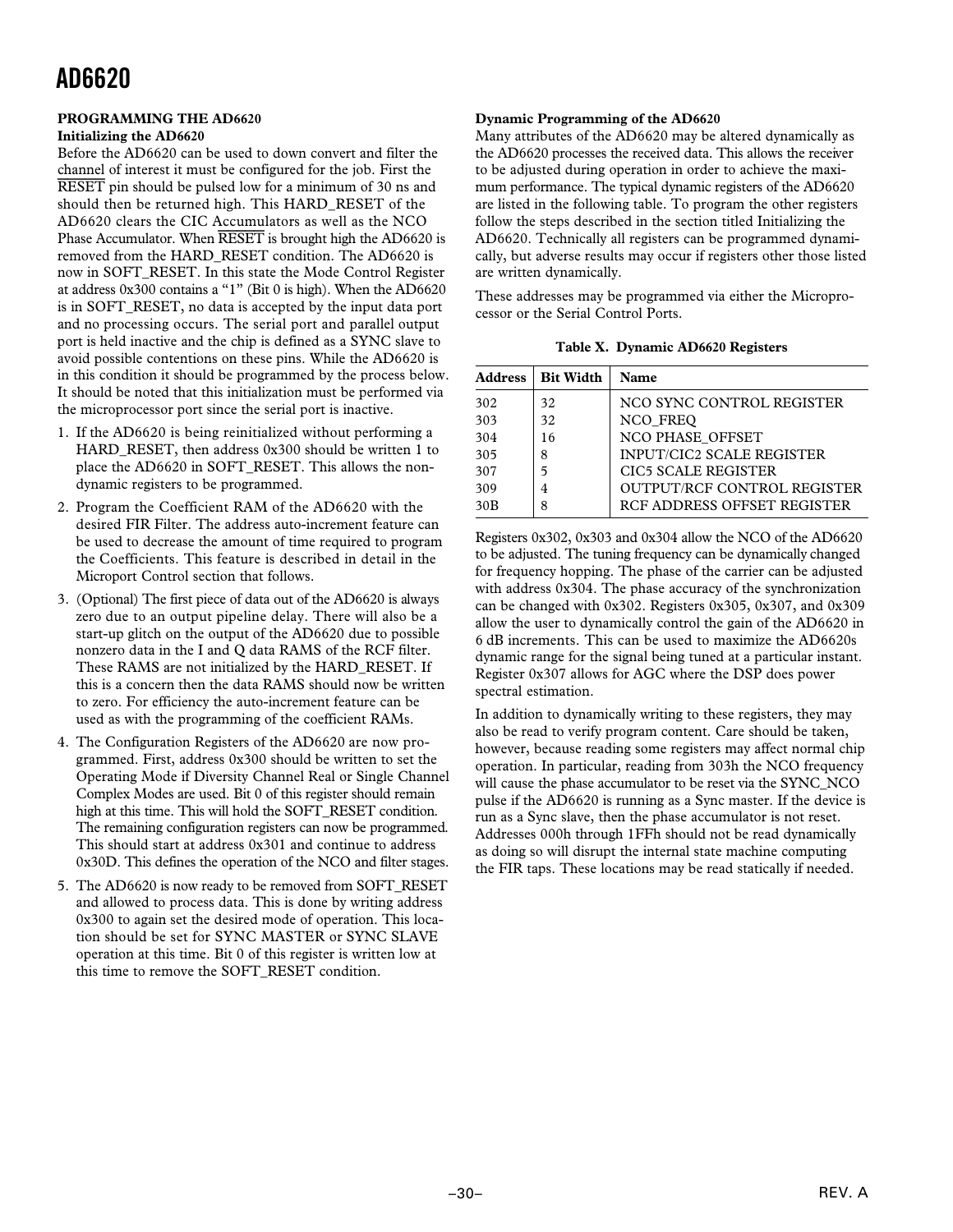### **ACCESS PROTOCOLS**

The AD6620 external accesses may be performed through either the Microprocessor Port or the Serial Port. The Microport and the serial port both use a three-bit address and eight-bit data to access these registers. The three-bit address provides access to seven register locations (External Interface Registers). These register locations are used to access the internal address space of the AD6620 shown in the Control Register section. The seven registers are the LAR (Low Address Register), the AMR (Address Mode Register), and the five data registers (DR4–DR0).

|  | Table XI. External Interface Registers |  |
|--|----------------------------------------|--|
|  |                                        |  |

| A[2:0] | Name                        | Comment            |
|--------|-----------------------------|--------------------|
| 000    | Data Register 0 (DR0)       | D[7:0]             |
| 001    | Data Register 1 (DR1)       | D[15:8]            |
| 010    | Data Register 2 (DR2)       | D[23:16]           |
| 011    | Data Register 3 (DR3)       | D[31:24]           |
| 100    | Data Register 4 (DR4)       | D[35:32]           |
| 101    | Reserved                    | Reserved           |
| 110    | Low Address Register (LAR)  | A[7:0]             |
| 111    | Address Mode Register (AMR) | $1-0: A[9:8]$      |
|        |                             | 5-2: Reserved      |
|        |                             | 6: Read Increment  |
|        |                             | 7: Write Increment |

The internal address space is accessed using a 10-bit internal address. Many of these address locations are more than a byte wide and require multiple accesses to the seven External Interface Registers, which are each only 8 bits wide (only 4 bits of DR4 are used). Accesses to these registers are accomplished using the 3-bit address and 8-bit data lines the manner described below. The source of these values depends on the control port method used.

All internal accesses are accomplished by first writing the internal address of the register or memory location to be accessed. The lower eight address bits are written to the LAR register and the upper two address bits to the LSBs of the AMR. This defines the internal address of the location to be accessed as shown in the memory map shown in the Control Registers and On-Chip RAM section.

#### **Internal Write Access**

Up to 36 bits of data (as needed) can be written by the process described below. Any high order bytes that are needed are written to the corresponding data registers defined in the external 3-bit address space. The least significant byte is then written to DR0 at address (000). When a write to DR0 is detected, the internal microprocessor port state machine then moves the data in DR4–DR0 to the internal address pointed to by the address in the LAR and AMR.

#### **Write Pseudocode**

void write micro(ext address, int data); main();

{

/\* This code shows the programming of the NCO frequency register using the write\_micro function as defined above. The variable address is the External Address A[2:0] and data is the value to be placed in the external interface register. The NCO register is located at Internal Address  $= 0x303$ \*/

// holding registers for NCO byte wide access data int d3, d2, d1, d0;

// NCO frequency word (32-bits wide) NCO\_FREQ = 0xCBEFEFFF;

// write AMR write\_micro(7, 0x03);

// write LAR write  $micro(6, 0x03);$ 

// DR4 is not needed because NCO\_FREQ is only 32-bits, not 36

// write DR3 with high byte of 32 bit word (D[31:24]  $d3 = (NCO$  FREQ & 0xFF000000) >> 24; write  $micro(3, d3);$ 

// write DR2 with high byte of 32 bit word (D[23:16]  $d2 = (NCO)$  FREQ & 0xFF0000) >> 16; write  $micro(2, d2);$ 

// write DR1 with D[15:8]  $d1 = (NCO$  FREQ & 0xFF00) >> 8; write\_micro(1, d1);

// write DR0 with D[7:0]

// Writing to DR0 causes all data to be transferred to the internal address. //Therefore, DR1, DR2 and DR3 should already be written

 $d0 = NCO$  FREQ & 0xFF; write\_micro(0, d0);

} // end of main

### **Internal Read Access**

A read is performed by first writing the LAR and AMR as with a write. The data registers (DR4–DR0) are then read in the reverse order that they were written. First, the least significant byte of the data  $(D[7:0])$  is read from DR0. On this transaction the high bytes of the data are moved from the internal address pointed to by the LAR and AMR into the remaining data registers (DR4–DR1). This data can then be read from the data registers using the appropriate 3-bit addresses. The number of data registers used depends solely on the amount of data to be read or written. Any unused bit in a data register should be masked out for a read.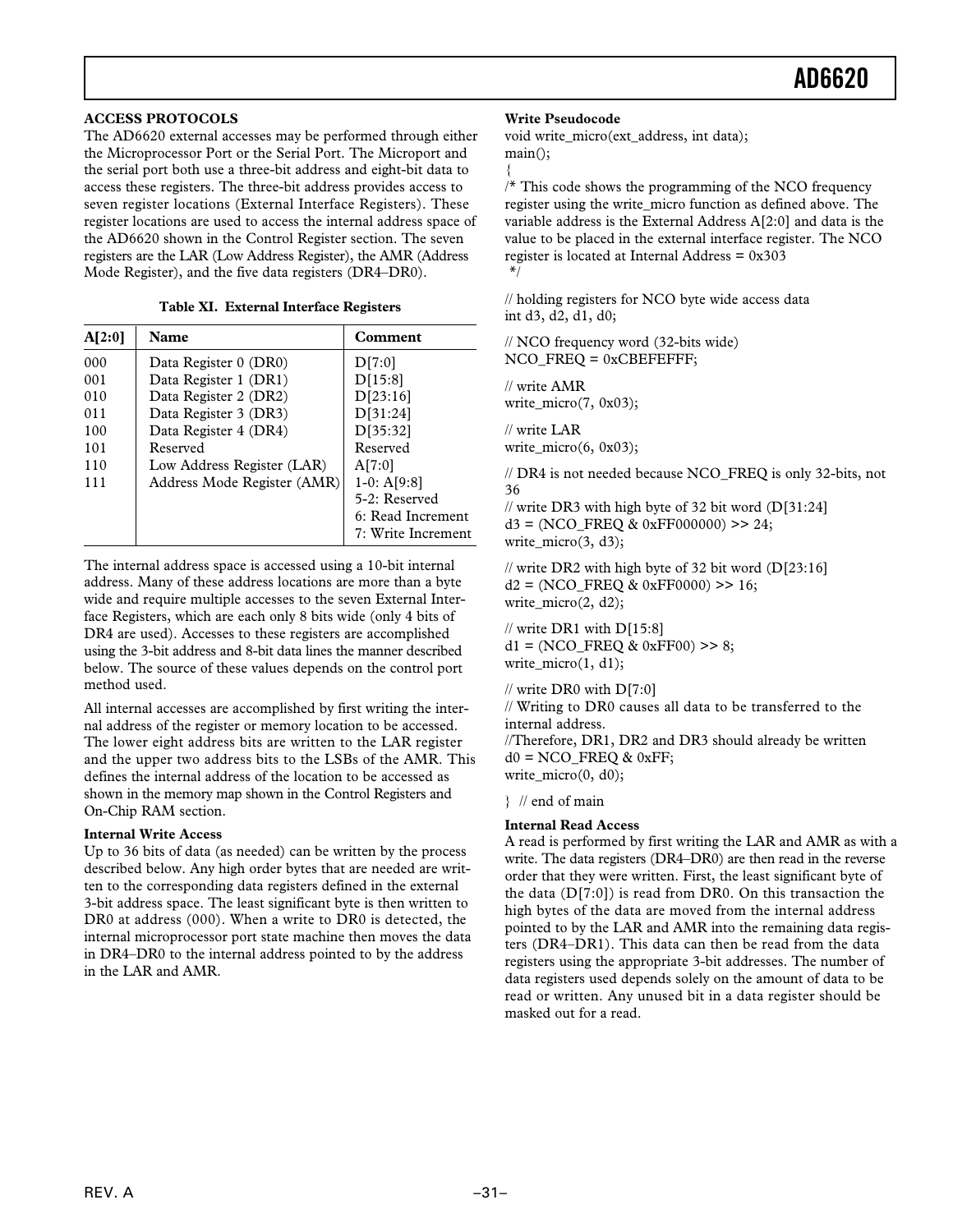### **Read Pseudocode**

int read\_micro(ext\_address); main();

{

 $/*$  This code shows the reading of the NCO frequency register using the read\_micro function as defined above. The variable address is the External Address A[2..0] and data is the value to be placed in the external interface register. The NCO register is located at Internal Address = 0x303.

\*/

// holding registers for NCO byte wide access data int d3, d2, d1, d0;

// NCO frequency word (32-bits wide)

// write AMR write  $micro(7, 0x03)$ ;

// write LAR write\_micro(6, 0x03);

/\* read D[7:0] from DR0, All data is moved from the Internal Registers to the interface registers on this access. Reading should be initiated with a read from DR0. Therefore, DR1, DR2 and DR3 can be read after DR0  $*/$  $d0 =$  read micro(0) & 0xFF;

 $\frac{1}{2}$  read D[15:8] from DR1  $d1 = read micro(1) & 0xFF;$ 

// read D[23:16] from DR2  $d2 = read\_micro(2)$  & 0xFF;

// read D[31:24] from DR3  $d3 = read\_micro(3)$  & 0xFF;

// DR4 is not needed because NCO\_FREQ is only 32-bits

// Assemble 32-bit NCO\_FREQ word from the 4 byte components

NCO\_FREQ =  $d0 + (d1 \le 8) + (d2 \le 16) + (d3 \le 24);$ 

} // end of main

#### **Auto Increment Feature**

To increase throughput, an auto increment feature is provided. This feature is controlled by Bits 6 and 7 of the AMR. If these bits are set to 00, the address remains the same after an internal access. If set to 01, the address is incremented after a read access has been performed. If set to 10, the address is incremented after a write access is performed. If set to 11, the address is incremented after each access, read or write. This allows the AD6620 to be initialized in a much shorter time since the access to the LAR and AMR must occur only once to initialize or read-back the entire device.

### **MICROPORT CONTROL**

External reads and writes are accomplished in one of two modes via the Microprocessor Port. The *CS*, *RD* (*DS*), RDY (*DTACK*), *WR* (R/W) and MODE pins are used to control the access. The specific function of these pins depends on whether the access is MODE 0 or MODE 1. The Mode 1 signal names are those listed on the pinout. The access mode is controlled by the MODE input as described in the following sections.

#### **Table XII. Microprocessor Control Signals**

| <b>MODE 0</b>                                                                                                                                                                       | <b>MODE1</b>                                                                                                                                                                                                   |
|-------------------------------------------------------------------------------------------------------------------------------------------------------------------------------------|----------------------------------------------------------------------------------------------------------------------------------------------------------------------------------------------------------------|
| A[2:0] (Address Lines)<br>$D[7:0]$ (Data Lines)<br>$\overline{\text{CS}}$ (Chip Select)<br>RD (Read Strobe)<br>WR (Write Strobe)<br>RDY (Ready Signal)<br><b>MODE</b> (Mode Select) | $A[2:0]$ (Address Lines)<br>$D[7:0]$ (Data Lines)<br>$\overline{\text{CS}}$ (Chip Select)<br>$\overline{DS}$ (Data Strobe)<br>R/W (Read/Write Select)<br><b>DTACK</b> (Data Acknowledge)<br>MODE (Mode Select) |

The Microport is synchronous with the master clock (CLK) of the AD6620, but the interface is not required to be. If the speed of the interface is significantly slower than CLK, synchronicity should not be an issue. If the interface is relatively fast compared to CLK, the user may need to synchronize the Microport to CLK or add wait states to the controlling processor. The timing diagrams show the relationship of the control signals to clock and the user should use these as a guide to implement a Microport interface.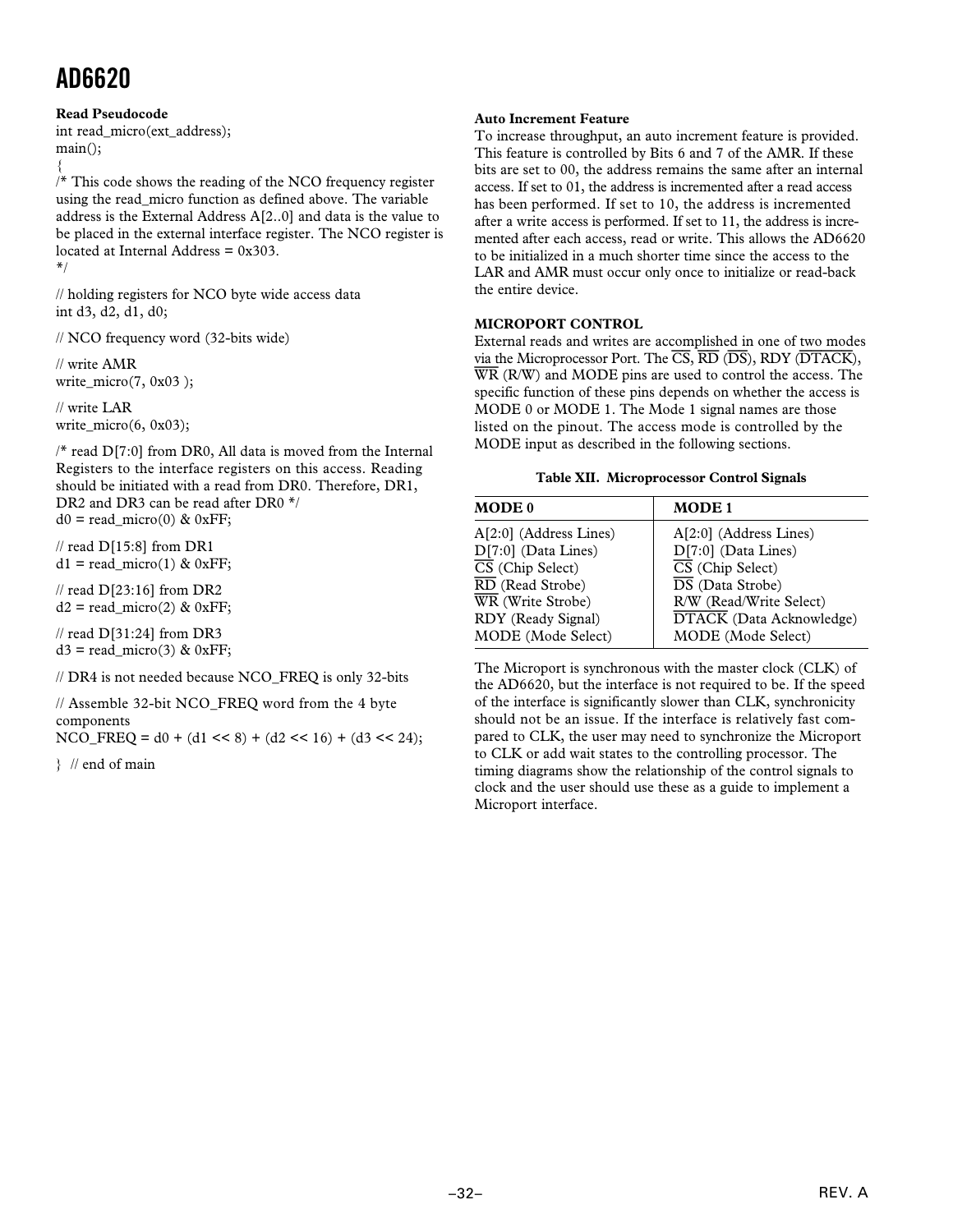#### **Mode = 0**

If MODE is low during the access, the interface is in Mode 0. In Mode 0 the *CS*, *RD* and the *WR* lines control the access type. While an access is being performed, or if the serial port

is accessing the chip, the RDY line goes low at the start of the access. When the internal cycle is complete the RDY line is released.



**NOTES:**

**1 RDY IS DRIVEN LOW ASYNCHRONOUSLY BY RD AND CS GOING LOW AND RETURNS HIGH ON THE RISING EDGE OF CLK "N+3" FOR INTERNAL ACCESS (A[2:0] = 000), CLK "N+2" OTHERWISE.**

**2 THE SIGNAL, WR, MAY REMAIN HIGH AND RD MAY REMAIN LOW TO CONTINUE READ MODE.**

**<sup>3</sup>CS MUST RETURN TO HIGH STATE AND BE SAMPLED BY CLK (N+4 SHOWN) TO COMPLETE READ.**



**1 RDY IS DRIVEN LOW ASYNCHRONOUSLY BY WR AND CS GOING LOW AND RETURNS HIGH ON THE RISING EDGE OF CLK "N+2".**

**2 THESE SIGNALS (R/W AND DS) MAY REMAIN IN LOW STATE TO CONTINUE WRITING DATA.**

**<sup>3</sup>CS MUST RETURN TO HIGH STATE AND BE SAMPLED BY CLK (N+3 SHOWN) TO COMPLETE WRITE. \*THE NEXT WRITE MAY BE INITIATED ON CLK, N.**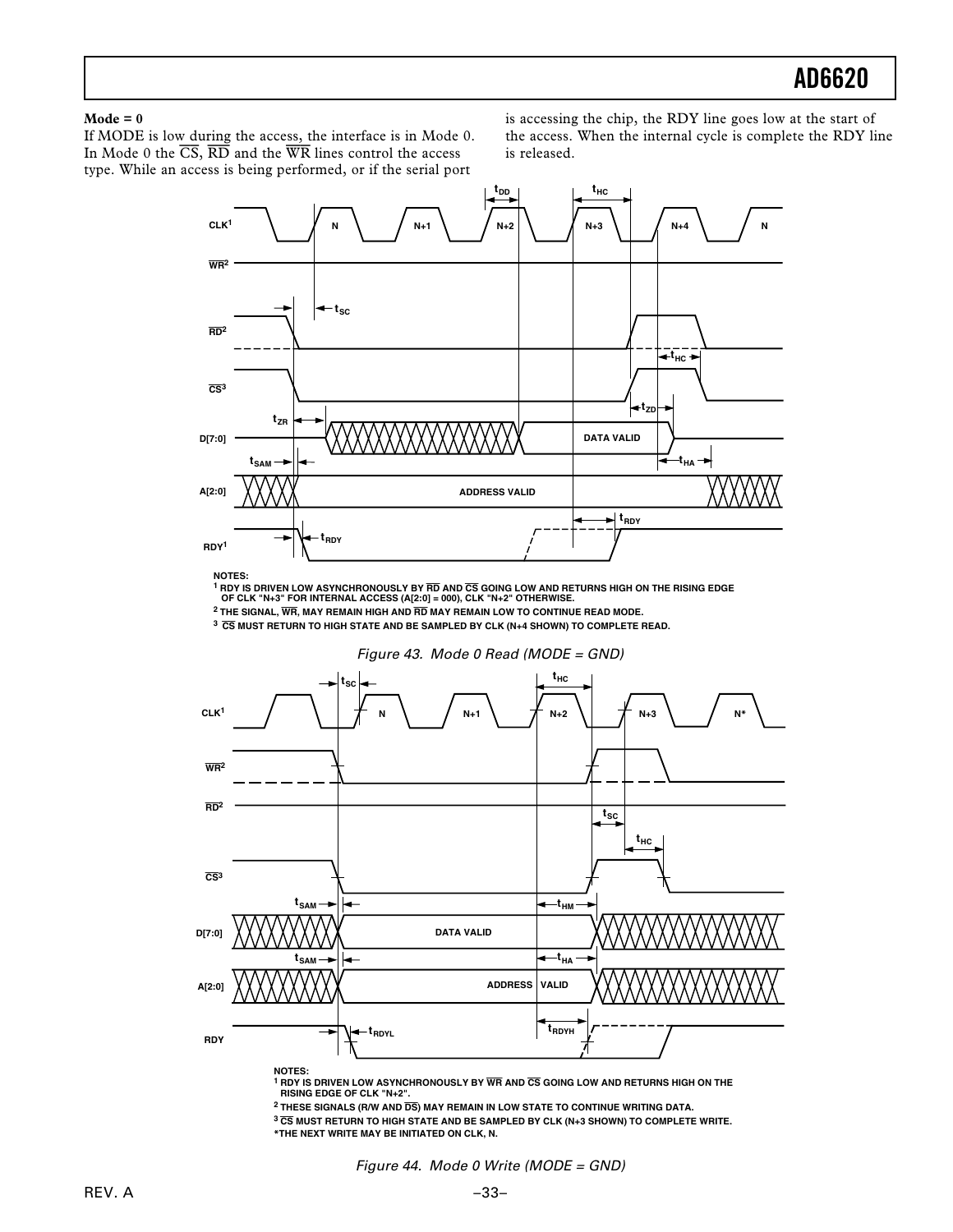#### **Mode = 1**

If the MODE input is held high the interface is in Mode 1. In Mode 1 the *RD* signal becomes the data strobe (*DS*) and the *WR* signal becomes a read/write (R/W) select signal. In this

mode the *DTACK* signal goes low when data is available during a read or when data has been latched during a write. The *DTACK* signal stays low until the *DS* signal is released.



**NOTES:**

**<sup>1</sup> DTACK IS DRIVEN LOW ON THE RISING EDGE OF CLK "N+3" FOR INTERNAL ACCESS (A[2:0] = 000), CLK "N=2" OTHERWISE.**

**2 THE SIGNAL, R/W MAY REMAIN HIGH AND DS MAY REMAIN LOW TO CONTINUE READ MODE.**

**<sup>3</sup> CS MUST RETURN TO HIGH STATE AND BE SAMPLED BY CLK (N+4 SHOWN) TO COMPLETE ACCESS AND FORCE DTACK HIGH.**



**1 ON RISING EDGE OF "N+3" CLK, DTACK IS DRIVEN LOW.**

- **2 THESE SIGNALS (R/W AND DS) MAY REMAIN IN LOW STATE TO CONTINUE WRITING DATA.**
- **<sup>3</sup> CS MUST RETURN TO HIGH STATE AND BE SAMPLED BY CLK (N+3 SHOWN) TO COMPLETE WRITE AND FORCE DTACK HIGH.**
- **\*THE NEXT WRITE MAY BE INITIATED ON CLK, N\***
	- Figure 46. Mode 1 Write (MODE = VDD)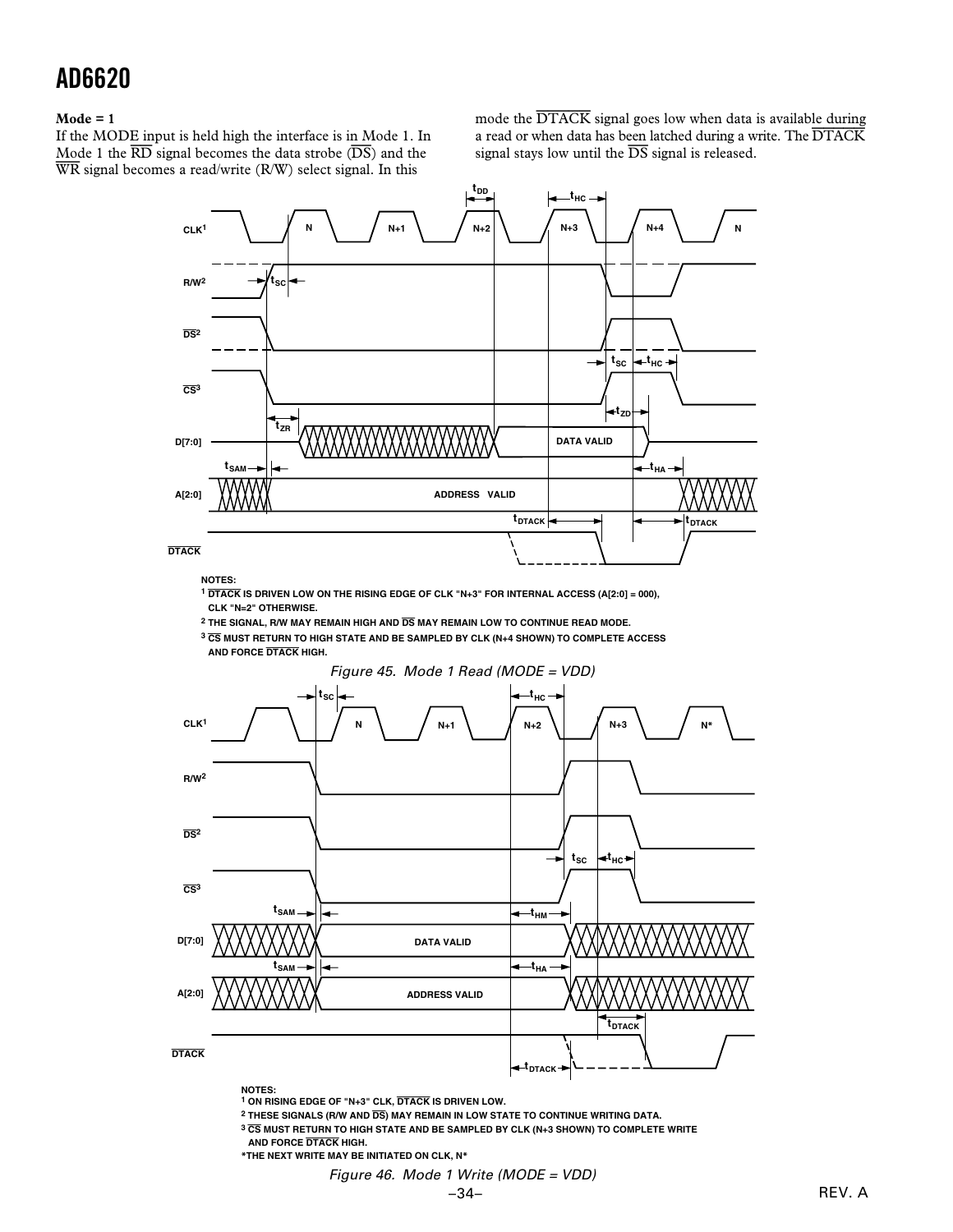#### **SERIAL PORT CONTROL**

In addition to providing access to the complex output data stream of the AD6620, the Serial Port can also be used for Dynamic Control of the device. The dynamic registers of the AD6620 that are typically programmed while the chip is processing are listed in the table below. In order to use the serial port control, the chip must first be booted using the microprocessor interface.

**Table XIII. Dynamic Registers**

| <b>Address</b> | <b>Bit</b><br>Width | Name                             |
|----------------|---------------------|----------------------------------|
| 300            | 8                   | MODE CONTROL REGISTER            |
| 302            | 32                  | NCO SYNC CONTROL REGISTER        |
| 303            | 32                  | NCO FREO                         |
| 304            | 16                  | NCO PHASE OFFSET                 |
| 305            | 8                   | <b>INPUT/CIC2 SCALE REGISTER</b> |
| 307            | 5                   | CIC5 SCALE REGISTER              |
| 309            | 4                   | OUTPUT/RCF CONTROL REGISTER      |
| 30B            | 8                   | RCF ADDRESS OFFSET REGISTER      |

The internal address and data structure are shared between the microprocessor port and the serial port. When accessing the internal RAM or registers, the serial port is given priority over a microprocessor request. If a Mode 0 access occurs on the microport while the serial port is accessing the internal address space, the RDY line will go low and stay low until the serial access has been completed. If a Mode 1 access occurs on the microport during a serial access, the *DTACK* signal will not go low until the serial access has been completed. The microport is used for booting the AD6620 and either the microport or the serial port can be used to dynamically change the system parameters. Both ports may be used in the same design provided that the handshaking rules described above are observed.

For each word shifted out of the serial port there is a word shifted in. Each input word can provide one internal access. Each access can be a read or a write. All reads and writes are performed via the same 8-bit registers used by the microprocessor port. Each bit in the SDI words has a predefined meaning and are used to decode which of these registers are being accessed and whether the access is a read or a write. The bits are defined according to the table below.

**Table XIV. SDI Input Word Definition**

| <b>READ</b> | WRITE $\vert x \vert$ |    | X              | X              | A <sub>2</sub> | A1 | A0             |
|-------------|-----------------------|----|----------------|----------------|----------------|----|----------------|
| D7          | D <sub>6</sub>        | D5 | D <sub>4</sub> | D <sub>3</sub> | D <sub>2</sub> | D1 | D <sub>0</sub> |
| x           | x                     | X  | X              | x              | x              | x  | x              |
| x           | x                     | X  | X              | x              | x              | x  | x              |

Only the first 16 bits of the SDI word contain significant data regardless of the serial word length. The first two bits shifted in are the READ and WRITE indicator signals. These bits control the access type as described below and should not be asserted simultaneously. If the Serial Port is not used for control then the SDI pin should be tied low to disable register reads and writes.

The three address bits are the three least significant bits of the upper byte in the 16-bit word. These three bits A[2:0] define which of the seven external registers are accessed by the serial port according to Table XI.

The data is contained in the low byte of the 16 significant bits. This data will be placed into the external interface register pointed to by A[2 . . 0] for a write and will be ignored for a read.

#### **Serial Port Writes**

If the WRITE bit is high and the READ bit is low then a write access is performed to the external interface register pointed to by A[2 . . 0]. A write to an internal register takes place by first writing the AMR and LAR. The data registers DR4–DR1 are then written as needed. A final write to DR0 then moves the data to the internal register.

#### **Serial Port Reads**

If the READ bit is high, then a read to the register indicated is performed and the data will appear in the RDATA word appended to the serial frame. The internal data read is loaded into the serial data word in FIFO fashion. The first byte read is loaded into the first eight bits, the second read during the frame is loaded into the second byte, etc. Since the serial data is shifted MSB first, the first byte will actually be loaded into the most significant byte of the serial data word.

During a frame (the period between SDFS rising edges) up to four reads may occur. When a read is requested through the serial port, a data word is appended to the end of the serial string. Even if AD is not asserted (see below for AD description) a word is added to the end of the IQ data stream. Therefore, if the chip is in single channel mode, the I and Q data are sent followed by a read word. If the chip is in diversity channel mode, the IQ pairs are followed by a read word. Thus the serial port responds with either three or five serial words in a frame, respectively. If AD is asserted, the read word is sent each frame regardless of a request. If no requests are made, the appended word is all zeros.

The number of reads accomplished in a frame is limited by the serial word length. If the serial word length is 16 bits, only two reads can be performed during a frame. If the serial word length is 24 bits, three reads can occur in a frame. If the serial word length is 32 bits, then up to four reads can occur in a frame. The RDATA word format is shown below. Rows three and four will not be present when 16-bit words are used, and row four will not be present when 24-bit words are used.

**Table XV. RDATA Word Definition**

|  | DA7   DA6   DA5   DA4   DA3   DA2   DA1   DA0                                                           |  |  |
|--|---------------------------------------------------------------------------------------------------------|--|--|
|  | DB7   DB6   DB5   DB4   DB3   DB2   DB1   DB0                                                           |  |  |
|  | DC7   DC6   DC5   DC4   DC3   DC2   DC1   DC0                                                           |  |  |
|  | $\vert$ DD7 $\vert$ DD6 $\vert$ DD5 $\vert$ DD4 $\vert$ DD3 $\vert$ DD3 $\vert$ DD1 $\vert$ DD0 $\vert$ |  |  |

The number of words in the serial frame depends on the operating mode of the chip (one or two I/Q pairs) and whether or not a read access occurs. It also depends on the Append Data pin, AD. When this signal is asserted, then the RDATA word is appended to the Serial Frame regardless of whether or not a read was performed in the frame. This allows time-slotted systems where multiple AD6620s or other devices share a serial port of a DSP without hardware handshakes. When AD is high and there has not been a read during the active frame, the RDATA word is driven low and SDFE is held off for another serial word length.

At all times, the serial interface must have time to shift all bits. The section below Serial Port Guidelines should be consulted to determine if sufficient time exists.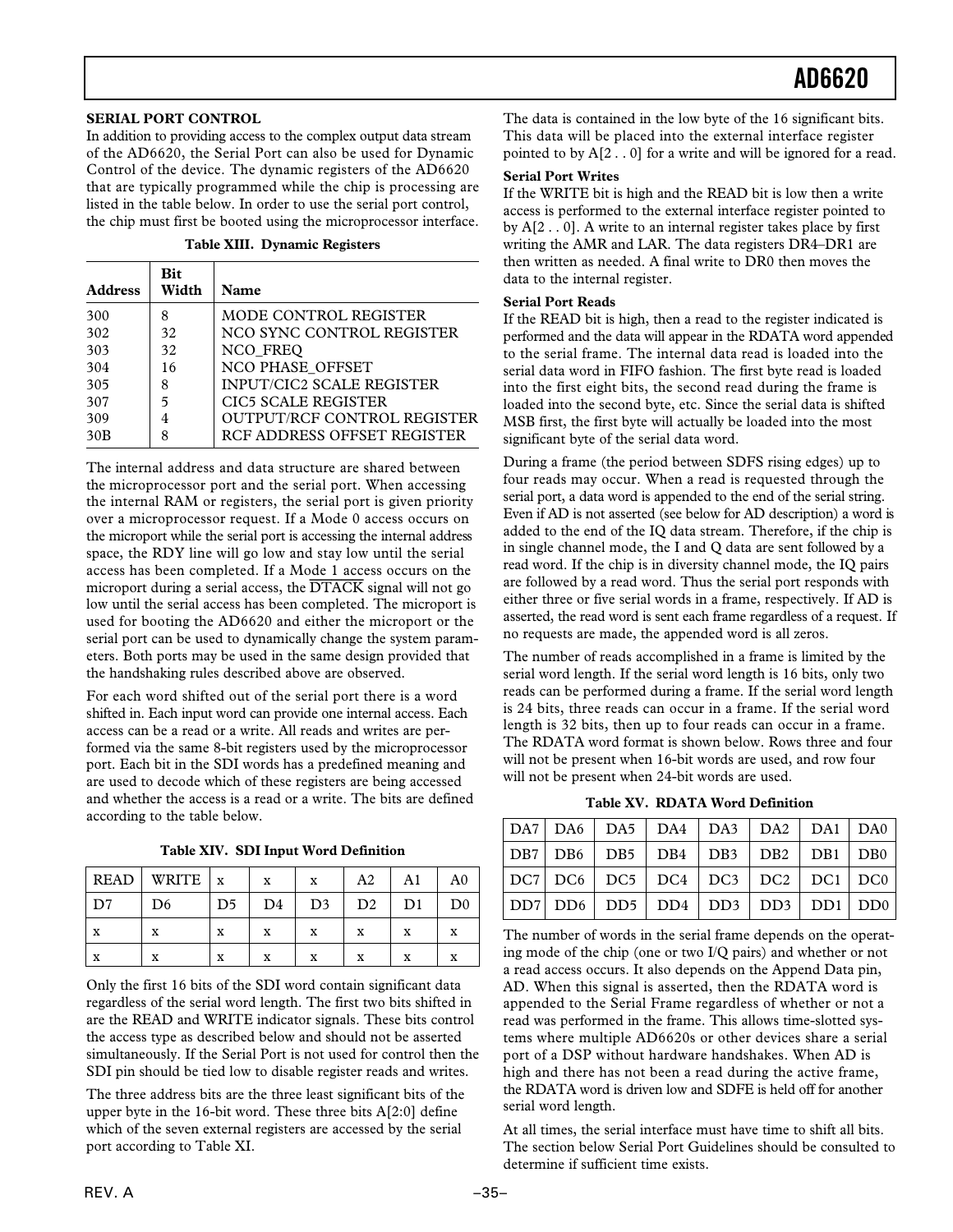#### **Example of Serial Port W/R Operation**

The example shown below demonstrates writing and reading from the AD6620. For this example, the chip is set up in diversity channel real mode. Therefore, there four data words (two Is and two Qs) are generated as receiver data. Thus four commands can be shifted into the SDI port. These are shown below. Additionally, the chip is configured with a word length of 16 bits. The AD6620 response with five words per frame (two Is, two Qs and the appended read word).

#### **Table XVI. SDI Data Format**

|            | A-I         | A-O         | B-I         | B-O         | Append      |
|------------|-------------|-------------|-------------|-------------|-------------|
| <b>SDO</b> | <b>XXXX</b> | <b>XXXX</b> | <b>XXXX</b> | <b>XXXX</b> | 0AXX        |
| <b>SDI</b> | 4703        | 4600        | 80XX        | 4603        | <b>XXXX</b> |

The table above shows the serial output bits for this configuration. As the I and Q data are being shifted out, the SDI pin is telling the chip what data to return during the appended data field. During the A-I portion of the frame, the hex word 4703 is shifted into the chip. Breaking this word down, the command instructs the AD6620 to write an '03' into the AMR register. The next word, 4600, writes a '00' into the LAR. Therefore, the chip is so configured that the next command will either read from or write to internal memory space '300' hex, the Mode Control Register. The next word on the SDI pin is 80XX. This indicates a read from DR0. Note that the second half of the read word is ignored. During the B-Q word, another read or write can be set up. In this case, 4603 changes the internal memory to point to '303,' the NCO frequency, thus setting up subsequent access of this register. Now during the append data frame, the AD6620 sends any read words that are pending due to read requests. In this case, the contents of register '300.' Since the chip is in single channel complex mode and running, the chip responds with '0AXX.' '0A' indicates that the chip is in diversity channel real mode and running as a Sync master. The 'XX' is indeterminate and would have been the results of a second read if one had been requested.

### **PAR/SER**

The Serial Port shares pins with a Parallel Output Port. These pins are arbitrated by the PAR/SER pin. In order to operate the chip with the Parallel Output Data Port PAR/SER must be high while *RESET* is brought high. For Serial Port operation, PAR/ SER must be held low while *RESET* is brought high. PAR/SER should remain valid while the AD6620 is processing (should only be changed in *RESET*). PAR/SER should be hardwired on a given design.

### **SBM**

Serial Bus Master. When SBM is high, the AD6620 generates SCLK and SDFS. When SBM is low, the AD6620 accepts external SCLK and SDFS signals. When configured as a bus master the SCLK signal can be used to strobe data into the DSP interface. When used with another AD6620 in Serial Cascade Mode, SCLK can be taken from the master AD6620 and used to shift data out from the cascaded device. In this situation SDFS of the Cascaded AD6620 is connected to the SDFE pin of the master AD6620. When an AD6620 is in Serial Cascade Mode, all of the serial port activities are controlled by the external signals SCLK and SDFS.

Regardless of whether the chip is a Serial Bus Master or is in Serial Cascade Mode, the AD6620 Serial Port functions are identical except for the source of the SCLK and SDFS pins.

### **SCLK**

SCLK is an output when SBM is high; SCLK is an input when SBM is low. In either case the SDI input is sampled on the falling edge of SCLK, and all outputs are switched on the rising edge of SCLK. The SDFS pin is sampled on the falling edge of SCLK. This allows the AD6620 to recognize the SDFS in time to initiate a frame on the very next SCLK rising edge. The maximum speed of this port is 33.5 MHz or half of the master CLK signal, whichever is lower. Care should be taken with this signal. Even when the AD6620 is selected as a serial bus master, reflections on this line will cause the output shifters to 'double shift' output data causing corrupt serial data. If this signal is going to a back plane of more than several inches, the line should either be buffered or be matched to the impedance of the back plane. See the Applications section of this data sheet for information on driving the transmission lines.

### **SDI**

Serial Data Input. Serial Data is sampled on the falling edge of SCLK. This pin is used to write the internal control registers of the AD6620 or to write the address of an internal location to be read. These activities are described later in the Serial Frame Structure section. If this pin is not used to write data into the control port it should be tied low.

### **SDO**

Serial Data Output. Serial output data is switched on the rising edge of SCLK. On the very next SCLK cycle after an SDFS, the MSB of A channel: I data is shifted. On every subsequent SCLK edge a new piece of data is shifted out on the SDO pin until the last bit of data is shifted out. The last bit of data shifted is A channel: Q data in either of the Single Channel Modes or the B channel: Q data in the Diversity Channel Real Data. SDO is three-stated when the serial port is outside its time-slot. This allows the AD6620 to share the SDI of a DSP, with other AD6620s. In order to ensure that the three-state condition of this pin does not cause a problem there should either be a bus holder on this signal or there should be a weak pull-down resistor placed on it. This will ensure that the SDO pin is always in a valid logic state.

#### **SDFS**

SDFS is the Serial Data Frame Sync signal. SDFS is an output when SBM is high; SDFS is an input when SBM is low. SDFS is sampled on the falling edge of SCLK. When SDFS is sampled high, the AD6620 serial port will become active on the next rising edge of SCLK for a complete serial time-slot. When SBM is high SDFS will pulse high for one SCLK cycle before an active serial time-slot is to be initiated and a transfer will begin immediately on the next rising edge of SCLK. When used as a serial slave, the SDFS pin must not receive more than one SDFS per frame. As with SCLK, care should be taken with this signal. Even when the AD6620 is selected as a serial bus master, reflections on this line can cause erratic framing results. If this signal is going to a back plane of more than several inches, the line should either be buffered or be matched to the impedance of the back plane. See the applications section of this data sheet for information on driving the transmission lines.

#### **SDFE**

Serial Data Frame End output. SDFE will go high during the last SCLK cycle of an active time-slot. The SDFE output of a master AD6620 can be tied to the input SDFS of an AD6620 in Serial Cascade Mode in order to provide a hardwired time-slot scenario. When the Last Bit of SDO data is shifted out of the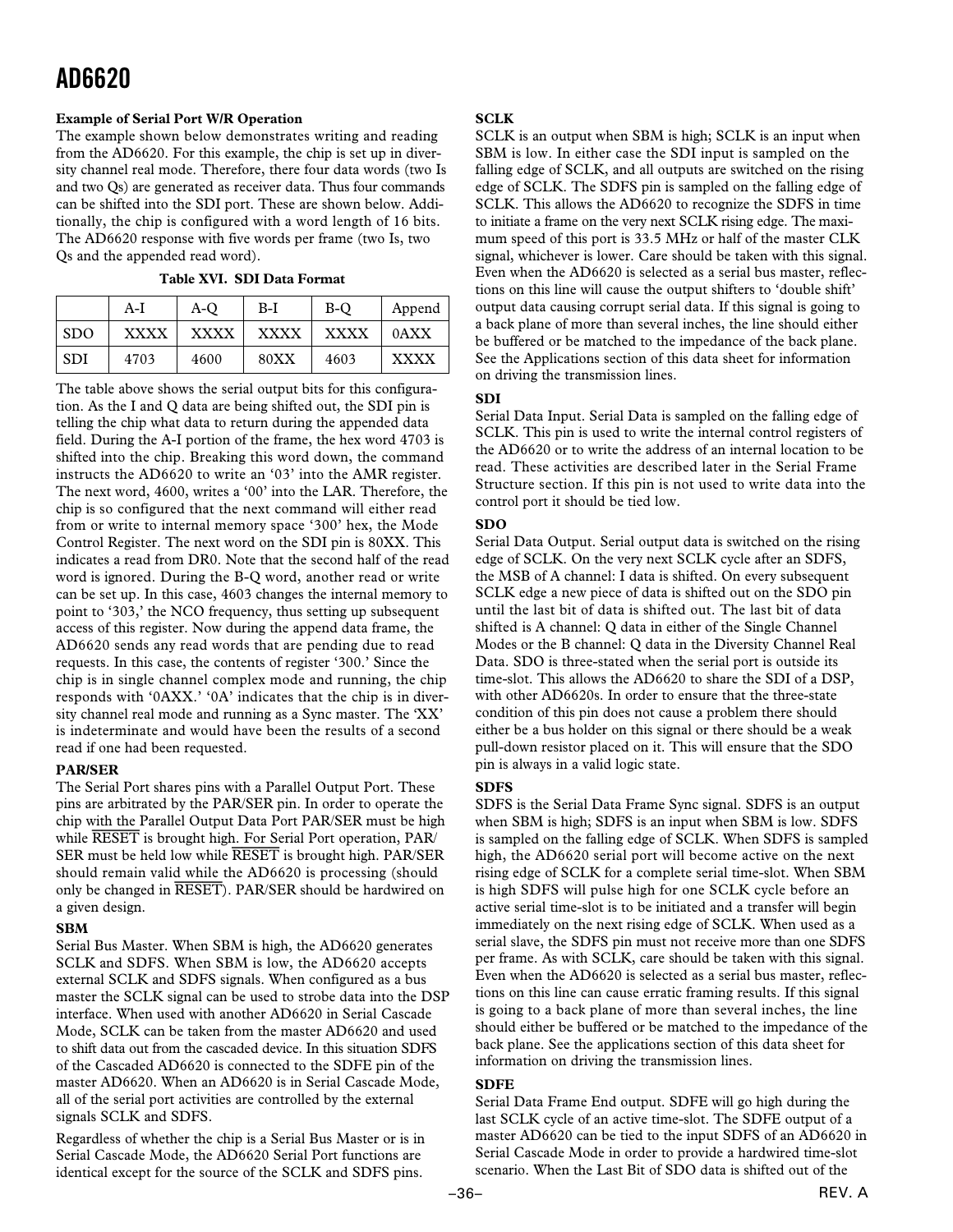Master AD6620, the SDFE signal will be driven high by the same SCLK rising edge that this bit is clocked out on. On the falling edge of this SCLK cycle, the Cascaded AD6620 will sample its SDFS signal, which is hardwired to the SDFE of the Master. On the very next SCLK edge, A channel: I data of the Cascaded AD6620 will start shifting out of the port. There will be no rest between the time-slots of the master and slave.

#### **WL[1:0]**

WL defines the Word Length of the serial data stream. The possible options are 00–16 bit words, 01–24 bit words, 10–32 bit words and 11–Undefined. This setting controls the width of all serial words. All words are shifted MSB first and are left justified, i.e., the first n-bits are valid and any padding that is needed to fill the word length is added at the end. When the serial word length is 24 or 32 bits, the I and Q output data is presented with 23-bit resolution.

### **Table XVII. Setting Serial Word Length**

| <b>Serial Word Length</b> | WL1 | WL0 |  |
|---------------------------|-----|-----|--|
| $16$ -Bit                 |     |     |  |
| $24 - Bit$                |     |     |  |
| $32-Hit$                  |     |     |  |
| Disallowed                |     |     |  |

#### **AD**

Append Data signal. In Single Channel Real Mode, when AD is low the serial data stream consists only of A channel: I and Q data. If the AD6620 is in Diversity Channel Real Mode, the serial frame is four words long and consists of both A and B channel complex data. When the AD signal is high, an extra serial word is appended to the Serial Frame. This word consists of any data that is read from the AD6620 internal registers via the Serial Port. If a Read has not occurred, the data in this word is zero. The addition of this word allows a Serial System to be designed so that any AD6620 can have data read at any time without changing the fixed timing of the serial port.

If the serial transfer includes a register read, the register data is appended to the serial frame regardless of the state of the AD pin.

#### **SDIV[3:0]**

When the AD6620 is used as a Serial Bus Master the chip generates a serial clock by dividing down the CLK signal. The divider ratio is set by the serial division word, SDIV. SDIV is interpreted as a 4-bit unsigned integer and determines the frequency of the serial clock when the SBM pin is pulled high. When the AD6620 is in Serial Cascade Mode these bits are ignored. The following equations express the Serial Clock Frequency as a function of the CLK signal and the SDIV nibble.

$$
f_{SCLK} = \frac{f_{CLK}}{2}, SDIV = 0
$$

$$
f_{SCLK} = \frac{f_{CLK}}{2 \times SDIV}, SDIV \neq 0
$$

### **Serial Port Guidelines**

The serial clock, SCLK, must be run at a rate sufficient to clock all of the serial data out of the port before new data is latched into the internal I and Q data registers. See the Serial Output Data Port section for more details. If the serial port is to be used

as a means of programming the part, some extra serial bandwidth may also be required to shift data from the internal registers of the AD6620. There must be two or more or zero high speed clocks between serial frames. When used as a serial bus master SCLK can run at a maximum rate of half the processing CLK. In serial slave mode, the serial clock can be run up to 67 MHz. The equations below help determine what the minimum serial clock rate must be in order to insure that data is not lost.

$$
f_{SCLR} \geq \frac{f_{SAMP} \times WL \times (2 \times N_{CH} + R_D)}{M_{TOT}}
$$

$$
M_{TOT} = M_{CIC2} \times M_{CIC5} \times M_{RCF}
$$

 $R_D$  = 1 if AD is asserted or if read operations are used from the serial port: otherwise  $R_D = 0$ . This term accounts for the bandwidth consumed when data is read from the internal control registers or memory.

#### **JTAG BOUNDARY SCAN**

The AD6620 supports a subset of IEEE Standard 1149.1 specifications. For additional details of the standard, please see "IEEE Standard Test Access Port and Boundary-Scan Architecture," IEEE-1149 publication from IEEE.

The AD6620 has five pins associated with the JTAG interface. These pins are used to access the on-chip Test Access Port (TAP) and are listed in the table below.

**Table XVIII.**

| <b>Pin Name</b> | Description       |
|-----------------|-------------------|
| <b>TRST</b>     | <b>TAP Reset</b>  |
| <b>TCLK</b>     | <b>Test Clock</b> |
| <b>TMS</b>      | TAP Mode Select   |
| TDI             | Test Data Input   |
| <b>TDO</b>      | Test Data Output  |
|                 |                   |

The AD6620 supports four op codes as shown below. These instructions set the mode of the JTAG interface.

**Table XIX.**

| <b>Instruction</b>    | Op Code |
|-----------------------|---------|
| <b>IDCODE</b>         | 01      |
| <b>BYPASS</b>         | 11      |
| <b>SAMPLE/PRELOAD</b> | 10      |
| <b>EXTEST</b>         | o٥      |

The Vendor Identification Code can be accessed through the IDCODE instruction and has the following format.

**Table XX.**

| MSB  | <b>Version   Part Number</b> | Manufacturing ID # | <b>LSB</b><br>  Mandatory |
|------|------------------------------|--------------------|---------------------------|
| 0000 | 0010011101111110 00011100101 |                    |                           |

A BSDL file for this device is available from Analog Devices, Inc. Contact Analog Devices, Inc. for more information.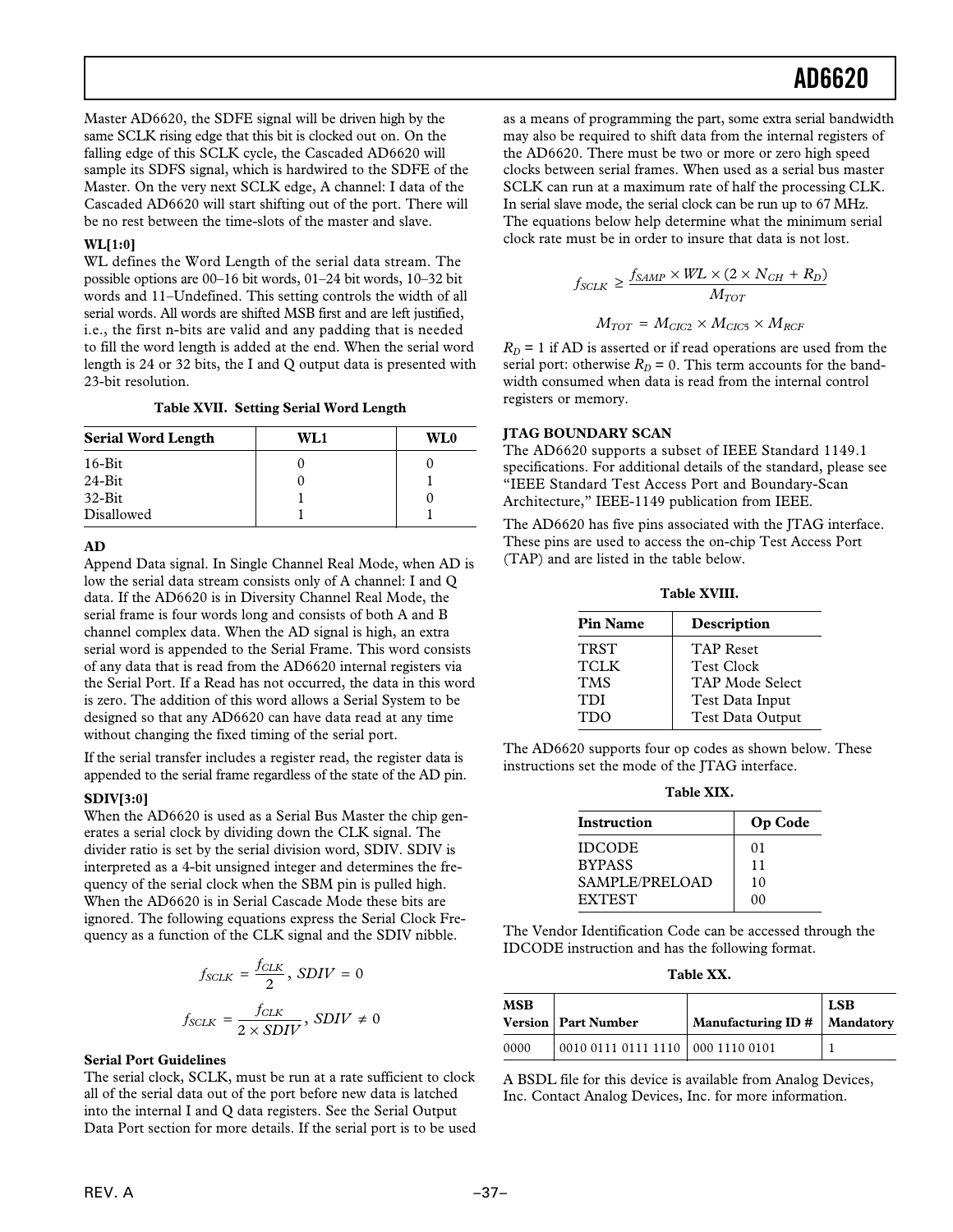### **APPLICATIONS EVALUATION BOARD**

An evaluation board is available for the AD6620. This evaluation board comes complete with an AD6620 and interfaces to a PC through the printer port. The evaluation board comes complete with software to drive the evaluation board and to design optimized filters for use with the AD6620. The evaluation board includes a high speed data interface that mates directly with evaluation boards for high performance converters such as the AD6600 and AD6640, allowing digital receivers to be breadboarded with only an external RF/IF converter and an interface to the DSP.

The control software allows access to all of the internal registers to provide complete programming of the device in a lab setting. The software can process high speed data as well as digitally filtered data from the AD6620 allowing analysis of both pre and post filter channel characteristics. The controlling software can also be used to verify the filter performance by sweeping the NCO, greatly simplifying verification of any given filter design.





As shown in the block diagram below, the high speed data into the evaluation board is sent to both the AD6620 and the by-pass latches. On the output of the AD6620, data is available in either serial or parallel mode. In serial mode, data may be sent directly to a DSP for system bread-boarding. In parallel mode, the data may be sent to the on-board FIFO for spectral analysis by the included software. For additional information, refer to the evaluation board manual.

## **FILTER DESIGN**

The AD6620 implements a pair of cascaded CIC filters with a sum of products FIR filter. The frequency characteristics of the CIC filters have already been documented. Additional reading on this class of filters can be found in "An Economical Class of Digital Filters for Decimation and Interpolation," by Eugene B. Hogenauer, IEEE Transactions on Acoustics, Speech, and Signal Processing, Volume ASSP-29, Number 2, April 1981.

The characteristics of the FIR filter are fully programmable. The coefficients of this filter may be generated in any number of ways, using standard procedures such as Parks-McClellan. Available software from Analog Devices that assists in the design of filters for this product. This software allows comparison between different distributions of decimation. The software works independently of the evaluation board, but easily allows transfer of design data directly to the evaluation board for immediate verification of the designed filter.

The normal procedure for designing a filter for the chip is as shown in the flow chart. First, the desired characteristics must be determined based on the receive channel requirements. The

decimation rates for the CIC filters must then be selected such that their performance is near that of the desired channel requirements. Finally, an algorithm such as the Parks-McClellan or Remez exchange is used to compute the final spectral requirements, including droop correction for passband loss of the CIC filters. If the designed filter meets the requirements, then the filter is acceptable. If not, another combination of CIC filter decimation must be examined. Tables III and IV greatly simplify distribution and selection of CIC requirements. The filter software available from Analog Devices helps to automate this procedure.



Figure 48. Diagram of Filter Design Software

### **SERIAL BUFFERING**

The AD6620 serial outputs are designed to operate at very high speed. As such, care must be taken when driving the serial output lines. These high speed lines must be treated as transmission lines. Critical lines include the SCLK, SDFS, SDFE, SDI and SDO. It is recommended that these lines be series source terminated with the characteristic impedance of the driven line. If the lines are longer than a few inches, digital line buffers should be used as shown below. Buffering in this manner will prevent reflections on the serial lines from disrupting operation of the AD6620. A good reference on transmission lines is found in the "MECL System Design Handbook" by Motorola Inc., Stock code HB205R1/D.



Figure 49. Serial Line Buffering and Series Source Termination

### **DSP/SHARC INTERFACING**

With little effort, the AD6620 will interface to nearly all industry standard DSPs, as shown in the figure below. The figures below show operation in TDM applications as well as in serial slave mode.

In TDM mode the first AD6620 is configured to be the master. This chip is the first to access the serial data bus. When the master has data available in its output shifters, it generates an SDFS telling the DSP that serial data will follow. At this point,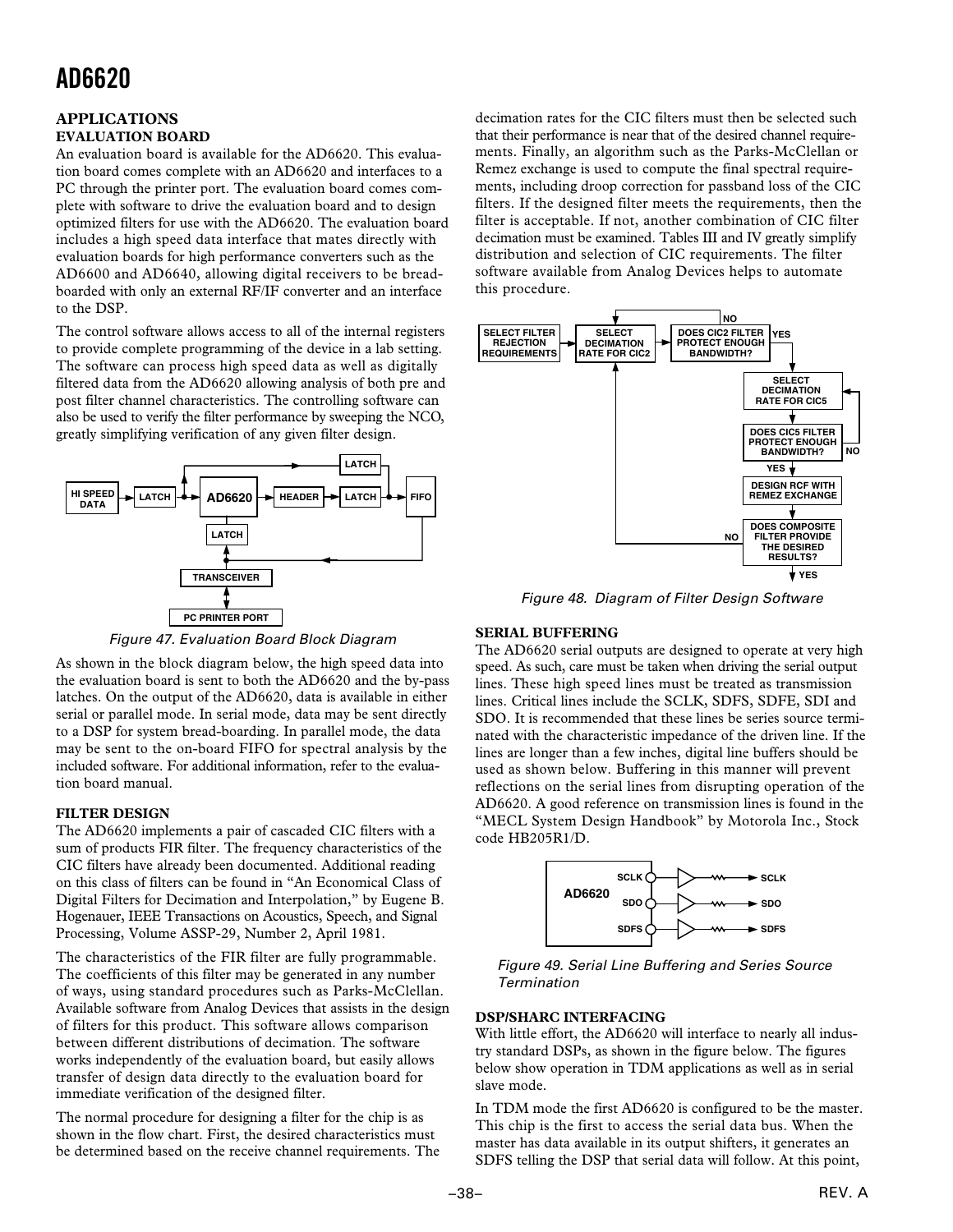the SDO of the master AD6620 takes control of the SDO line and begins shifting data out of the device. When all data has been shifted, the master raises the SDFE on the last shifted. This signals the next chip (slave) that on the next cycle of the clock it should take control of the SDO line and begin shifting data to the DSP. When the second AD6620 completes its shift, it raises its SDFE to signal the next chip in the chain, if present. If additional devices are connected to the chain, this would be used to indicate they should take control on the next clock cycle. This application does not have a third device and therefore, the frame would end.

Normally in an application with a single AD6620, the AD6620 would be configured as the serial bus master. However, there are applications where the DSP or other device may be the serial bus master. In this case, the diagram below illustrates how to configure the AD6620 so that it may be used in this mode. In order to use this in a meaningful application, the DSP must know when the AD6620 has new data available on its output. If the DSP polls the AD6620 too early, either old data will be present or the data could be in an indeterminate state. To prevent this, the AD6620 has an output pin  $DV<sub>OUT</sub>$  that signals the DSP when new data is available. This should be tied to an interrupt line of the DSP that is edge-sensitive, as the  $DV_{OUT}$  line is only valid for two or four high speed clock cycles depending on the mode of the chip. The DSP may then invoke an interrupt service routine to handle the data, see text below. In this application, the DSP is responsible for generating the framing and clocking signals to the AD6620 as shown in Figure 51.



Figure 50. Dual AD6620s Using the Serial Bus in a TDM Application



Figure 51. AD6620 Configured as a Serial Slave

#### **Software for Single Channel Real Operation**

When interfacing Analog Device's SHARC DSP, the following code fragments can be used to configure the SHARC. The first example shows how to configure the registers for use with a single channel application. The first segment of code defines the memory for use with the multichannel serial port data. The second segment of code sets up the serial port for receiving data only. It could have just as easily been set up for bidirectional data by properly setting the MTCSI register. The final two code segments are used when a serial port interrupt occurs. When the SHARC detects completion of the serial port frame, an interrupt is generated and the final code segment is executed. The comments in that section show where user code should be inserted. The SHARC takes care of moving the serial port buffers data directly to data memory as shown.

/\* —————————————————————————————\*/ /\* multi-channel register setup \*/ .SEGMENT/DM dm\_data;

.VAR fm\_demod\_data[2]; /\* Array for receiving 1 real and imag sample \*/

 $. VAR$  fm\_demod\_tcb $[8] = 0, 0, 0, 0,$  fm\_demod\_data+7, 2, 1, fm\_demod\_data; /\* Transfer Control Block for reception of fm data \*/

/\* Subroutine to setup sport1 for use with the AD6620  $*/$ 

| setup_sport1:                                 |                                                                                                                                                                       |
|-----------------------------------------------|-----------------------------------------------------------------------------------------------------------------------------------------------------------------------|
| $r0 = 0$ ;                                    | $/*$ multi-channel enable setup $*/$                                                                                                                                  |
| $dm(MTCS1) = r0;$                             | $/*$ do not transmit on any channels $*/$                                                                                                                             |
| $r0 = 0;$                                     | $\frac{4}{3}$ Compand Setup $\frac{4}{3}$                                                                                                                             |
|                                               | $dm(MTCCS1) = r0$ ; /* no companding on transmit */                                                                                                                   |
|                                               | $dm(MRCCS1) = r0$ ; /* no companding on receive */                                                                                                                    |
| $dm(STCTL1) = r0;$ /* mfd = 1 */              | $r0 = 0x00100000$ ;<br>/* Setup sport 1 transmit control register */                                                                                                  |
|                                               | $r0 = 0x038c20f2$ ; /* Setup sport 1 receive control register */<br>$dm(SRCTL1) = r0$ ; /* slen = 15, sden & schen enabled */<br>/* sign extend, external SCLK+RFS */ |
| $r0 = fm_{demod_tcb} + 7$ ; /* TCB address */ |                                                                                                                                                                       |
|                                               | $dm(CP1) = r0;$ /* Kickoff DMA chain */                                                                                                                               |
| rts $(db);$                                   | $/*$ RETURN $*/$                                                                                                                                                      |
|                                               | bit set imask SPR1I; /* enable sport1 receive interrupt */                                                                                                            |
| nop;                                          |                                                                                                                                                                       |
|                                               | $*$                                                                                                                                                                   |
| spr1_svc:                                     | jump spr1_asserted;                                                                                                                                                   |
| RTI                                           |                                                                                                                                                                       |
| RTI;                                          |                                                                                                                                                                       |
| RTI:                                          |                                                                                                                                                                       |

/\* —————————————————————————————\*/ /\* —————————————————————————————\*/ /\* Process received data here. Data samples located in fm\_demod\_data and fm\_demod\_data+1

spr1\_asserted:

push sts;  $\frac{1}{2}$  Push the status stack \*/

/\* Use secondary set of DAGs and Register file \*/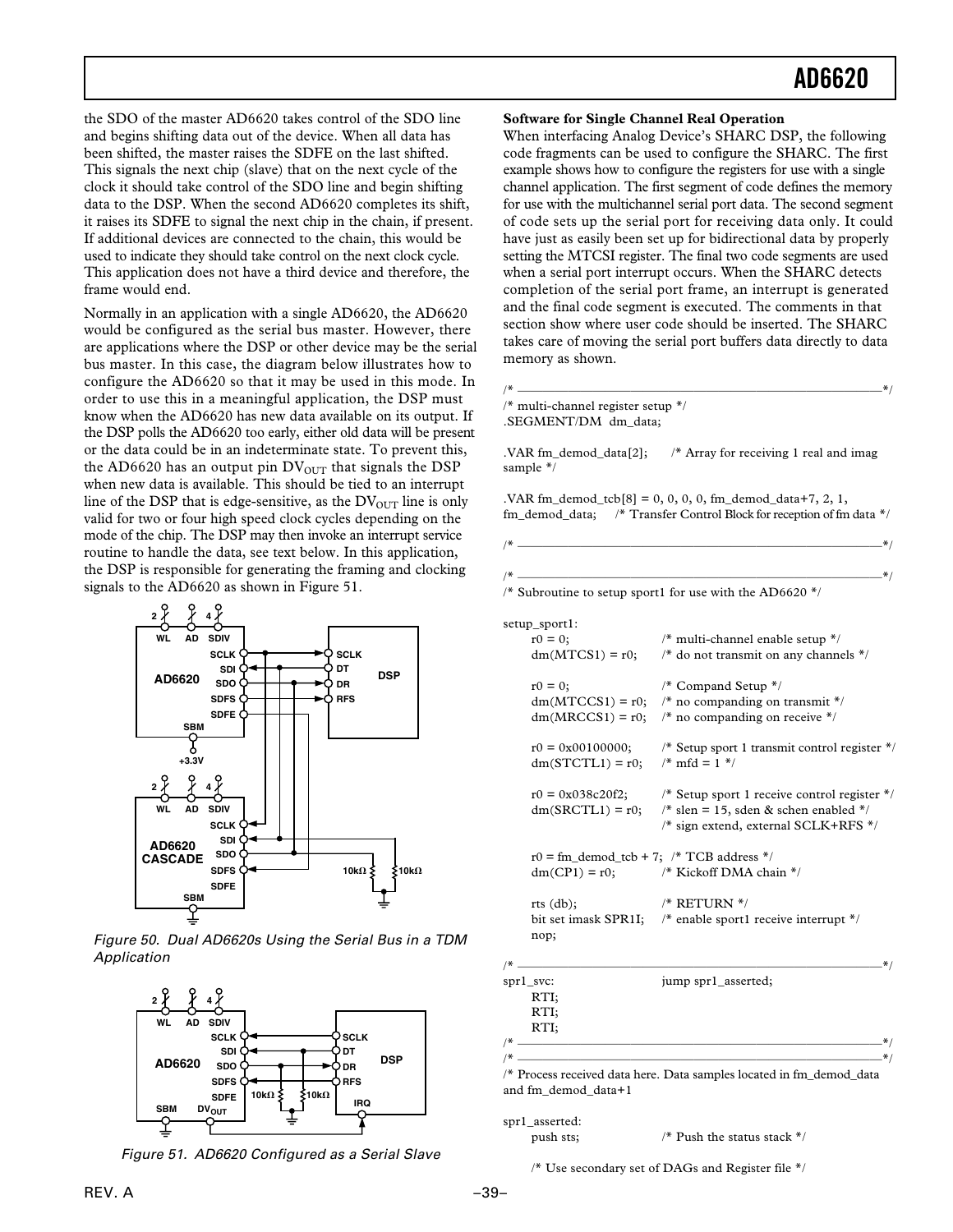bit set mode1 SRD1H | SRD2L | SRRFH | SRRFL; nop;

/\* Insert code here to process I and Q data. The DSP serial port handler has placed the samples in fm\_demod\_data and fm\_demod\_data+1 \*/

pop sts;  $\frac{1}{2}$  Pop the status stack  $\frac{*}{2}$ rti (db);

/\* Switch back to primary set of DAGs and Register file \*/ bit clr mode1 SRD1H | SRD2L | SRRFH | SRRFL; nop;

/\*—————————————————————————————\*/

.ENDSEG;

#### **Software for Diversity Channel Real Operation**

The code for interfacing to Diversity Channel Real mode is very similar to that of single channel. The only difference being the number of channels allocated on the TDM chain. This process can easily be extended for any number of TDM channels as long as there is sufficient time in the frame to completely transmit the data. This procedure works with the appended data as well as serially cascaded devices. The code below demonstrates setup and operation in diversity channel mode.

/\*—————————————————————————————\*/

.SEGMENT/DM dm\_data;

/\* multi-channel register setup \*/

RTI;

.VAR fm\_demod\_data[4]; /\* Array for receiving 2 real and imag sample from each channel \*/

.VAR fm\_demod\_tcb[8] =  $0, 0, 0, 0, 0, 4, 1$ , fm\_demod\_data; /\* Transfer Control Block for reception of fm data \*/

| setup_sport1:                                 |                                                                    |
|-----------------------------------------------|--------------------------------------------------------------------|
| $r0 = 0;$                                     | /* multi-channel enable setup */                                   |
| $dm(MTCS1) = r0;$                             | $/*$ do not transmit on any channels $*$ /                         |
| $r0 = 0;$                                     | $/*$ Compand Setup $*/$                                            |
| $dm(MTCCS1) = r0;$                            | $/\ast$ no companding on transmit $\ast/$                          |
| $dm(MRCCS1) = r0;$                            | $/*$ no companding on receive */                                   |
| $r0 = 0x00100000;$                            | $/*$ Setup sport 1 transmit control register $*/$                  |
| $dm(STCTL1) = r0;$                            | $/* \text{mfd} = 1 */$                                             |
| $r0 = 0x038c00f2;$                            | $\frac{4}{3}$ Setup sport 1 receive control register $\frac{4}{3}$ |
| $dm(SRCTL1) = r0;$                            | $*$ slen = 15, sden & schen enabled $*$ /                          |
|                                               | /* sign extend, external SCLK+RFS */                               |
| $r0 = fm_{demod_tcb} + 7$ ; /* TCB address */ |                                                                    |
|                                               | $dm(fm_demod_tcb + 4) = r0$ ; /* TCB point back to itself */       |
|                                               | $dm(CP1) = r0$ ; /* Kickoff DMA chain */                           |
| rts $(db)$                                    | $/*$ RETURN $*/$                                                   |
|                                               | bit set imask SPR1I; /* enable sport1 receive interrupt */         |
|                                               | bit set imask CB15I; /* Enable circular buffer 15 wrap             |
| interrupt for buffers full */                 |                                                                    |
|                                               |                                                                    |
|                                               | _*/                                                                |
| $spr1$ svc:<br>jump spr1_asserted;            |                                                                    |
| RTI;                                          |                                                                    |
| RTI:                                          |                                                                    |

```
/*—————————————————————————————*/
/*—————————————————————————————*/
spr1_asserted: /* SPORT1 Receive interrupt - do the fm demod and
increment the counter */
    push sts; \frac{1}{2} push the status stack \frac{1}{2} /* Push the status stack \frac{1}{2}/* Use secondary set of DAGs and Register file */
    bit set mode1 SRD1H | SRD1L | SRD2H | SRD2L | SRRFH |
SRRFL;
    nop;
/* Insert code here for processing I and Q data pairs. The DSP serial
```
port handler has placed the samples in fm\_demod\_data through fm\_demod\_data+3 \*/

rti (db);

pop sts; /\* Pop the status stack \*/

/\* Switch back to primary set of DAGs and Register file \*/ bit clr mode1 SRD1H | SRD1L | SRD2H | SRD2L | SRRFH | SRRFL;

/\*—————————————————————————————\*/

nop;

#### .ENDSEG;

## **TYPICAL LATENCY EXPECTATIONS**

In the AD6620 latency can be divided into three components. For difficult filters, the largest component of latency is Algorithmic Latency. This type of latency is tied inseparably to the desired filter response. For smaller or minimal filters, Fixed Latency begins to dominate. This is the undesirable fixed delay associated with the calculation of the output samples. Finally, Variable Latency, is the smallest component. This is the delay that can be influenced by the relative phase of internal decimated clocks with respect to the SYNC\_CIC.

Algorithmic Latency is a necessary component of any filtering process be it analog or digital. Since frequency is a variation with respect to time, it must take time to discriminate between analog frequencies. Assuming the AD6620 is used to generate linear phase, low-pass filters, the algorithmic latency is a direct function of the number of RCF taps and the CIC decimation ratios. In general, the largest part of the impulse response of these filters is the center of the impulse response length, so that the delay is represented by one-half the composite impulse response length.

The impulse response length of the RCF is the number of taps times the RCF input sample period. Therefore relative to the input sample clock the impulse response length of the RCF is given by;

$$
\frac{(N_{TAPS} - 1) \times M_{CIC5} \times M_{CIC2} + 1}{f_{ADC}}
$$

The impulse response length of the CIC5 is given by;

$$
\frac{(5 \times M_{CIC5} - 5) \times M_{CIC2} + 1}{f_{ADC}}
$$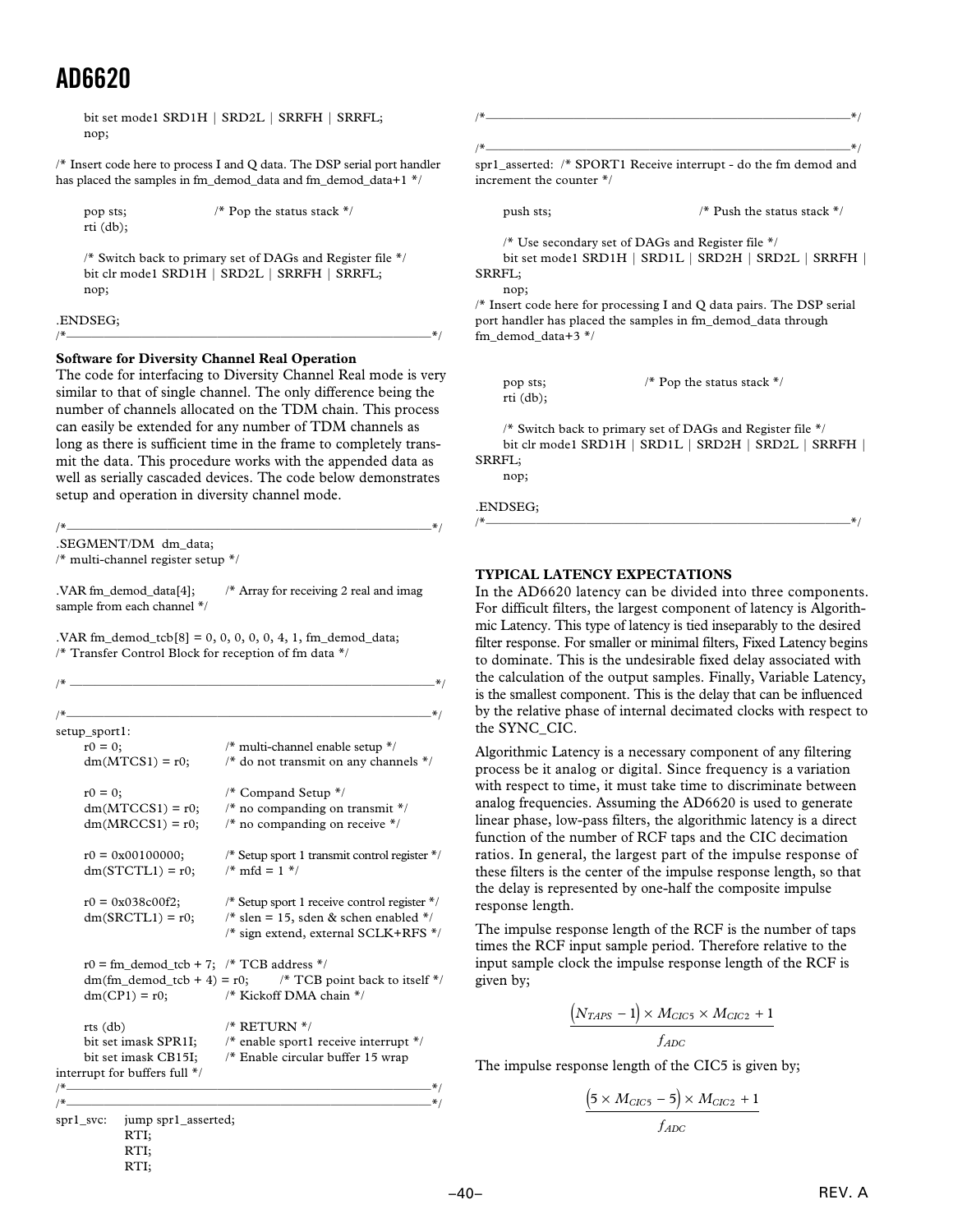The impulse response length of the CIC2 is given by

$$
\frac{\left(2 \times M_{ClC2} - 1\right)}{f_{ADC}}
$$

The composite impulse response length of all three stages is

$$
\frac{N_{TAPS} \times M_{CIC5} \times M_{CIC2} + 4 \times M_{CIC5} \times M_{CIC2} - 3 \times M_{CIC2} + 1}{f_{ADC}}
$$

The Algorithmic Latency is

$$
\frac{N_{TAPS} \times M_{CIC5} \times M_{CIC2} + 4 \times M_{CIC5} \times M_{CIC2} - 3 \times M_{CIC2} + 1}{2 \times f_{ADC}}
$$

Fixed Latency is the delay due to each register between the input and the output of the AD6620. The latency is the count of each register multiplied by the period of the clock that drives it. The fixed latency of the AD6620 can be approximated by the following expression:

$$
10t_{CLK}+t_{SAMP}\Big[7+M_{CIC2}\Big[7+M_{CIC5}\Big[5+M_{RCF}\Big]\Big]\Big]+N_{TAPS}\times t_{CLK}
$$

where:

 $t_{CLK}$  is the high speed clock to the AD6620.

*t<sub>SAMP</sub>* is the data rate delivered to the AD6620.

Normally  $t_{CLK}$  and  $t_{SAMP}$  are the same unless a clock multiplier is used such as with the AD6600's  $2\times$  clock output.

Variable Latency is due to any differences between the asynchronous edge of the SYNC pulses and the data rate. This includes use of the internal synchronization options.

Based on the information on latency, the plots shown below provide typical latency for a variety of different applications. They were obtained by inserting a  $-F<sub>S</sub>$  dc step into the Input Data Port of the AD6620. These are I channel step responses for the input transient. The latency is defined as the output period times number of output samples until the output reached approximately 50% of the step value.



Figure 52. AMPS Example



Figure 53. CDMA Example







Figure 55. WB-GSM Example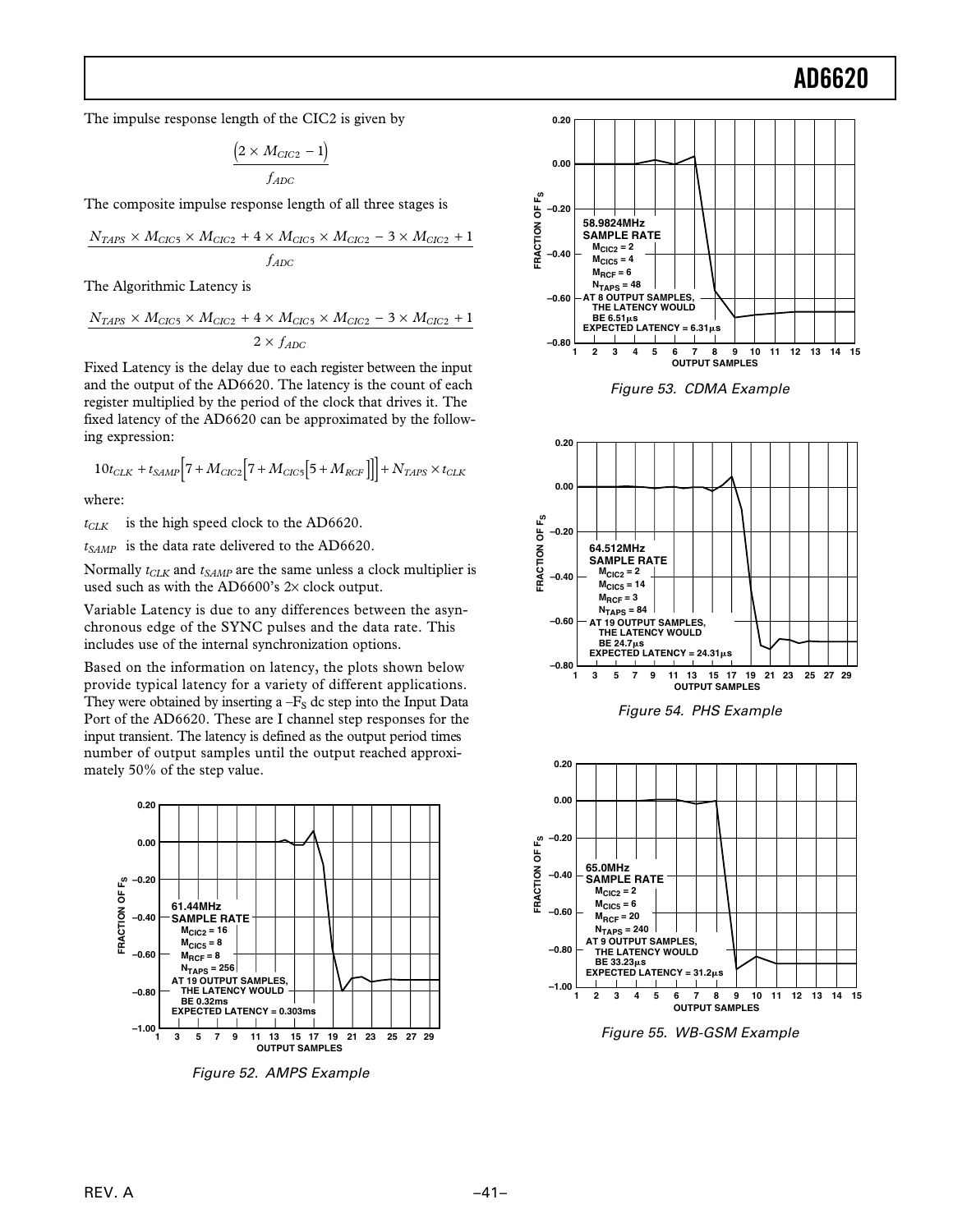#### **PARALLEL PROCESSING USING AD6620**

If a single AD6620 does not have enough time to compute an adequate filter, multiple AD6620s can be operated in parallel as shown in Figure 56. In this example, the processing is distributed between four chips so that each chip can process more taps. The outputs are then combined such that the desired data rate is achieved.



Figure 56. Parallel Processing with the AD6620

In this application, one high speed ADC can feed parallel AD6620s. Although not shown in this diagram, the SYNC\_NCO and SYNC\_CICs are tied together and synchronized from an external source with all chips run as SYNC\_Slaves.

This architecture allows for each AD6620 to process four times as many taps as would otherwise be possible. Consider the example of an ADC clocked at 58.9824 MHz and a desired output data rate of 4.9152 MHz. If a single AD6620 were used, the decimation rate would be 12 (58.9824/4.9152) allowing for only 12 taps in the FIR filter. Not nearly enough for a usable digital filter. Now consider the case where each AD6620 only provides an output for one in four samples. In this case, the decimation rate per chip would be four times larger, 48 in this example. With a decimation of 48, more taps for the filter can be generated and produce a much better filter.



Figure 57. RCF Timing Generator for Parallel Processing

Implementation of such a procedure is quite simple and basically shown in Figure 57. The filter design would proceed by designing the filter to have the desired spectral characteristics at its output rate. For our example here, each AD6620 would have an output rate of 1.2288 MHz. The filter should be designed such that the required rejection is attained directly at this rate. This one filter is loaded into each chip. Upsampling is achieved on the output by multiplexing between the different AD6620 outputs which are staggered, in this case by 90 degrees of the output data rate. Therefore, since the decimation rate is 48 and four AD6620s are used, every 12 high speed clock cycles a new AD6620 output should be selected. The most direct method is to use these pulses to trigger the SYNC\_RCF signals. This staggering is required to properly phase the AD6620's internal computations. Once the chips have been synchronized in this manner, they will begin producing  $DV<sub>OUT</sub>$  signals that can be used to instruct the Output Selector which output is valid.

The RCF Timing Control is responsible for proper phasing of the AD6620s in the system. The example shown here is for the example of four devices in parallel. It can easily be expanded to any number of devices with this methodology. Since the AD6620s are decimating by 48, the complete cycle time is 48 system clocks. Thus the timing control must run modulo 48. When the count is 0, the first RCF should be reset with a pulse that is one clock cycle wide. Likewise, when the count is 11, 23 and 35, RCF2, RCF3 and RCF4 should be reset respectively. This will properly phase the AD6620s to run 90 degrees out of phase. If this example consisted of six AD6620s, then they should be reset on count 0, 7, 15, 23, 31 and 39. Following this method, any number of AD6620s can be paralleled for higher data rates.

Once the AD6620 RCFs are properly phased, the  $DV_{\text{OUT}}$  signals will then enable the output selector to know which outputs should be connected at the correct point in time. In review, the  $DV_{\text{OUT}}$ signal pulses high when the RCF data is being placed on the outputs. Since the devices are operated in Single Channel Real mode, this signal will be high for two clock cycles while two pieces of data are written to the output. The output pairs consist of I followed by Q. As each chip's  $DV<sub>OUT</sub>$  cycles high, its data should be connected to the output bus as shown below. This effectively forms a MUX that sequentially cycles the output of each of the AD6620s in the system to the output port. The only remaining issue is retiming the data. Since each AD6620 clocks its data out in two clock cycles, there will be 10 cycles where the data is idle. During this period, the last Q out will remain valid until the next chip in the sequence generates its  $DV<sub>OUT</sub>$  signal. This normally should pose no problem, but if it does, the output data could easily go to a FIFO and be retimed so that output data streams at a regular rate.

In order to meet conventional logic requirements, OE for each of the input latches should be active low. The  $DV_{OUT}$  of the AD6620 is active high, therefore, an inverter must be typically inserted between the  $DV<sub>OUT</sub>$  lines and the OE of the latches as shown in the updated Figure 58.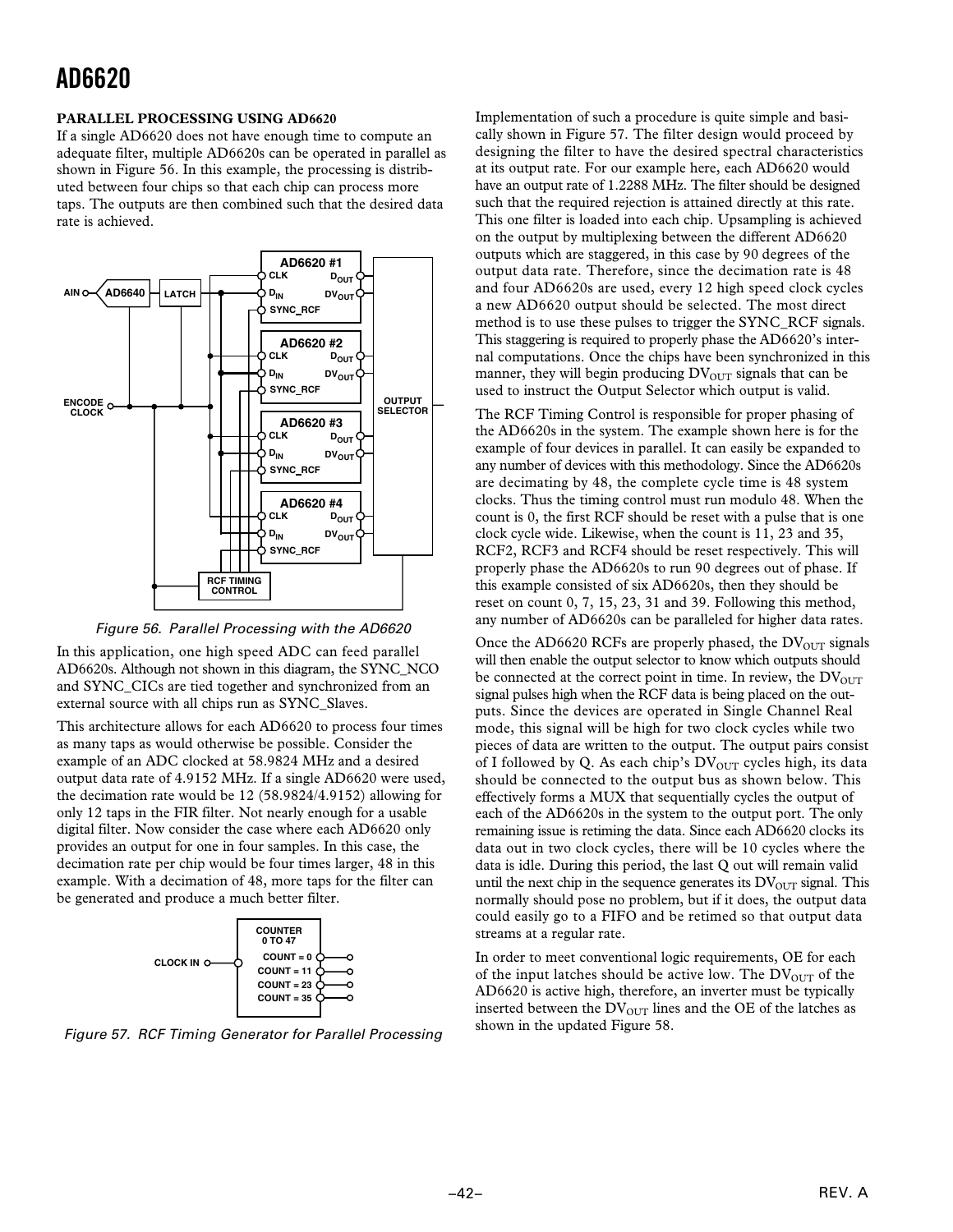

Figure 58. Parallel Processing Output Selector

In the Output Selector above each of the  $DV<sub>OUT</sub>$  lines is ANDed with main clock. This allows the data out of each of the AD6620s to be properly latched into the input latches. The  $DV<sub>OUT</sub>$  line is also responsible for placing the latched outputs on the internal bus at the proper time. This data is then latched in the output latch using the internal ORed clocking signals.

The timing for these events is shown in Figure 59. As shown, the system clock is run at the specified rate. Then the RCF timing control state machine is responsible for generating the appropriate sync pulses. When each AD6620 completes its SOP computation, it generates the  $DV<sub>OUT</sub>$  pulses shown below. Concurrently, each chip places its IQ data on the output pins of that device. With this data, the output selector state machine combines all of the data and places the data on the output bus.

#### **Using the AD6620 in a Narrow Band System**

A typical interconnection between the AD6600, AD6620 and a General Purpose DSP is shown in Figure 65. This is an example of an IF sampling narrow-band system and offers many technical and cost advantages over traditional solutions. In this example,

the AD6620 is in Diversity Channel Real Mode, with the AD6600 sampling a diversity antenna on its B channel. The AD6620 performs floating-point to fixed-point conversion, digital tuning, digital filtering and decimation of the A/D output data.



#### Figure 60. Implementation of a Narrow Band Receiver

The  $2 \times$  CLK on the AD6600 is used as the processing CLK of the AD6620. The use of this faster clock allows the RCF filter to process up to twice as many taps per sample. The increased number of taps available helps to improve the filter characteristics. In some applications an even faster processing clock may be necessary to allow for improved digital filter performance. In this case the A/B pin of the AD6620 must be toggled when each channel input is to be sampled.

For most narrow-band uses of the AD6600/AD6620 combination, a high oversampling ratio is desired. This spreads the quantization noise of the A/D over a wider spectrum and allows the digital filtering of the AD6620 to remove much of this noise. This effectively increases the SNR of the AD6600. This process of oversampling and digital filtering is called "process gain" and its contribution to SNR can be calculated from the equation below.

$$
PG = 10 \log \left( \frac{Sample\_Rate\_of\_Channel}{Signal\_Bandwidth} \right)
$$

The process of oversampling can also provide the benefit of lowering the noise floor of the A/D. This can increase the effective dynamic range of a receiver if the sampling rate is chosen such that the signal harmonics and/or intermodular distortion (IMD) products fall out of the band of interest. In this case these spurs could be filtered by the AD6620 and the quantization noise would be the dominant dynamic range limitation of the AD6600/AD6620 receiver solution.



Figure 59. Timing for Parallel Processing